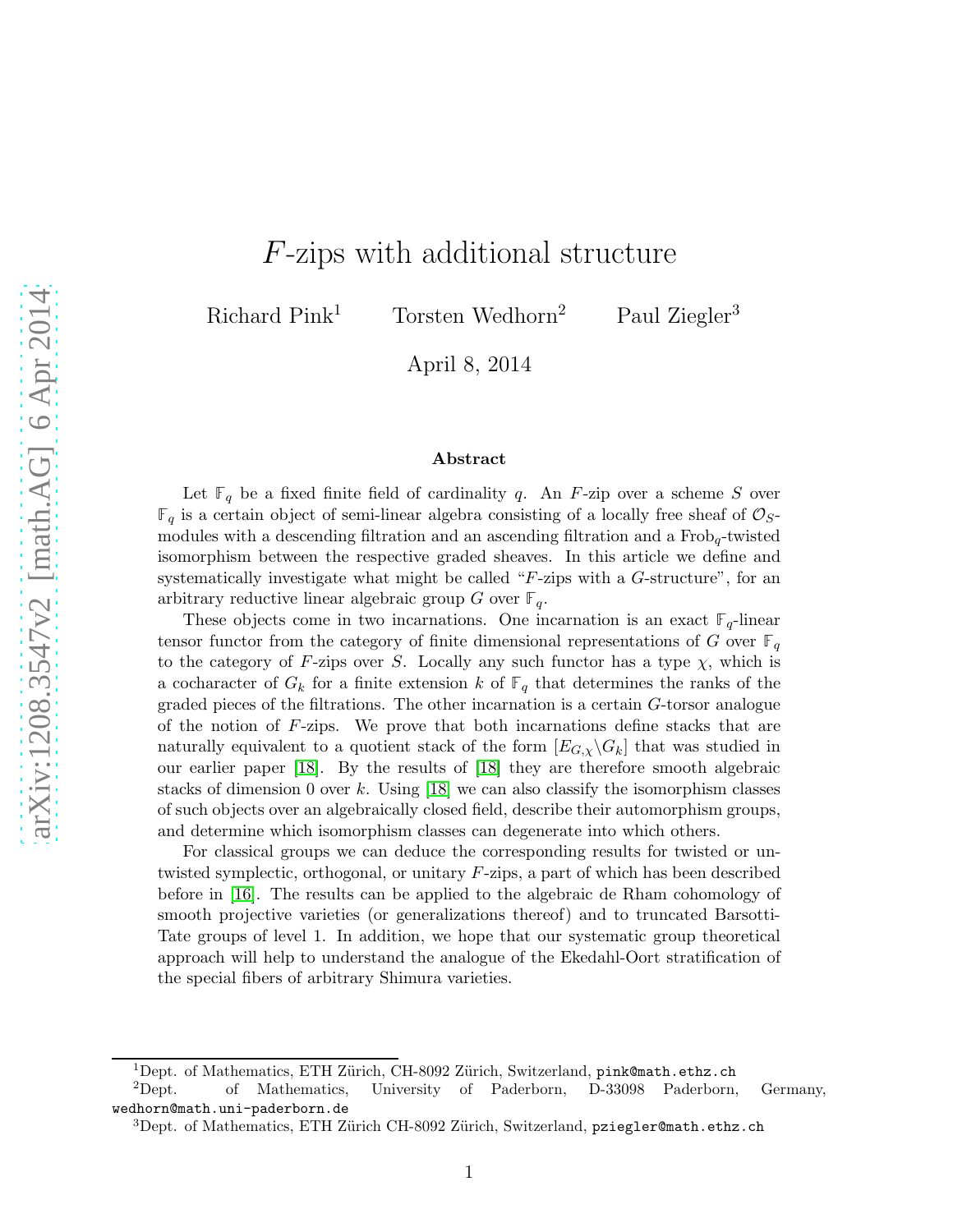# 1 Introduction

#### 1.1 Background

Let  $X \rightarrow S$  be a smooth proper morphism of schemes in characteristic  $p > 0$ whose Hodge spectral sequence degenerates and is compatible with base change. In [\[16\]](#page-48-1) Moonen and the second author showed that its relative De Rham cohomology  $H_{\text{DR}}^{\bullet}(X/S)$  carries the structure of a so-called F-zip over S, namely: It is a locally free sheaf of  $\mathcal{O}_S$ -modules of finite rank together with two filtrations (the "Hodge" and the "conjugate" filtration) and a Frobenius linear isomorphism between the associated graded vector spaces (the "Cartier isomorphism"). They showed that the isomorphism classes of  $F$ -zips of fixed dimension n and with a fixed type of Hodge filtration over an algebraically closed field are in natural bijection with the orbits under  $\mathrm{GL}_{n,k}$  in a variant  $Z'_I$  of the varieties  $Z_I$  studied by Lusztig [\[12\]](#page-48-2), [\[13\]](#page-48-3). They studied the analogous varieties  $Z'_{I}$  for arbitrary reductive groups G defined over a finite field and determined the G-orbits in them as analogues of the G-stable pieces in  $Z_I$ . By specializing G to classical groups they deduced from this a classification of F-zips with certain additional structure, e.g., with a non-degenerate symmetric or alternating form.

In [\[18\]](#page-48-0) the present authors showed that the quotient stack  $[G\backslash Z'_I]$  is isomorphic to a quotient stack of the form  $[E_{\chi}\backslash G]$ , where  $E_{\chi}$  is certain linear algebraic group depending on the choice of a cocharacter  $\chi$  of G. We studied this quotient stack in detail, classifying the  $E<sub>X</sub>$ -orbits in G by a subset of the Weyl group of G and describing their closure relation using a variant of the Bruhat order.

#### 1.2 Main idea

The aim of this paper is to define and investigate what might be called "F-zips with a G-structure", for an arbitrary reductive linear algebraic group G.

As a guideline let us first review the analogous case of vector bundles. Recall that giving a vector bundle  $E$  of constant rank  $n$  on a manifold or a scheme  $S$  over a field k is equivalent to giving the associated  $\mathrm{GL}_{n,k}$ -torsor. For a subgroup  $G \subset \mathrm{GL}_{n,k}$ , the choice of a G-torsor I within this  $GL_{n,k}$ -torsor is called a G-structure on E. The vector bundle E can be recovered as the pushout of I with the given *n*-dimensional representation of  $G$ , so giving a vector bundle with a  $G$ -structure is really equivalent to giving a G-torsor I.

At this point we can disregard the special role of the original representation and form the pushout of I with all finite dimensional representations of  $G$ . This yields an exact k-linear tensor functor from the Tannakian category G-Rep of finite dimensional representations of G over k to the category of vector bundles on  $S$ , which is known (for example by Nori [\[17,](#page-48-4) Prop. 2.9]) to be again equivalent to giving I. Altogether such a functor is therefore equivalent to giving a vector bundle with a G-structure on S.

These observations suggest that objects with a G-structure in a more general exact k-linear tensor category  $\mathcal T$  should be equivalent to, or might even be defined as, exact k-linear tensor functors  $G$ -Rep  $\rightarrow \mathcal{T}$ , and that they should be equivalent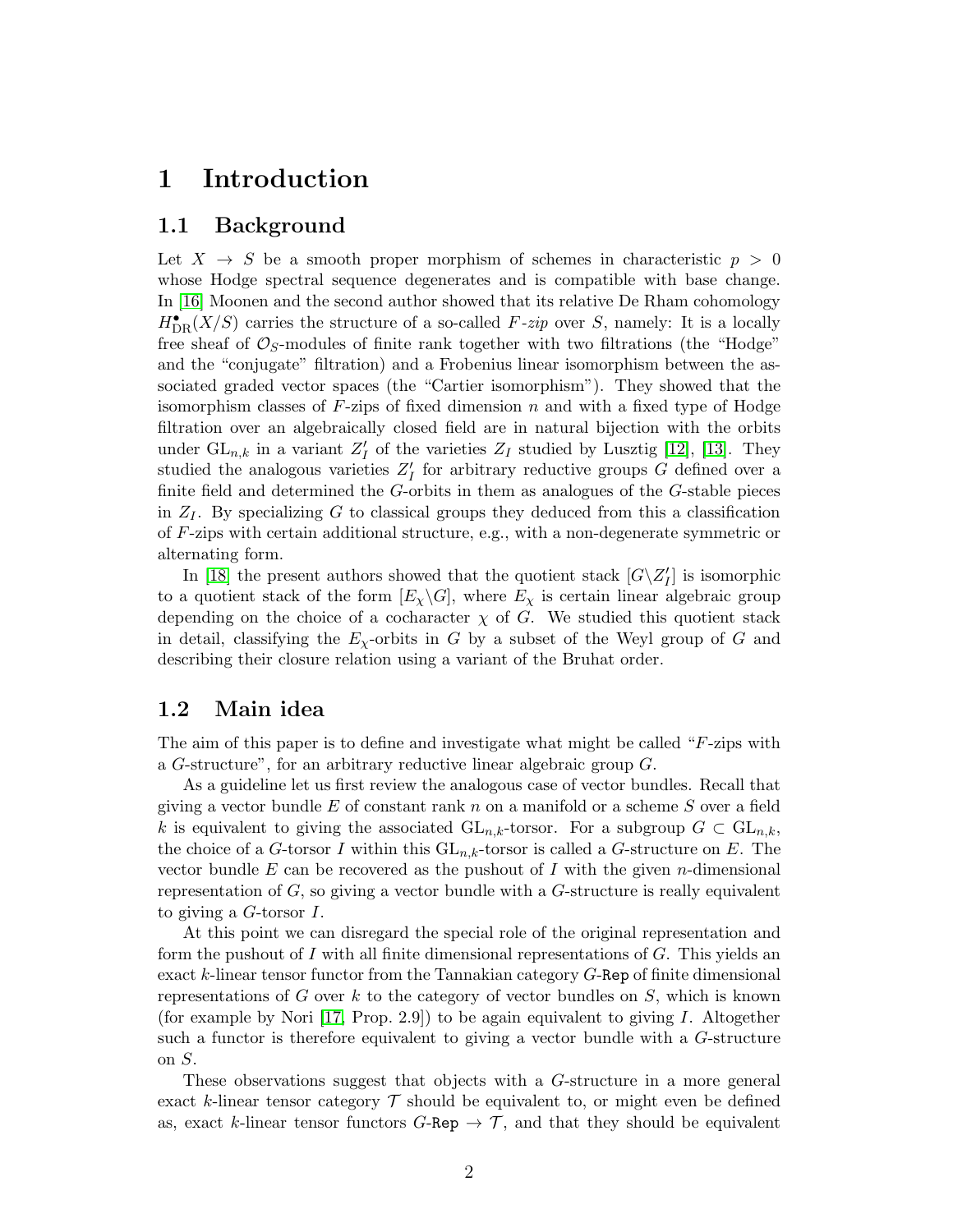to G-torsor analogues of the objects in  $\mathcal{T}$ . In the cases of graded or filtered vector bundles equivalences of this kind were in fact derived in some cases in Saavedra [\[21,](#page-48-5) IV.1–2] and in general by the third author [\[27\]](#page-49-0). The principle was also applied to F-isocrystals with additional structure by Rapoport and Richartz [\[19\]](#page-48-6).

The program for the present paper is therefore to develop this approach for the category of F-zips and to classify the ensuing objects using the results of [\[18\]](#page-48-0).

#### 1.3 F-zips with a G-structure

Let  $\mathbb{F}_q$  be a fixed finite field with q elements, and consider a scheme S over  $\mathbb{F}_q$ . Recall from [\[16\]](#page-48-1) that an F-zip over S is a tuple  $\underline{\mathcal{M}} = (\mathcal{M}, C^{\bullet}, D_{\bullet}, \varphi_{\bullet})$  consisting of a locally free sheaf of  $\mathcal{O}_S$ -modules of finite rank  $\mathcal M$  on  $S$ , a descending filtration  $C^{\bullet}$  and an ascending filtration  $D_{\bullet}$  of  $\mathcal{M}$ , and an  $\mathcal{O}_S$ -linear isomorphism  $\varphi_i: (\operatorname{gr}^i_C \mathcal{M})^{(q)} \stackrel{\sim}{\to} \operatorname{gr}^D_i \mathcal{M}$ for every  $i \in \mathbb{Z}$ , where  $\left(\right)^{(q)}$  denotes the pullback by the Frobenius morphism  $x \mapsto x^q$ . In a natural way (see Section [6\)](#page-24-0) the F-zips over S are the objects of an exact  $\mathbb{F}_q$ -linear tensor category  $F$ -Zip $(S)$ .

Let G be a reductive linear algebraic group over  $\mathbb{F}_q$ , and let k be a finite extension of  $\mathbb{F}_q$ . In the body of the paper we consider not necessarily connected groups, but to simplify notations in this introduction we stick to a connected group  $G$ . For simplicity we also assume that G splits over  $k$ , so that every conjugacy class of cocharacters of G over any extension field of k possesses a representative that is defined over  $k$ . Let G-Rep denote the  $\mathbb{F}_q$ -linear abelian tensor category of finite-dimensional rational representations of G over  $\mathbb{F}_q$ . The role of "F-zips with a G-structure" is played by the following objects:

**Definition 1.1** (cf. Definition 7.1). For any scheme S over k, a  $G$ -zip functor over S is an exact  $\mathbb{F}_q$ -linear tensor functor

$$
\mathfrak{z}\colon G\text{-Rep}\to F\text{-Zip}(S).
$$

As S varies, these objects form a category G-ZipFun fibered in groupoids over the category of schemes over k. It is not hard to show that  $G$ -ZipFun is a stack over  $k$  (see Proposition [7.2\)](#page-27-0). It possesses a natural decomposition that is indexed by conjugacy classes of cocharacters of G, defined as follows.

Let  $\chi$  be a cocharacter of the group  $G_k$  obtained from G by base change. Then  $\chi$  induces a grading on  $V_k := V \otimes_{\mathbb{F}_q} k$  for every representation V of G and thus an  $\mathbb{F}_q$ -linear tensor functor  $\gamma_\chi$  from G-Rep to the category of graded k-vector spaces. On the other hand, any G-zip functor  $\mathfrak z$  over S induces an  $\mathbb F_q$ -linear tensor functor from G-Rep to the category of graded locally free sheaves of  $\mathcal{O}_S$ -modules on S which sends V to  $gr_C^{\bullet} \circ \mathfrak{z}(V)$ .

**Definition 1.2** (cf. Definitions [5.3](#page-23-0) and [7.3\)](#page-28-0). A G-zip functor  $\jmath$  over S is called of type  $\chi$  if the graded fiber functors  $gr_C^{\bullet} \circ \mathfrak{z}$  and  $\gamma_{\chi}$  are fpqc-locally isomorphic. The substack of G-ZipFun of G-zip functors of type  $\chi$  is denoted G-ZipFun<sup> $\chi$ </sup>.

**Theorem 1.3** (cf. Corollary 7.6). Every  $G$ -zip functor over a connected scheme has a type. Each  $G$ -ZipFun<sup> $\chi$ </sup> is an open and closed substack of  $G$ -ZipFun.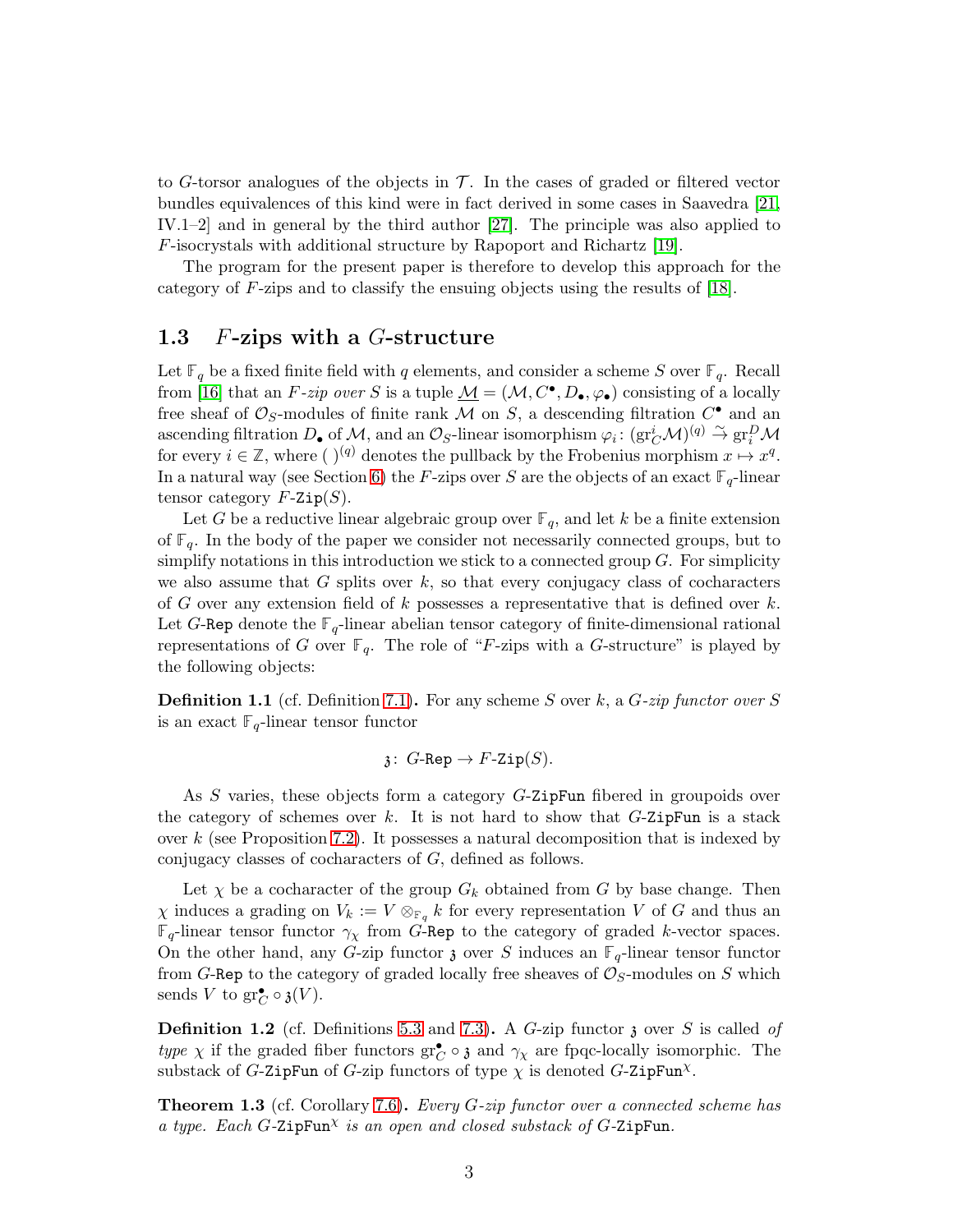In Section [8](#page-31-0) we work out equivalent but simpler descriptions of G-zip functors for certain classical groups. The rough idea in all cases is that any G-zip functor is already determined up to unique isomorphism by its restriction to a certain finite subcategory of G-Rep and that, conversely, any suitable functor from this subcategory to the category of  $F$ -zips extends to a  $G$ -zip functor on all of  $G$ -Rep. For instance, giving a  $GL_n$ -zip functor is equivalent to giving an F-zip  $\mathcal M$  of constant rank n, and giving an  $SL_n$ -zip functor is equivalent to giving an F-zip  $M$  of constant rank n together with an isomorphism between its highest exterior power  $\Lambda^n \mathcal{M}$  and the unit object  $\underline{\mathbb{1}}(0)$ . Similarly, giving an  $\text{Sp}_n$ -zip, resp.  $\text{O}_n$ -zip functor is equivalent to giving a symplectic, resp. orthogonal  $F$ -zip of constant rank  $n$ , by which we mean an  $F$ zip  $M$  of constant rank n together with an epimorphism of F-zips  $\Lambda^2 M \rightarrow \mathbb{1}(0)$ , resp.  $S^2 \mathcal{M} \rightarrow \mathbb{1}(0)$ , whose underlying pairing of locally free sheaves is nondegenerate everywhere. We also discuss the relation between  $U_n$ -zip functors and unitary  $F$ zips, as well as twisted versions of these equivalences associated to the groups of similitudes  $CSp_n$  and  $CO_n$  and  $CU_n$ .

#### 1.4  $G$ -zips

To describe the stack of G-zip functors  $G$ -ZipFun<sup> $\chi$ </sup> in detail we use the following G-torsor analogue of F-zips. Let G and  $\chi$  be as above, and let  $P_{\pm} = L \ltimes U_{\pm}$  be the associated pair of opposite parabolic subgroups of  $G_k$ .

**Definition 1.4** (cf. Definition [3.1\)](#page-9-0). A G-zip of type  $\chi$  over a scheme S over k is a tuple  $\underline{I} = (I, I_+, I_-, \iota)$  consisting of a right  $G_k$ -torsor I over S, a right  $P_+$ torsor  $I_+ \subset I$ , a right  $P_{-}^{(q)}$ -torsor  $I_- \subset I$ , and an isomorphism of  $L^{(q)}$ -torsors  $\iota\colon I_+^{(q)}/U_+^{(q)}\stackrel{\sim}{\longrightarrow} I_-/U_-^{(q)}.$ 

As S varies, these objects form a category  $G$ -Zip<sup> $\chi$ </sup> fibered in groupoids over the category of schemes over k. It is not hard to show that  $G$ -Zip<sup> $\chi$ </sup> is a stack over k (see Proposition [3.2\)](#page-10-0).

To G and  $\chi$  we can also associate a natural *algebraic zip datum* in the sense of [\[18\]](#page-48-0) (see Definition [3.6\)](#page-11-0). The associated *zip group* is the linear algebraic group

$$
E_{G,\chi} := \{ (\ell u_+, \ell^{(q)} u_-) \mid \ell \in L, u_+ \in U_+, u_- \in U_-^{(q)} \} \subset P_+ \times_k P_-^{(q)}
$$

which acts from the left hand side on  $G_k$  by  $(p_+, p_-) \cdot g := p_+ gp^{-1}$ . We can thus form the algebraic quotient stack  $[E_{G,\chi}\backslash G_k]$ .

<span id="page-3-0"></span>**Theorem 1.5** (cf. Proposition [3.11,](#page-12-0) Theorem [7.13,](#page-30-0) and Corollary [3.12\)](#page-12-1). The stacks  $G$ -ZipFun<sup> $\chi$ </sup> and  $G$ -Zip $^{\chi}$  and  $[E_{G,\chi}\backslash G_k]$  are naturally equivalent. They are smooth algebraic stacks of dimension 0 over k.

In particular, it is equivalent to give a G-zip functor of type  $\chi$  over S, or a G-zip of type  $\chi$  over S, or a morphism  $S \to [E_{G,\chi} \backslash G_k]$  over k. The equivalences are in fact obtained by explicit constructions (see Subsections [3.4](#page-10-1) and [7.2\)](#page-28-1).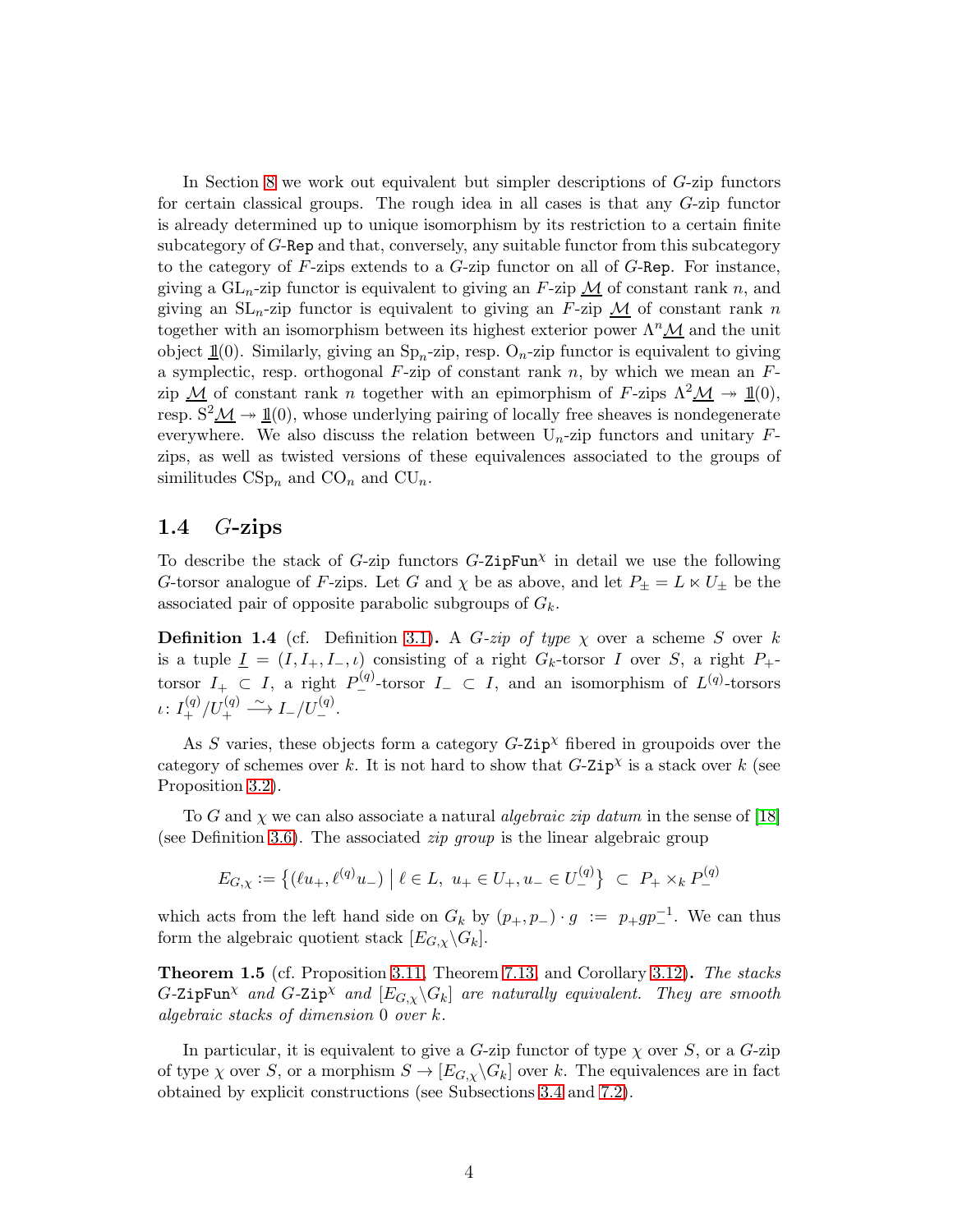### 1.5 Classification

Using the results of [\[18\]](#page-48-0) we can now describe the stack of G-zips of type  $\chi$  in detail. By Theorem [1.5,](#page-3-0) all the following statements hold equivalently for G-zip functors of type  $\chi$ . By the results of Section [8](#page-31-0) they also hold for symplectic, orthogonal, resp. unitary  $F$ -zips, and so on.

Let W be the Weyl group of G, let  $I \subset W$  be the subset of simple reflections corresponding to  $P_+$ , and let  $W_I$  be the subgroup of W generated by I. Let <sup>I</sup>W be the set of elements  $w \in W$  that are of minimal length in their right coset  $W_I w$ . We endow <sup>I</sup>W with a certain partial order  $\preceq$  which is somewhat complicated to describe (and in general strictly finer than the Bruhat order; see [\(3.16\)](#page-14-0) and Example [3.23\)](#page-15-0). This turns <sup>I</sup>W into a finite topological space (see Proposition [2.1\)](#page-6-0), which we can compare with the topological space underlying the algebraic stack  $G$ -Zip<sup> $\chi$ </sup> (see Subsection [2.2\)](#page-6-1).

**Theorem 1.6** (cf. Theorem [3.20\)](#page-15-1). The topological space underlying  $G$ -Zip<sup> $\chi$ </sup> is naturally homeomorphic to <sup>I</sup>W. In particular, there is a natural bijection between the set of isomorphism classes of G-zips of type  $\chi$  over an algebraically closed field K containing k and the set  $^I W$ .

For any G-zip  $\underline{I}$  of type  $\chi$  over a scheme S over k we thus obtain a finite stratification of S by the isomorphism type of  $\underline{I}$ . This generalizes the F-zip stratification defined in [\[16\]](#page-48-1) in the case  $G = GL_{n,\mathbb{F}_q}$ , as well as the Ekedahl-Oort stratification of the moduli space of g-dimensional principally polarized abelian varieties in the case  $G = \text{CSp}_{2g, F_q}$ . The partial order  $\preceq$  yields information on the closure relations between these strata (see [\(3.29\)](#page-16-0) and Proposition [3.30\)](#page-17-0). Using a result of Yatsyshyn [\[24\]](#page-48-7) we can also deduce a purity result (see Proposition [3.33\)](#page-17-1). Furthermore, the description of point stabilizers in  $E_{G,\chi}$  from [\[18\]](#page-48-0) Theorem 8.1 yields information on automorphism groups of G-zips; in particular:

Theorem 1.7 (cf. Proposition 3.34). The automorphism group scheme of the G-zip of type  $\chi$  over an algebraically closed field K containing k corresponding to  $w \in {}^I W$ is an extension of a finite group (see Proposition 3.34 for its precise description) by a connected unipotent group of dimension  $\dim(G/P_+) - \ell(w)$ , where  $\ell(\ )$  denotes the length function on the Coxeter group W.

#### 1.6 Applications

In Section [9](#page-40-0) we study the de Rham cohomology of a smooth proper Deligne-Mumford stack  $X \rightarrow S$  whose Hodge spectral sequence degenerates and is compatible with arbitrary base change. For all  $d \geq 0$  we obtain an F-zip  $H^d_{DR}(\mathcal{X}/S)$ . If X is a scheme, the cup product induces for all  $d, e \geq 0$  a morphism of F-zips

$$
\cup: \underline{H}^d_{\mathrm{DR}}(\mathcal{X}/S) \otimes \underline{H}^e_{\mathrm{DR}}(\mathcal{X}/S) \longrightarrow \underline{H}^{d+e}_{\mathrm{DR}}(\mathcal{X}/S).
$$

If  $X \to S$  is a smooth proper morphism of schemes with geometrically connected fibers of dimension n, the cup product turns  $\underline{H}_{\mathrm{DR}}^n(\mathcal{X}/S)$  into a twisted symplectic or orthogonal  $F$ -zip, depending on the parity of  $n$ .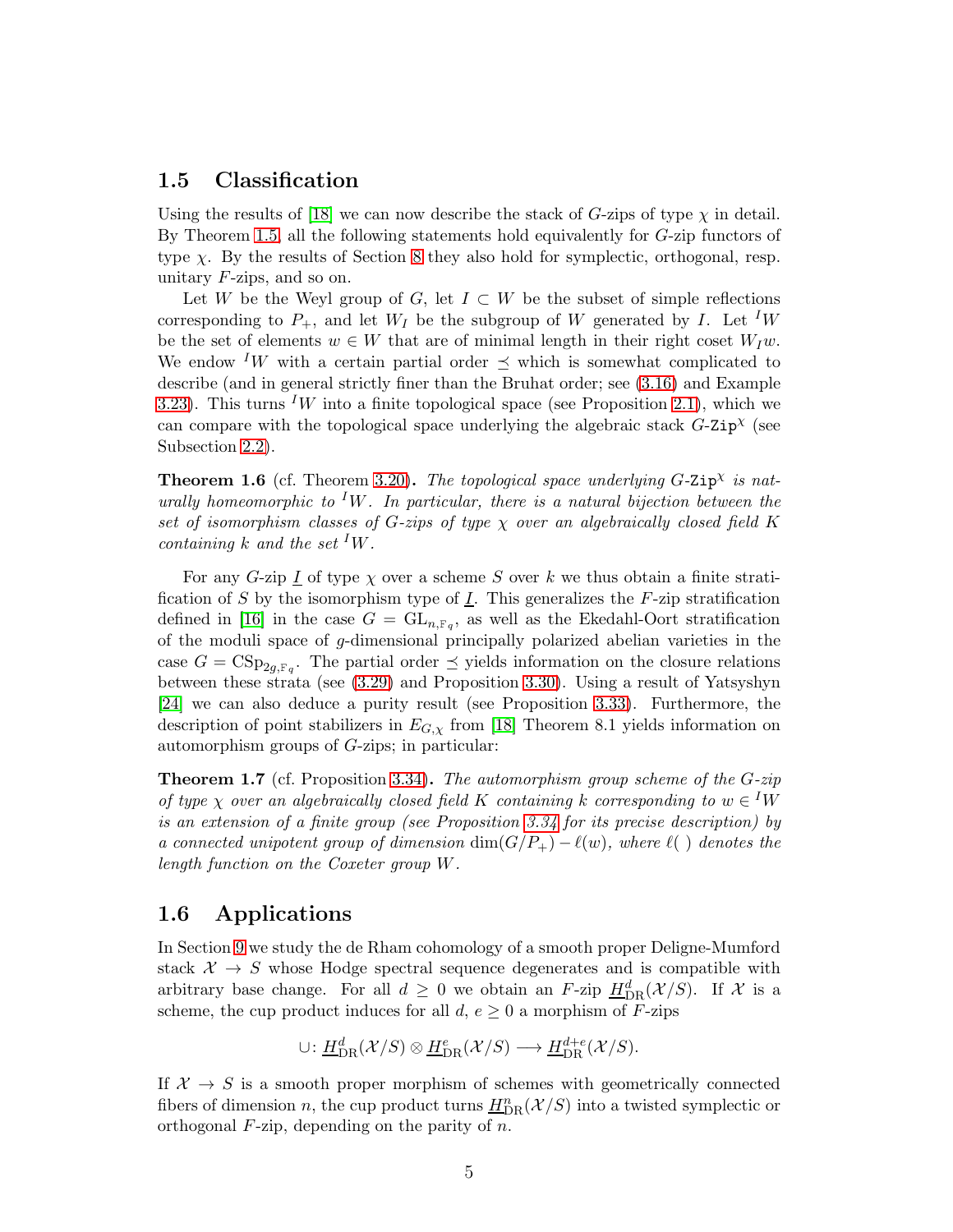In Subsection [9.3](#page-44-0) we attach an F-zip to any truncated Barsotti-Tate group of level 1 over a scheme  $S$  of characteristic  $p$ . This construction improves the one given in [\[16\]](#page-48-1) where S was assumed to be perfect.

In addition, we hope that our results can be applied to the special fibers of arbitrary Shimura varieties, where  $G$  is the reduction modulo  $p$  of the connected reductive linear algebraic group over **Q** that gives rise to the Shimura variety. In that case our systematic group theoretical approach should prove especially valuable. For good reductions of Shimura varieties of Hodge type some progress has already been made. C. Zhang has defined in [\[26\]](#page-49-1) a smooth morphism from the special fiber of Kisin's integral model to the stack of G-zips of a certain type  $\chi$  yielding a description of Ekedahl-Oort strata for the special fiber. This has been used by D. Wortmann in [\[25\]](#page-49-2) to prove that the conjectured candidate for the generic Newton stratum is indeed open and dense in the special fiber.

#### 1.7 Contents of the paper

As a preparation we begin by recalling some properties of quotient stacks in Section [2.](#page-6-2)

In Section [3](#page-8-0) we first introduce some general notation used throughout the rest of the article. We mostly work with a not necessarily connected linear algebraic group G over  $\mathbb{F}_q$  whose identity component G is reductive. Besides a cocharacter  $\chi$  of  $G_k$ , the basic data also requires the choice of a subgroup Θ of the group of connected components of the stabilizer of  $\chi$ . We then define the general notion of G-zips of type  $(\chi, \Theta)$  and prove that they form a smooth algebraic stack of dimension 0 over k that is naturally isomorphic to a quotient stack of the form  $[E_{\hat{G}, \chi, \Theta} \backslash \hat{G}_k]$  that was studied in [\[18\]](#page-48-0). The remainder of Section [3](#page-8-0) contains an assortment of results on the topological space underlying this stack, on the associated stratification, and on automorphisms.

We use Section [4](#page-18-0) to collect some generalities concerning locally free sheaves, gradings, filtrations, and alternating and symmetric powers. In Section [5](#page-22-0) we recall some results of the third author on filtered and graded fiber functors on the Tannakian category  $G$ -Rep.

In Section [6](#page-24-0) we endow the category of  $F$ -zips over a scheme  $S$  with the structure of an exact rigid tensor category. Section [7](#page-26-0) then contains the definition of  $\hat{G}$ -zip functors. Here we use the results recalled in Section [5](#page-22-0) to prove that every  $G$ -zip functor over a connected scheme S has a type  $\chi$ . With the unique maximal possible choice of  $\Theta$  we then establish a natural isomorphism between the stack of  $G$ -zip functors of type  $\chi$  and the stack of G-zips of type  $(\chi, \Theta)$ . Consequently the stack of  $\tilde{G}$ -zip functors of type  $\chi$  is also a smooth algebraic stack of dimension 0 that is naturally isomorphic to  $[E_{\hat{G}, \chi, \Theta} \backslash \hat{G}_k].$ 

In Section [8](#page-31-0) we go through a list of eight classical groups, in each case describing an equivalence between  $\tilde{G}$ -zip functors and  $F$ -zips of a given rank with a certain embellishment such as an alternating or symmetric or hermitian form within the category of F-zips.

In the last Section [9](#page-40-0) we discuss applications to the algebraic de Rham cohomology of certain Deligne-Mumford stacks and to truncated Barsotti-Tate groups of level 1.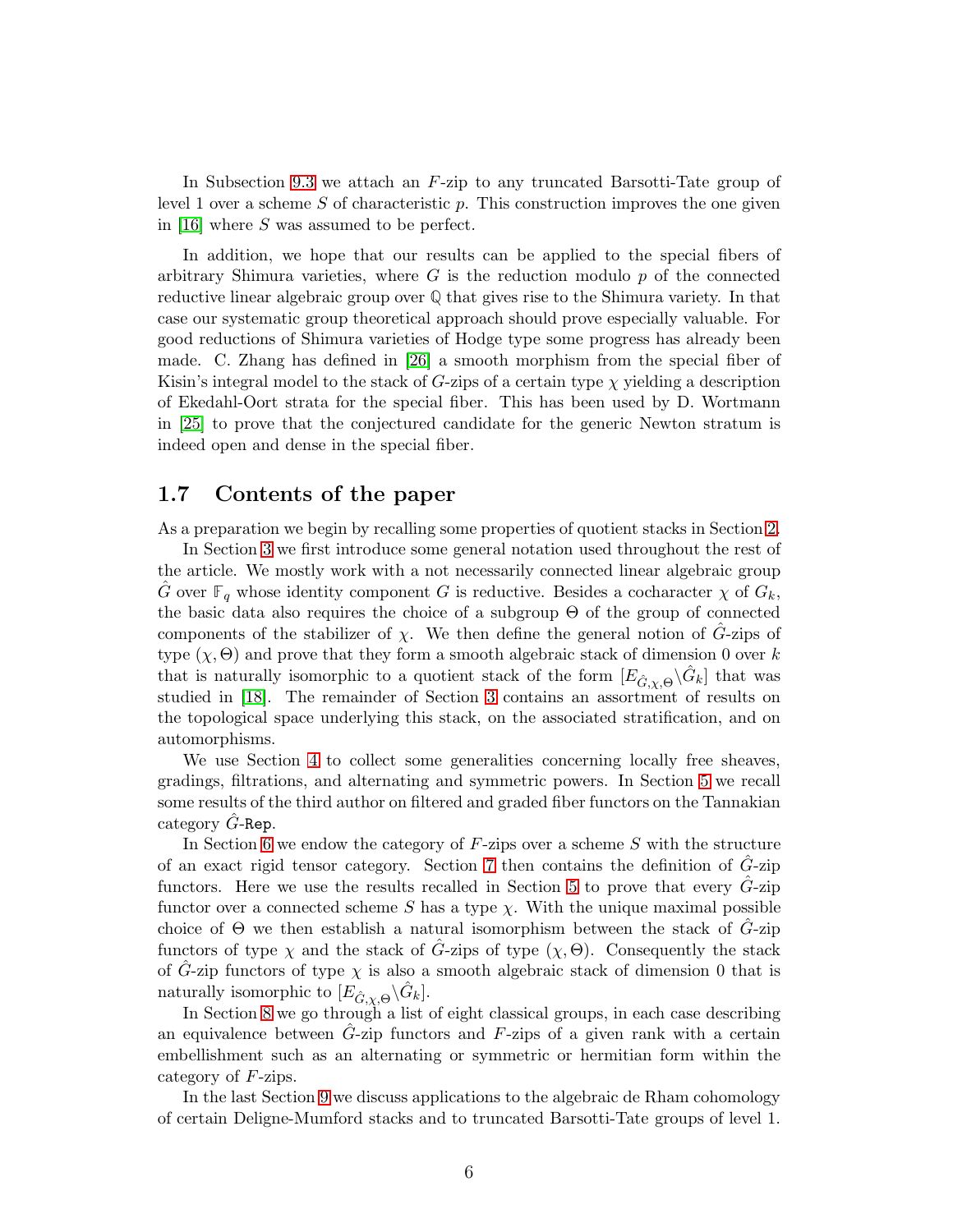Acknowledgment: We thank Chao Zhang for pointing out a mistake in an earlier version of the proof of Lemma 3.5 and Eike Lau for explaining us Remark [9.20.](#page-45-0) We are grateful to the referee for helpful remarks.

# <span id="page-6-2"></span>2 General properties of quotient stacks

As a preparation we discuss some general properties of algebraic group actions and quotient stacks.

#### <span id="page-6-3"></span>2.1 Closure relation for an algebraic group action

First recall that a topological space Z is called  $T_0$  (or Kolmogorov) if for any two distinct points, at least one of them possesses a neighborhood that does not contain the other. Abbreviating the closure of a subset by ( ), as usual, this is equivalent to saying that for any  $z', z \in Z$  we have  $z' = z$  if and only if both  $z' \in \overline{\{z\}}$  and  $z \in \overline{\{z'\}}$ . On the other hand, recall that a partial order  $\preceq$  on a set Z is a transitive binary relation which is antisymmetric in the sense that  $z' = z$  if and only if both  $z' \preceq z$ and  $z \preceq z'$ . With these observations the following well-known fact is easy to prove:

<span id="page-6-0"></span>**Proposition 2.1.** For any finite  $T_0$  topological space Z the relation  $z' \preceq z : \Leftrightarrow$  $z' \in \overline{\{z\}}$  is a partial order on Z. Conversely, any partial order on a finite set Z arises in this way from a unique  $T_0$  topology on Z. Moreover, a map between finite  $T_0$  spaces is continuous if and only if it preserves the associated partial orders.

Next consider a field k with an algebraic closure  $\overline{k}$  and the associated absolute Galois group  $\Gamma := \text{Aut}(k/k)$ . Let X be a scheme of finite type over k, and let H be a linear algebraic group over  $k$  which acts on  $X$  from the left by a morphism  $H \times_k X \to X$ . Then every  $H(\bar{k})$ -orbit  $\mathcal{O} \subset X(\bar{k})$  is locally closed for the Zariski topology on  $X(\bar{k})$ . Moreover, its closure  $\overline{\mathcal{O}}$  is again  $H(\bar{k})$ -invariant and therefore a union of orbits, and we have  $\dim(\overline{\mathcal{O}} \setminus \mathcal{O}) < \dim(\mathcal{O})$ . From this it follows that the set of orbits

$$
\Xi := H(\bar{k}) \backslash X(\bar{k})
$$

with the induced quotient topology is a  $T_0$  space.

Assume now that  $\Xi$  is finite. Then by Proposition [2.1](#page-6-0) the topology on  $\Xi$  corresponds to the partial order  $\preceq$  on  $\Xi$  defined by  $\mathcal{O}' \preceq \mathcal{O} : \Leftrightarrow \mathcal{O}' \subset \overline{\mathcal{O}}$ . Also, the Galois group  $\Gamma$  acts on  $\Xi$  preserving the topology and the partial order. Thus the quotient set Γ $\Box$  again inherits a quotient topology which is  $T_0$  and corresponds to a partial order described in the same fashion. The set  $\Gamma \setminus \Xi$  is in natural bijection with the set of algebraic  $H$ -orbits in  $X$ , that is, with the set of non-empty  $H$ -invariant locally closed reduced subschemes that do not possess non-empty H-invariant locally closed proper subschemes.

#### <span id="page-6-1"></span>2.2 Quotient stacks

This article will require a certain familiarity with the notion of stacks. Recall that a stack over a scheme S is a category fibered in groupoids over the category  $((\mathbf{Sch}/S))$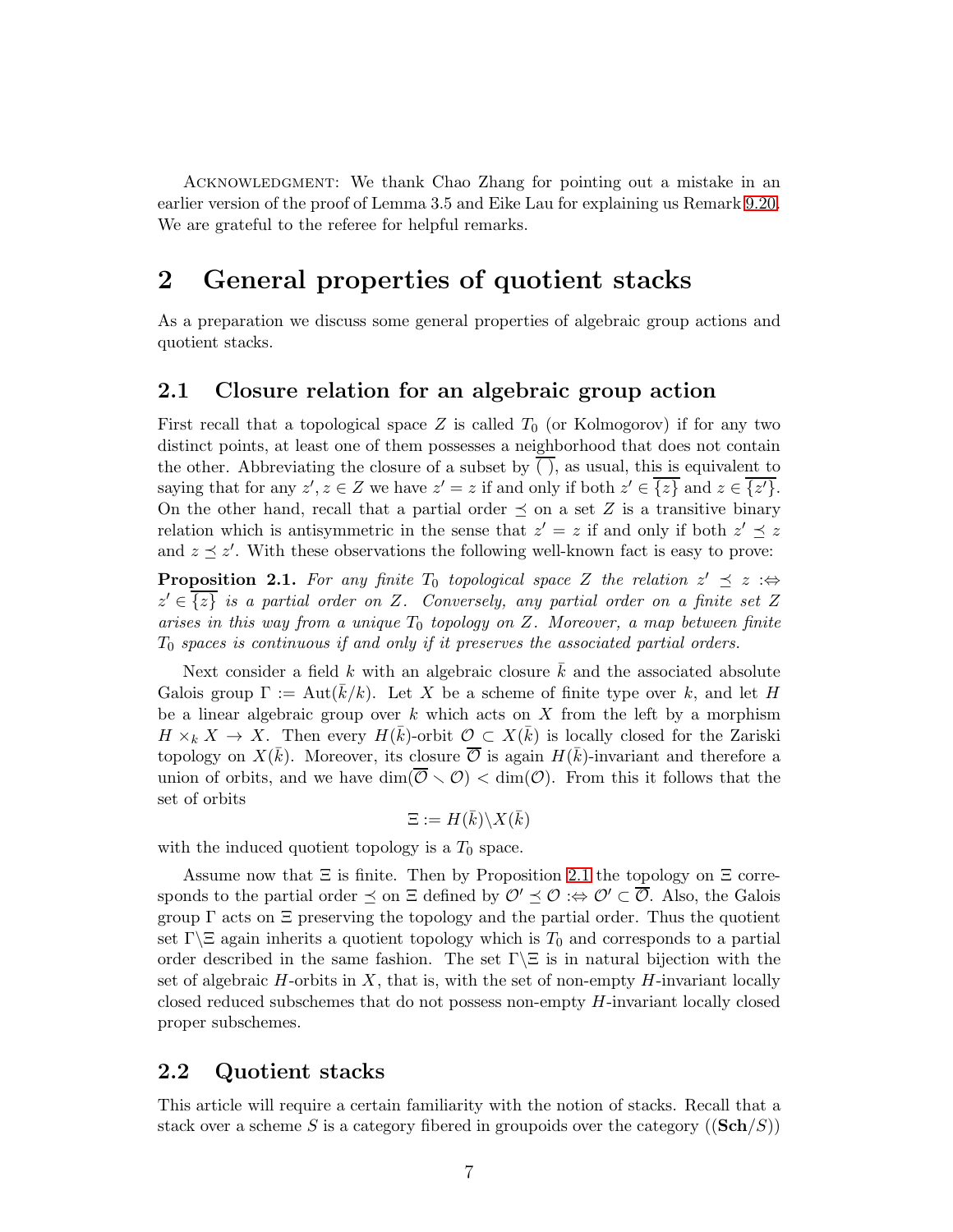of schemes over  $S$  which satisfies effective descent with respect to any fpqc morphism. The morphisms of stacks are functors, and so instead of equality of morphisms one often only has isomorphisms of functors. For the technical definition for a stack to be algebraic see Laumon-Moret-Bailly [\[11\]](#page-48-8), Definition 4.1. Let us recall only that every scheme can be considered as an algebraic stack, and for every algebraic stack X there exists a smooth surjective morphism from a scheme  $X \to \mathcal{X}$ . Many concepts and properties of schemes and morphisms of schemes have analogues for algebraic stacks. For example, there exist natural fiber products and pullbacks of algebraic stacks, and many properties of algebraic stacks and of morphisms of algebraic stacks are tested using pullbacks to schemes.

Every algebraic stack  $\mathcal X$  possesses an underlying topological space  $|\mathcal X|$ , defined in [\[11\]](#page-48-8) Section 5. An element of  $|\mathcal{X}|$  is an equivalence class of morphisms Spec  $K \to \mathcal{X}$ for fields K, where two morphisms  $Spec K_1 \rightarrow \mathcal{X}$  and  $Spec K_2 \rightarrow \mathcal{X}$  are equivalent if and only if there exists a common field extension  $K$  such that the composite morphisms  $\operatorname{Spec} K \to \operatorname{Spec} K_i \to \mathcal{X}$  are isomorphic. The open subsets of  $|\mathcal{X}|$  are the subsets |  $\mathcal{U}$ | for all open substacks  $\mathcal{U} \subset \mathcal{X}$ . If X is represented by a scheme X, then  $|\mathcal{X}|$  is homeomorphic to the topological space underlying X.

Consider now the situation of Subsection [2.1,](#page-6-3) where  $H$  acts from the left hand side on a scheme X over k. The quotient stack  $[H\setminus X]$  is then defined as follows. For any scheme S over k the category  $[H\setminus X](S)$  has as objects the pairs consisting of a left H-torsor  $T \to S$  and an H-equivariant morphism  $f: T \to X$  over k. A morphism  $(T, f) \to (T', f')$  in  $[H\backslash X](S)$  is a morphism  $g: T \to T'$  of H-torsors over S such that  $f' \circ g = f$ , and composition is defined in the obvious way. With the evident notion of pullback under morphisms  $S' \to S$  this turns the whole collection of categories  $[H\setminus X](S)$  into a stack over k that is denoted  $[H\setminus X]$ . This is an algebraic stack by [\[11\]](#page-48-8) Proposition 10.13.1, and it possesses a natural surjective morphism  $X \to [H \setminus X]$ .

Assume that the set  $\Xi$  of orbits over k is finite, so that it and its quotient  $\Gamma\setminus\Xi$ carry the natural topologies described in Subsection [2.1.](#page-6-3) As a reformulation of [\[23\]](#page-48-9) (4.4) we then have:

# <span id="page-7-0"></span>**Proposition 2.2.** There is a natural homeomorphism  $\Gamma \setminus \Xi \cong |[H \setminus X]|$ .

Now consider any algebraic H-orbit  $Y \subset X$ . Then Y is a locally closed reduced subscheme of X, and so  $[H\setminus Y]$  is a locally closed reduced substack of  $[H\setminus X]$ . Varying Y we thus obtain a stratification

(2.3) 
$$
[H \setminus X] \stackrel{\cdot}{\cdot} = " \bigsqcup_{\Gamma \setminus \Xi} [H \setminus Y]
$$

in the sense that for any scheme S and any morphism  $S \to [H\setminus X]$  we obtain a disjoint decomposition of S into locally closed subschemes  $S \times_{[H \setminus X]} [H \setminus Y]$ .

Moreover, assume that k is perfect, and consider any point  $y \in Y(\bar{k})$ . Then  $Y_{\bar{k}}$ is again reduced and hence the disjoint union of the reduced  $H_{\bar{k}}$ -orbit  $\mathcal{O}(y)$  of y and a (possibly empty) finite collection of Γ-conjugates thereof. Being a reduced orbit  $\mathcal{O}(y)$  is smooth over  $\bar{k}$ ; hence Y is smooth over k, and so  $[H\setminus Y]$  is a smooth algebraic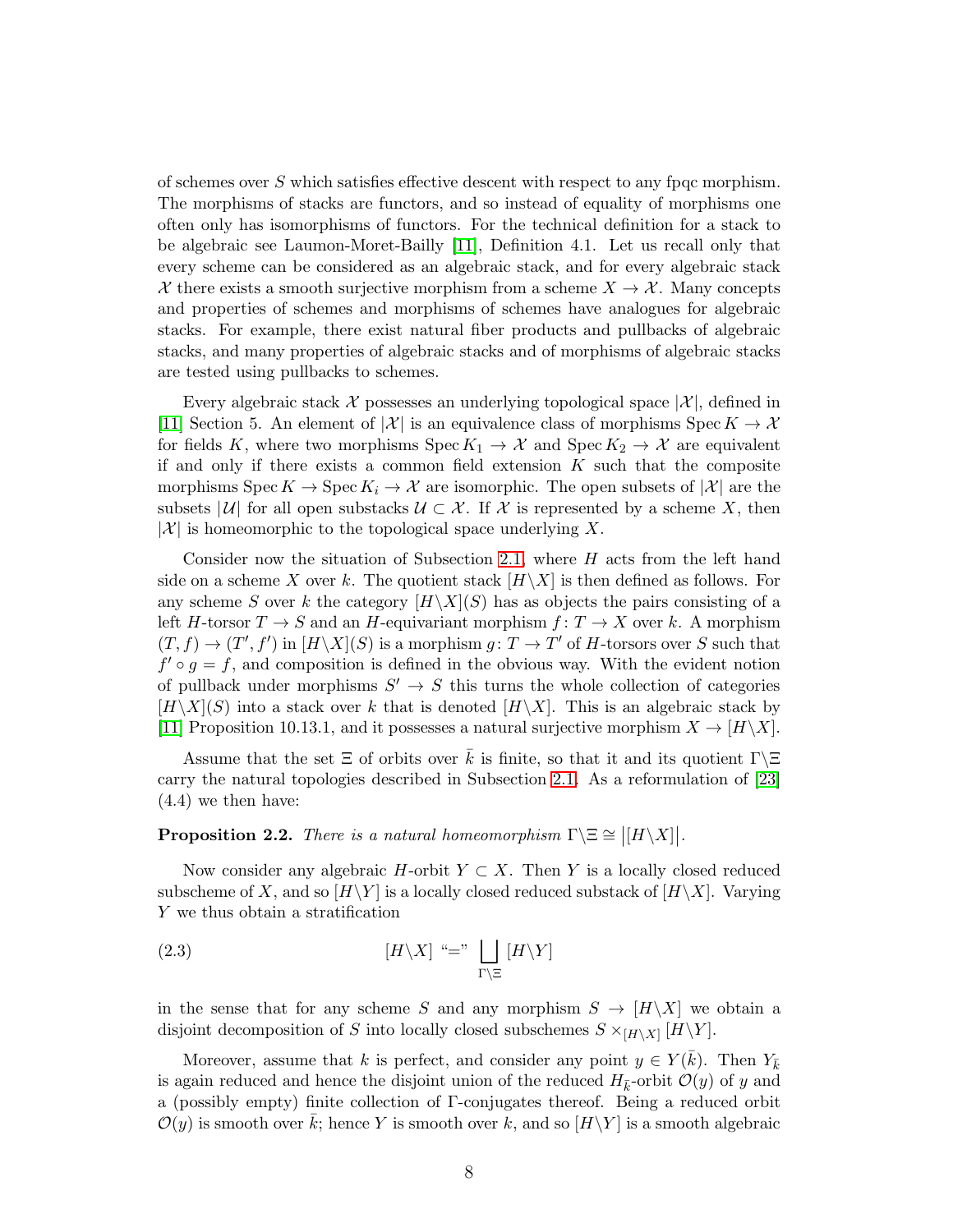stack over k by definition (c.f. [\[11\]](#page-48-8), Définition 4.14). Furthermore, as the smooth morphism  $X \to [H \backslash X]$  preserves codimension, we have

<span id="page-8-2"></span>(2.4) codim( $[H\setminus Y], [H\setminus X]$  = codim( $Y, X$ ) = codim( $\mathcal{O}(y), X_{\bar{k}}$ ).

Also, the automorphisms of an object of a quotient stack can be described as follows. Consider a scheme S over k, a point  $x \in X(S)$ , and let  $\bar{x} \in [H \setminus X](S)$  denote the image of x under the canonical morphism  $X \to [H\setminus X]$ . Denote by  $\underline{\mathrm{Aut}}(\bar{x})$  the sheaf of groups on the category on schemes over S that attaches to  $S' \rightarrow S$  the group of automorphisms of the base change  $\bar{x}_{S'}$  in the category  $[H\setminus X](S')$ . On the other hand let  $\operatorname{Stab}_{H_S}(x)$  denote the closed subgroup scheme of  $H_S := H \times_k S$  whose S'-valued points consist of those  $h \in H(S')$  which satisfy  $h \cdot x_{S'} = x_{S'}$ .

<span id="page-8-3"></span>**Proposition 2.5.** There is a natural isomorphism  $\underline{\mathrm{Aut}}(\bar{x}) \cong \mathrm{Stab}_{H_S}(x)$ .

*Proof.* In the construction of  $[H\setminus X]$ , the point  $\bar{x} \in [H\setminus X](S)$  is represented by the trivial H-torsor  $H_S \to S$  together with the morphism  $H_S \to X$ ,  $h \mapsto hx$ . The automorphisms of the trivial left  $H$ -torsor  $H_{S'} \to S'$  are precisely the morphisms  $h \mapsto hg$  for all sections  $g \in H(S')$ . Thus  $\underline{\mathrm{Aut}}(\bar{x})(S') = \mathrm{Aut}_{[H \setminus X](S')}(\bar{x}_{S'})$  is the group of automorphisms  $h \mapsto hg$  of  $H_{S'} \to S'$  with  $g \in H(S')$ , such that the two morphisms  $H_{S'} \to X$  given by  $h \mapsto hx$  and  $h \mapsto hg \mapsto hgx$  coincide. But these conditions are equivalent to  $g \in \text{Stab}_{H_S}(x)(S')$ . 口

# <span id="page-8-0"></span> $3 \quad \hat{G}$ -zips

### <span id="page-8-1"></span>3.1 General notation

Let  $\mathbb{F}_q$  be a finite field of order q, and let k be a finite overfield of  $\mathbb{F}_q$ . By a linear algebraic group over  $k$  we mean a reduced affine group scheme of finite type over  $k$ . We do not generally assume it to be connected. Throughout we denote a linear algebraic group over k by  $\hat{H}$ , its identity component by  $H$ , and the finite étale group scheme of connected components by  $\pi_0(H) := H/H$ ; and similarly for other letters of the alphabet. Note that the unipotent radical  $R_uH$  of H is a normal subgroup of  $\hat{H}$ . Any homomorphism of algebraic groups  $\hat{\varphi}$ :  $\hat{G} \to \hat{H}$  restricts to a homomorphism  $\varphi\colon G\to H.$ 

Let S be a scheme over k. By an  $H$ -torsor I over S we will mean a right  $H$ -torsor over S for the fpqc-topology, unless mentioned otherwise. In other words I is a scheme over S together with a right action  $I \times_k H \to I$  written  $(i, h) \mapsto ih$ , such that the morphism  $I \times_k \hat{H} \to I \times_S I$ ,  $(i, h) \mapsto (i, ih)$  is an isomorphism and there exists an fpqc-covering  $S' \to S$  such that  $I(S') \neq \emptyset$ . Any section in  $I(S')$  then induces an isomorphism  $\hat{H} \times_k S' \longrightarrow I \times_S S'$  over S'. By faithfully flat descent for  $S' \to S$  we can therefore deduce that every  $H$ -torsor over S is affine and faithfully flat over S. Moreover, since  $k$  is perfect, the reduced group scheme  $H$  is automatically smooth, and hence  $I$  is smooth over  $S$ . Thus by [\[6\]](#page-47-0) (17.16.3) there already exists a surjective étale morphism  $S' \to S$  such that  $I(S') \neq \emptyset$ .

Any scheme S over k possesses a natural  $q^{\text{th}}$  power Frobenius morphism  $S \to S$ , which is the identity on the underlying topological space and the map  $x \mapsto x^q$  on the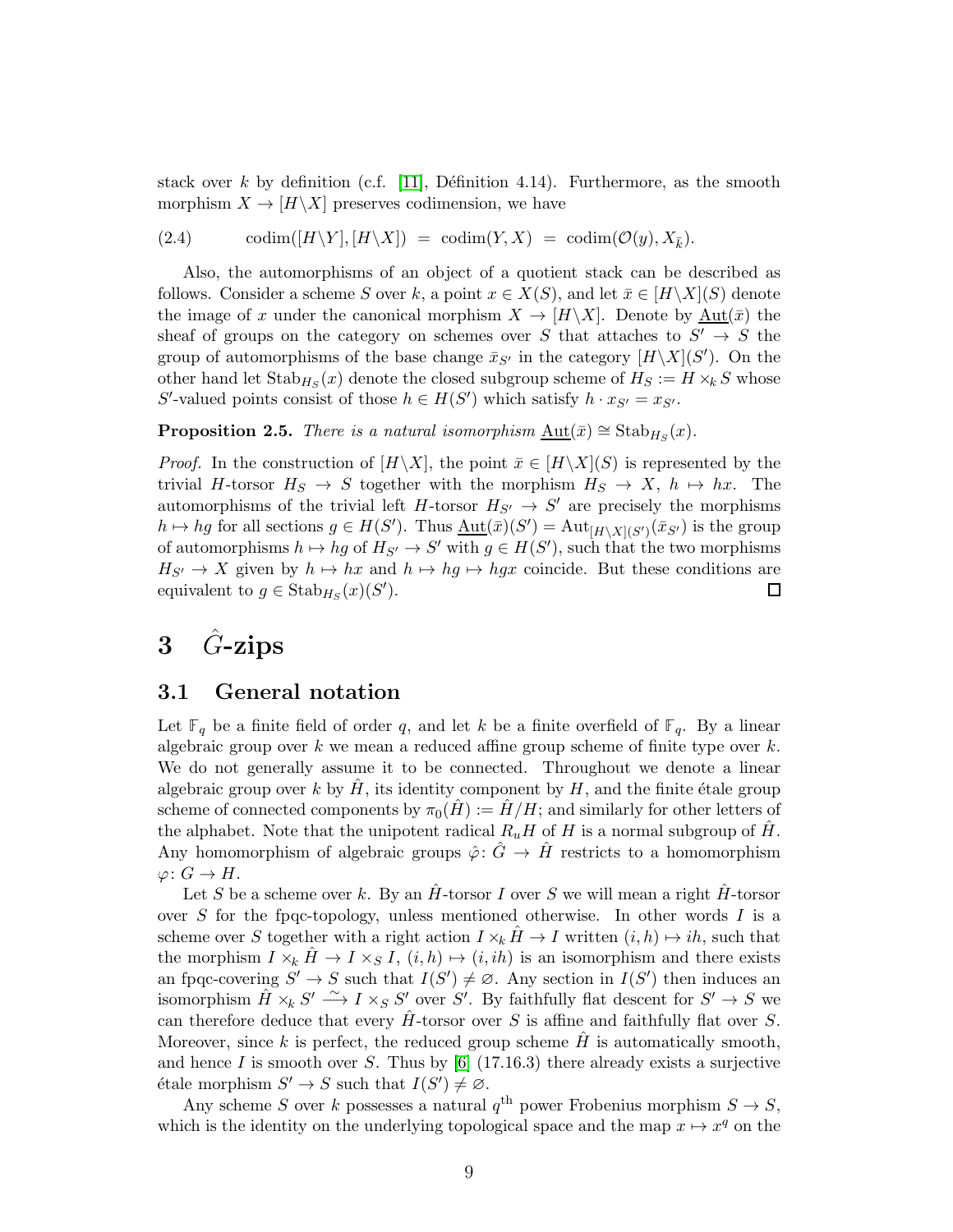structure sheaf. The pullback of a scheme or a sheaf or a morphism over S under this Frobenius morphism is denoted by  $(y^{(q)})$ . For example, the pullback of a linear algebraic group  $\hat{H}$  over k is a linear algebraic group  $\hat{H}^{(q)}$  over k, and the pullback of an  $\hat{H}$ -torsor I over S is an  $\hat{H}^{(q)}$ -torsor I<sup>(q)</sup> over S.

#### <span id="page-9-1"></span>3.2 The basic data

Let  $\hat{G}$  be a linear algebraic group over  $\mathbb{F}_q$  such that G is reductive, and let  $\hat{G}_k$ denote its base extension to k. Let  $\chi: \mathbb{G}_{m,k} \to G_k$  be a cocharacter over k, and let  $L$  denote its centralizer in  $G_k$ . There exist unique opposite parabolic subgroups  $P_{\pm} = L \ltimes U_{\pm} \subset G_k$  with common Levi component L and unipotent radicals  $U_{\pm}$ , such that Lie  $U_+$  is the sum of the weight spaces of weights  $> 0$ , and Lie  $U_-$  is the sum of the weight spaces of weights  $< 0$  in Lie  $G_k$  under Ad  $\infty$ . Note that the groups L and  $P_{\pm}$  and  $U_{\pm}$  are all connected.

By definition we have  $L = \text{Cent}_{\hat{G}_k}(\chi) \cap G_k$ , and since L is connected, we have a canonical inclusion  $\pi_0(\text{Cent}_{\hat{G}_k}(\chi)) = \text{Cent}_{\hat{G}_k}(\chi)/L \hookrightarrow \pi_0(\hat{G}_k)$ . Let  $\Theta$  be a subgroup scheme of  $\pi_0(\text{Cent}_{\hat{G}_k}(\chi))$ , and let  $\hat{L}$  denote its inverse image in  $\text{Cent}_{\hat{G}_k}(\chi)$ . Then L is the identity component of  $\hat{L}$ , and  $\pi_0(\hat{L}) = \Theta \subset \pi_0(\hat{G}_k)$ . Also, since  $\chi$  is centralized by L, and the subgroups  $U_{\pm}$  depend only on  $\chi$ , these subgroups are normalized by  $\hat{L}$ . Thus  $\hat{P}_\pm := \hat{L} \ltimes U_\pm$  are algebraic subgroups of  $\hat{G}_k$  with identity components  $P_\pm$  and  $\pi_0(P_+) \cong \pi_0(L) = \Theta.$ 

This data will remain fixed throughout the article.

For schemes  $S$  over  $k$  we are interested in (right) torsors over  $S$  with respect to the above algebraic groups. Consider any  $\hat{G}_k$ -torsor I over S. By a  $\hat{P}_\pm$ -torsor  $I_\pm \subset I$ we mean a subscheme which is a  $\hat{P}_+$ -torsor with respect to the induced action of  $\hat{P}_+$ . For any  $P_{\pm}$ -torsor  $I_{\pm}$  over S, the quotient  $I_{\pm}/U_{\pm}$  is a  $P_{\pm}/U_{\pm}$ -torsor over S, which we can view as an  $\hat{L}$ -torsor under the canonical isomorphism  $\hat{L} \stackrel{\sim}{\rightarrow} \hat{P}_{\pm}/U_{\pm}$ .

On the other hand, the definition of  $\hat{G}_k$  as a base extension from  $\mathbb{F}_q$  induces a natural isomorphism  $\hat{G}_k^{(q)}$  $\mathbf{r}_{k}^{(q)} \cong \hat{G}_{k}$ . Via this isomorphism we can consider  $\chi^{(q)}$  again as a cocharacter of  $G_k$ , with associated subgroups  $\hat{P}_{\pm}^{(q)} = \hat{L}^{(q)} \ltimes U_{\pm}^{(q)}$ . Likewise, the  $\hat{G}^{(q)}_k$  $\hat{k}^{(q)}$ -torsor  $I^{(q)}$  becomes a  $\hat{G}_k$ -torsor in a natural way. Moreover, the pullback of a  $\hat{P}_{\pm}$ -torsor  $I_{\pm} \subset I$  is a  $\hat{P}_{\pm}^{(q)}$ -torsor  $I_{\pm}^{(q)} \subset I^{(q)}$ .

### 3.3 The stack of  $\ddot{G}$ -zips

<span id="page-9-0"></span>**Definition 3.1.** Let  $S$  be a scheme over  $k$ .

- (a) A  $\hat{G}$ -zip of type  $(\chi, \Theta)$  over S is a tuple  $\underline{I} = (I, I_+, I_-, \iota)$  consisting of a (right)  $\hat{G}_k$ -torsor I over S, a  $\hat{P}_+$ -torsor  $I_+ \subset I$ , a  $\hat{P}_-^{(q)}$ -torsor  $I_- \subset I$ , and an isomorphism of  $\hat{L}^{(q)}$ -torsors  $\iota: I^{(q)}_+/U^{(q)}_+ \stackrel{\sim}{\longrightarrow} I_-/U^{(q)}_-$ .
- (b) A morphism  $(I, I_+, I_-, \iota) \to (I', I'_+, I'_-, \iota')$  of  $\hat{G}$ -zips of type  $(\chi, \Theta)$  over S consists of equivariant morphisms  $I \to I'$  and  $I_{\pm} \to I'_{\pm}$  that are compatible with the inclusions and the isomorphisms  $\iota$  and  $\iota'$ .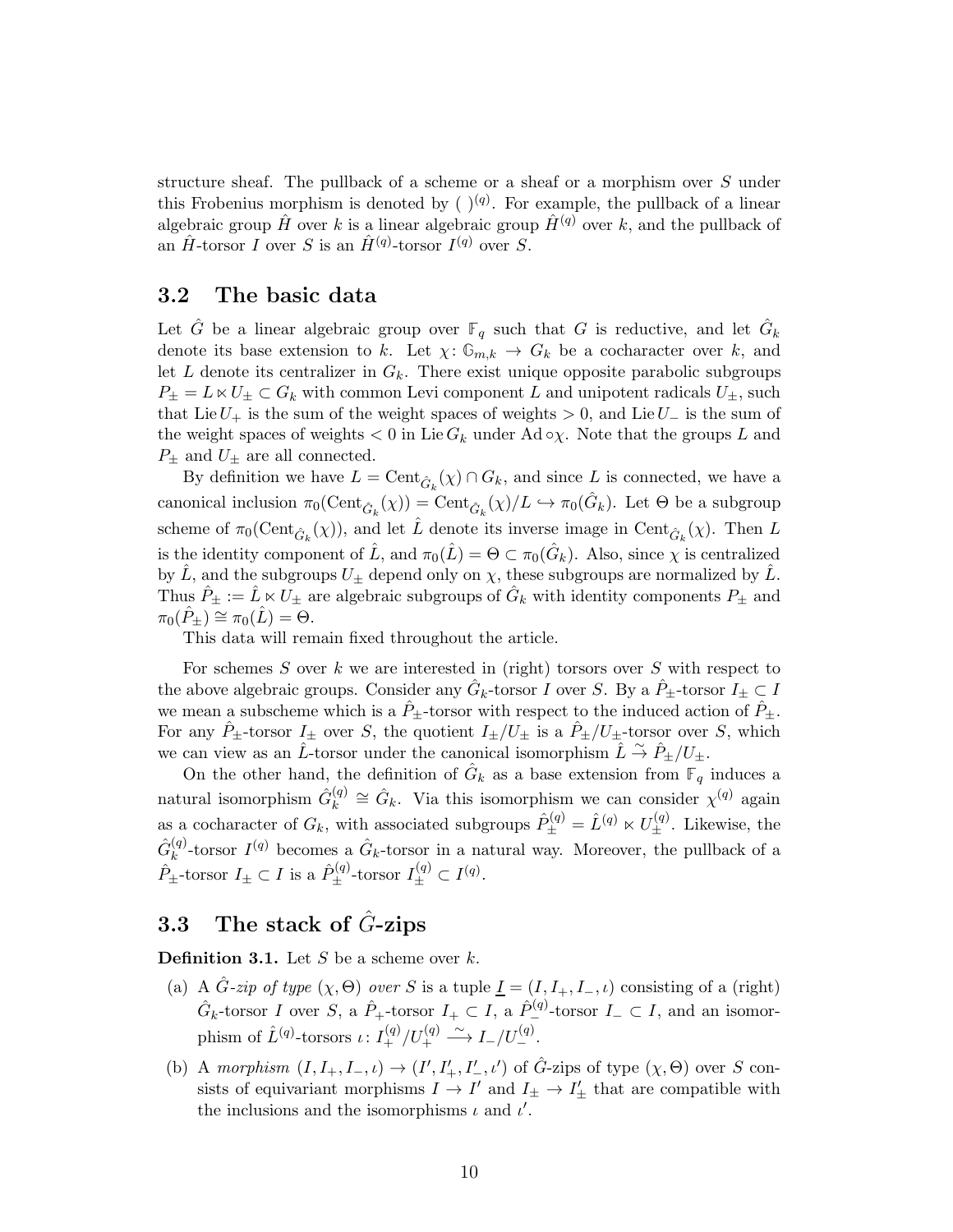(c) The resulting category of  $\hat{G}$ -zips of type  $(\chi, \Theta)$  over S is denoted  $\hat{G}$ -Zip $_k^{\chi, \Theta}$  $\lambda^{\scriptscriptstyle{(\lambda)}}_k(S).$ 

If  $\hat{G}$  is connected, we necessarily have  $\Theta = 1$  and drop it from the notation, speaking simply of  $\hat{G}$ -zips of type  $\chi$  over S and denoting their category by  $\hat{G}$ -Zip $_k^{\chi}$  $\frac{\Lambda}{k}(S).$ 

With the evident notion of pullback the  $\hat{G}$ -Zip $_k^{\chi,\Theta}$  $\lambda_k^{\lambda, \infty}(S)$  form a fibered category over the category  $((\mathbf{Sch}/k))$  of schemes over k, which we denote  $\hat{G}$ -Zip $_k^{\chi,\Theta}$  $\lambda^{,\sim}_{k}$ .

<span id="page-10-0"></span>Proposition 3.2.  $\hat{G}$ -Zip $^{\chi,\Theta}_{k}$  $\sum_{k}^{x,\circ}$  is a stack.

*Proof.* Any morphism of  $\hat{G}$ -zips is an isomorphism; hence  $\hat{G}$ -Zip $_k^{\chi,\Theta}$  $\lambda_i^{\lambda, \circ}$  is a category fibered in groupoids. As  $\hat{G}_k$  and  $\hat{P}_\pm$  are affine over k, the torsors  $\overline{I}$  and  $I_\pm$  are affine over S, and so the data in a  $\hat{G}$ -zip satisfy effective descent with respect to any fpqc morphism  $S' \to S$ .  $\Box$ 

<span id="page-10-4"></span>**Remark 3.3.** For any finite field extension  $k'/k$  the given data  $\chi$ ,  $\Theta$ ,  $L$ ,  $P_{\pm}$ ,... induces corresponding data  $\chi_{k'}, \Theta_{k'}, \ldots$  over  $k'$  by base change. The definition of  $\hat{G}$ -zips then immediately implies that  $\hat{G}$ -Zip $_{k'}^{\chi_{k'},\Theta_{k'}}$  $\hat{X}_{k'}^{\kappa,\Theta_{k'}}$  is just the pullback of  $\hat{G}$ -Zip $_k^{\chi,\Theta}$  under Spec  $k' \to \text{Spec } k$ . One can use this to deduce properties of  $\hat{G}$ -Zip $_k^{\chi,\Theta}$  $\lambda_k^{\lambda, \circ}$  from the corresponding properties of  $\hat{G}$ -Zip $_{k'}^{\chi_{k'},\Theta_{k'}}$  $\lambda_k^{k}$ . In particular, one can apply this to a finite extension  $k'/k$  for which  $G_{k'}$  splits and  $\pi_0(\hat{G}_{k'})$  is a constant group scheme. Thus over  $k'$  the added complexity induced by the Galois action in Subsections [3.5](#page-13-0) and [3.6](#page-16-1) disappears.

#### <span id="page-10-1"></span>3.4 Realization as a quotient stack

<span id="page-10-3"></span>**Construction 3.4.** Let S be a scheme over k. To any section  $g \in \hat{G}(S)$  we associate a  $\hat{G}$ -zip of type  $(\chi, \Theta)$  over S, as follows. Let  $I_g := S \times_k \hat{G}_k$  and  $I_{g,+} := S \times_k \hat{P}_+ \subset I_g$ be the trivial torsors. Then  $I_g^{(q)} \cong S \times_k \hat{G}_k = I_g$  canonically, and we define  $I_{g,-} \subset I_g$ as the image of  $S \times_k \hat{P}_{-}^{(q)} \subset S \times_k \hat{G}_{-}$  under left multiplication by g. Then left multiplication by g induces an isomorphism of  $\hat{L}^{(q)}$ -torsors

$$
\iota_g \colon I_{g,+}^{(q)}/U_+^{(q)} = S \times_k \hat{P}_+^{(q)}/U_+^{(q)} \cong S \times_k \hat{P}_-^{(q)}/U_-^{(q)} \longrightarrow g(S \times_k \hat{P}_-^{(q)})/U_-^{(q)} = I_{g,-}/U_-^{(q)}.
$$

We thus obtain a  $\hat{G}$ -zip of type  $(\chi, \Theta)$  over S, which we denote by

$$
\underline{I}_g := (I_g, I_{g,+}, I_{g,-}, \iota_g).
$$

<span id="page-10-2"></span>**Lemma 3.5.** Every  $\hat{G}$ -zip of type  $(\chi, \Theta)$  is étale locally isomorphic to one of the form  $\underline{I}_g$ .

*Proof.* Let  $\underline{I} = (I, I_+, I_-, \iota)$  be a  $\hat{G}$ -zip of type  $(\chi, \Theta)$  over S. By Subsection [3.1,](#page-8-1) after replacing S by an étale covering there exist sections  $i_{\pm} \in I_{\pm}(S)$ . These sections induce two sections  $i_{-}U_{-}^{(q)}$  and  $\iota(i_{+}^{(q)}U_{+}^{(q)})$  in  $(I_{-}/U_{-}^{(q)})(S);$  hence there exists a unique section  $\ell \in \hat{L}^{(q)}(S)$  such that  $i_{-}U_{-}^{(q)} \cdot \ell = \iota(i_{+}^{(q)}U_{+}^{(q)})$ . After replacing  $i_{-}$  by  $i_{-}\ell$  we may therefore assume that the induced sections of  $I_{-}/U_{-}^{(q)}$  coincide. Then  $i_{-}$  and  $i_{+}$ induce two sections of I; hence there exists a unique  $g \in \hat{G}(S)$  such that  $i_{-} = i_{+}g$ .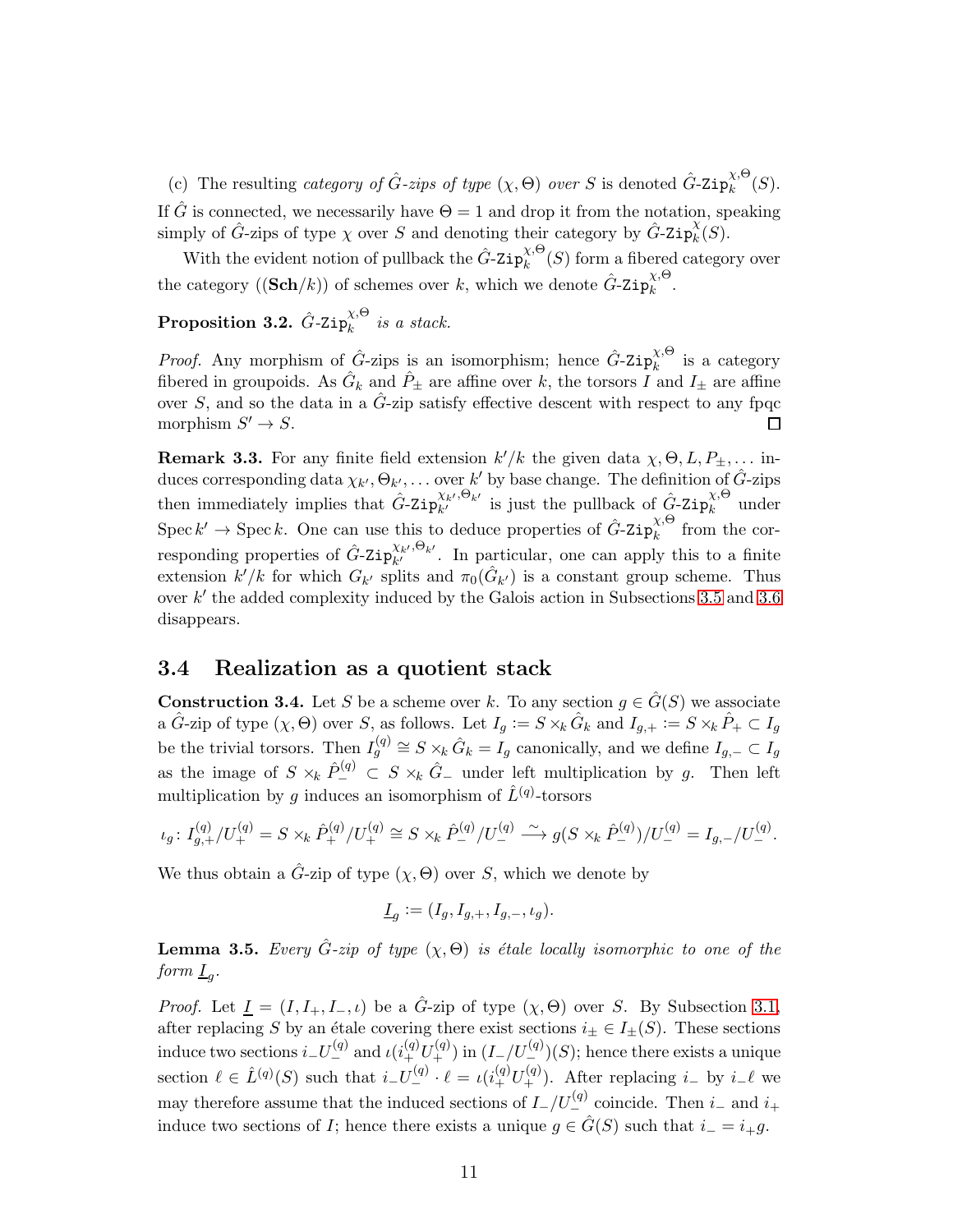We claim that  $\underline{I} \cong \underline{I}_g$ . Indeed, using  $i_+$  to trivialize  $I_+$  and  $I$ , we may without loss of generality assume that  $I_+ = I_{g,+} \subset I = I_g$  and that  $i_+$  is the identity section. Then  $i_-=i_+g$  corresponds to the section g of  $I_g$ . This implies that  $I_-=i_-\hat{P}^{(q)}_-=I_{g,-}$ . Furthermore, since the  $\hat{L}^{(q)}$ -equivariant isomorphism  $\iota: I^{(q)}_+ / U^{(q)}_+ \xrightarrow{\sim} I_- / U^{(q)}_-$  sends the section  $i_{+}^{(q)}U_{+}^{(q)}=U_{+}^{(q)}$  to the section  $i_{-}U_{-}^{(q)}=g(S\times_k U_{-}^{(q)})$ , it must coincide with  $\iota_q$ . Thus we find that  $\underline{I} = \underline{I}_q$  and are done. 口

<span id="page-11-0"></span>**Definition 3.6.** The *algebraic zip datum* associated to  $\hat{G}$  and  $(\chi, \Theta)$  is the tuple  $\mathcal{Z}_{\hat{G}, \chi, \Theta} := (\hat{G}_k, \hat{P}_+, \hat{P}_-^{(q)}, \hat{\varphi})$  where  $\hat{\varphi}$  is the composite isogeny

$$
\hat{P}_+/U_+ \cong \hat{L} \xrightarrow{\text{Frob}_q} \hat{L}^{(q)} \cong \hat{P}_-'^{(q)}/U_-^{(q)}.
$$

The associated *zip group* is the linear algebraic group over  $k$ 

$$
(3.7) \qquad E_{\hat{G}, \chi, \Theta} := \{ \left( \ell u_+, \ell^{(q)} u_- \right) \, ; \, \ell \in \hat{L}, \ u_+ \in U_+, u_- \in U_-^{(q)} \} \ \subset \ \hat{P}_+ \times_k \hat{P}_-^{(q)}.
$$

It acts from the left hand side on  $\hat{G}_k$  by the formula

(3.8) 
$$
(p_+, p_-) \cdot g \; := \; p_+ g p_-^{-1}.
$$

If  $\hat{G}$  is connected and thus  $\Theta = 1$ , we abbreviate  $\mathcal{Z}_{\hat{G}, \chi} := \mathcal{Z}_{\hat{G}, \chi, \Theta}$  and  $E_{\hat{G}, \chi} := E_{\hat{G}, \chi, \Theta}$ .

<span id="page-11-2"></span>Remark 3.9. In [\[18\]](#page-48-0), Definition 10.1, we defined algebraic zip data over algebraically closed fields, whereas here  $k$  is finite. But the natural base extension of the above tuple  $\mathcal{Z}_{\hat{G},\chi,\Theta}$  to an algebraic closure  $\bar{k}$  of k is an algebraic zip datum in the sense of [loc. cit.], and the base extension of the above zip group  $E_{\hat{G}, \chi, \Theta}$  and its action on  $\hat{G}$  are those of [loc. cit.], so all the results there have direct consequences here. For example, by [\[18\]](#page-48-0), Proposition 7.3, the zip datum over  $k$  is orbitally finite, and so the group  $E_{\hat{G}, \chi, \Theta}$  acts with only finitely many orbits on  $\hat{G}_k$ .

<span id="page-11-1"></span>**Lemma 3.10.** For any two sections  $g, g' \in \hat{G}(S)$  there is a natural bijection between the transporter

TranspEG,χ, <sup>ˆ</sup> <sup>Θ</sup> (S) (g, g′ ) := (p+, p−) ∈ EG,χ, <sup>ˆ</sup> <sup>Θ</sup> (S) <sup>p</sup>+gp−<sup>1</sup> <sup>−</sup> = g ′ 

and the set of morphisms of  $\hat{G}$ -zips  $\underline{I}_g \to \underline{I}_{g'}$  over S, under which  $(p_+, p_-)$  corresponds to the morphisms  $I_g \to I_{g'}$  and  $I_{g,+} \to I_{g',+}$  given by left multiplication with  $p_+$  and the morphism  $I_{g,-} \to I_{g',-}$  given by left multiplication with  $g'p_g^{-1}$ .

*Proof.* By definition a morphism  $\underline{I}_g \rightarrow \underline{I}_{g'}$  consists of equivariant isomorphisms  $f: I_g \to I_{g'}$  and  $f_{\pm}: I_{g,\pm} \to I_{g',\pm}$  satisfying certain compatibilities, which we analyze in turn. First, since  $I_{g,+} = S \times_k \hat{P}_+ = I_{g',+}$ , the isomorphism  $f_+$  must be left multiplication by a unique section  $p_+ \in \hat{P}_+(S)$ . Next, since  $I_g = S \times_k \hat{G} = I_{g'}$ , the compatibility with  $f_+$  implies that f, too, is left multiplication by  $p_+$ .

On the other hand, since  $I_{g,-} = g(S \times_k \hat{P}_{-}^{(q)})$  and  $I_{g',-} = g'(S \times_k \hat{P}_{-}^{(q)})$  within  $S \times_k \hat{G}$ <sub>−</sub>, the isomorphism  $f$ <sub>−</sub> must be left multiplication by  $g'p-g^{-1}$  for a unique section  $p_-\in \hat{P}^{(q)}_-(S)$ . This isomorphism must be compatible with the isomorphism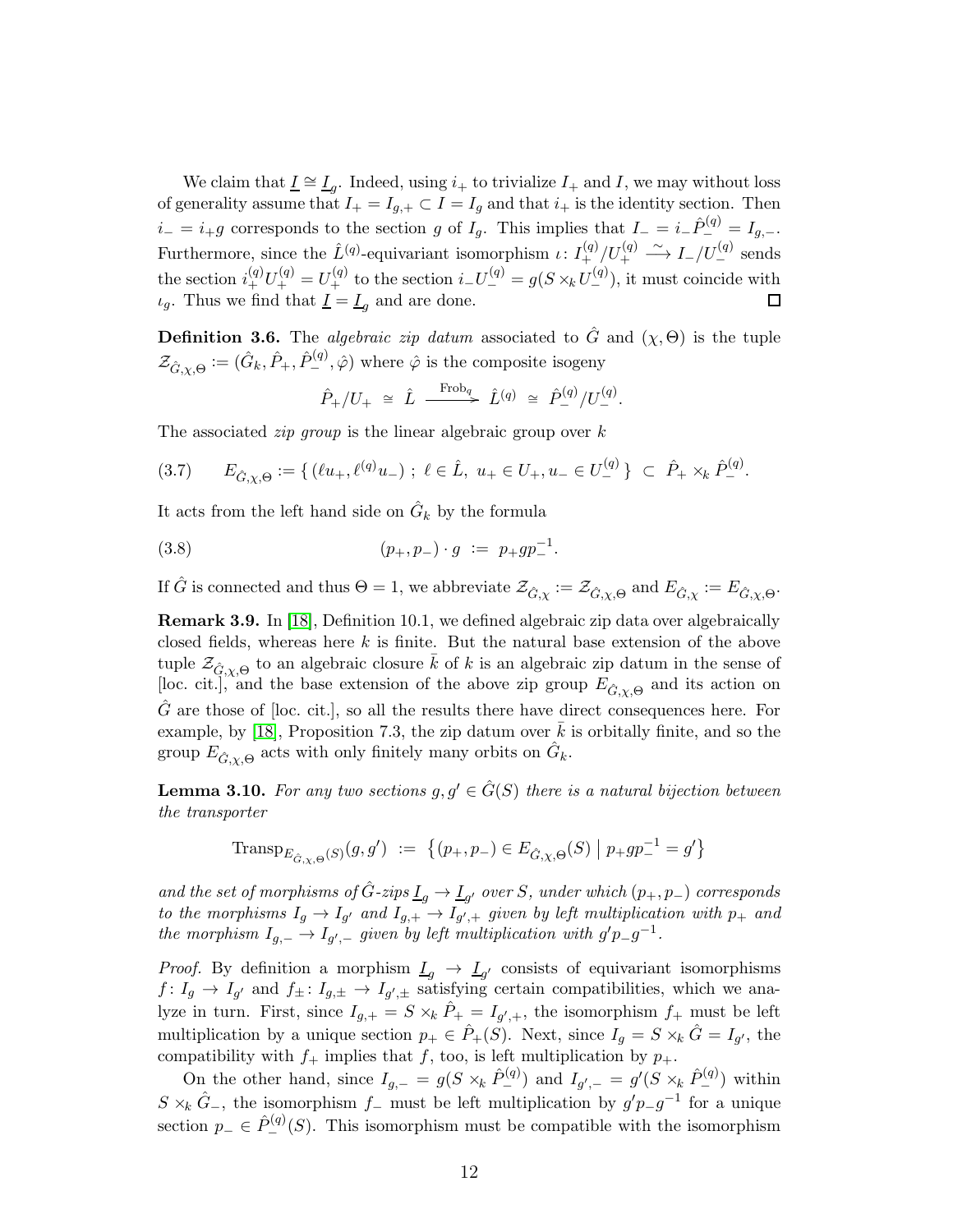$f: I_g \overset{\sim}{\to} I_{g'}$ , which is left multiplication by  $p_+$ . The compatibility thus amounts to the equation  $g'p_{-}g^{-1} = p_{+}$ .

The last compatibility is the commutativity of the diagram of isomorphisms

$$
\begin{split} &I_{g,+}^{(q)}/U_+^{(q)} \xrightarrow{\quad p_+^{(q)}} I_{g',+}^{(q)}/U_+^{(q)}\\ &g\bigg\vert\hspace{2.5cm}g'\bigg\vert\hspace{2.5cm} \\ &I_{g,-}/U_-^{(q)} \xrightarrow{\quad g'p-g^{-1}} I_{g',-}/U_-^{(q)}, \end{split}
$$

where each arrow is defined as left multiplication by the indicated element. This amounts to the equation  $p_{+}^{(q)}U_{+}^{(q)} = p_{-}U_{-}^{(q)}$  in  $\hat{P}_{+}^{(q)}/U_{+}^{(q)} \cong \hat{L}^{(q)} \cong \hat{P}_{-}^{(q)}/U_{-}^{(q)}$ . That in turn is equivalent to  $p_+ = \ell u_+$  and  $p_- = \ell^{(q)} u_-$  with  $\ell \in \hat{L}(S)$ ,  $u_+ \in U_+(S)$ , and  $u_-\in U^{(q)}_-(S)$ , or in other words to  $(p_+, p_-)\in E_{\hat{G}, \chi, \Theta}(S)$ .

Combined with the earlier relation  $g' = p_+ gp_1^{-1}$  this means that  $(p_+, p_-)$  lies in the transporter  $\text{Transp}_{E_{\hat{G},\chi,\Theta}}(s)(g,g').$  Thus the map in the lemma defines a bijection between this transporter and the set of morphisms  $\underline{I}_g \to \underline{I}_{g'}$ , as desired. □

<span id="page-12-0"></span>Proposition 3.11. The stack  $\hat{G}$ -Zip $_k^{\chi,\Theta}$  $\hat{\alpha}_k^{\chi,\Theta}$  of  $\hat{G}$ -zips of type  $(\chi,\Theta)$  is isomorphic to the algebraic quotient stack  $[E_{\hat{G},\chi,\Theta} \backslash \hat{G}_k]$ . In particular, the isomorphism classes of  $\hat{G}$ zips of type  $(\chi, \Theta)$  over any algebraically closed field K containing k are in bijection with the  $E_{\hat{G}, \chi, \Theta}(K)$ -orbits on  $\hat{G}(K)$ .

*Proof.* Consider the category  $\mathcal X$  fibered in groupoids over  $((\mathbf{Sch}/k))$  defined as follows: For any scheme S over k the class of objects of  $\mathcal{X}(S)$  is the set  $\tilde{G}(S)$ , and for any elements  $g, g' \in \hat{G}(S)$  the set of morphisms from g to g' is the transporter Transp<sub> $E_{\hat{G},\chi,\Theta}(g,g')$ , with composition given by the multiplication in  $E_{\hat{G},\chi,\Theta}$ . For any</sub> morphism  $S' \to S$  of schemes over k, the pullback of objects and morphisms is given by the canonical maps  $\hat{G}(S) \to \hat{G}(S')$  and  $E_{\hat{G}, \chi, \Theta}(S) \to E_{\hat{G}, \chi, \Theta}(S')$ . Since  $E_{\hat{G}, \chi, \Theta}$  is a scheme, this is a prestack, i.e., it satisfies effective descent for morphisms. By [\[11\]](#page-48-8) 3.4.3, the stackification (for this notion see  $[11]$  3.2) of this prestack is the quotient stack  $[E_{\hat{G}, \chi, \Theta} \backslash \hat{G}_k].$ 

As can be verified directly from its description, the bijection in Lemma [3.10](#page-11-1) is compatible with pullback and composition and sends  $1 \in \text{Transp}_{E_{\hat{G}, \chi, \Theta}}(g, g)$  to the identity morphism id:  $\underline{I}_g \to \underline{I}_g$  for all  $g \in \hat{G}(S)$ . Thus there is a fully faithful morphism  $\mathcal{X} \to \hat{G}$ -Zip $_k^{\chi,\Theta}$  which sends  $g \in \mathcal{X}(S) = \hat{G}(S)$  to  $\underline{I}_g$  and which acts on morphisms by the bijection of Lemma [3.10.](#page-11-1) Lemma [3.5](#page-10-2) is then equivalent to saying that this morphism induces an isomorphism from the stackification of  $\mathcal{X}$  to  $\hat{G}$ -Zip $_k^{\chi,\Theta}$  $\frac{\lambda}{k}$ . Since the former is  $[E_{\hat{G}, \chi, \Theta} \backslash \hat{G}_k]$ , the proposition follows.  $\Box$ 

<span id="page-12-1"></span> $\rm Corollary~3.12.~\hat{\it G}\textrm{-}{}{\tt Zip}^{\chi,\Theta}_{k}$  $\lambda_k^{\lambda, \circ}$  is a smooth algebraic stack of dimension 0 over k.

*Proof.* The quotient stack  $[E_{\hat{G}, \chi, \Theta} \backslash \hat{G}_k]$  it is algebraic by [\[11\]](#page-48-8) Proposition 10.13.1, and the canonical morphism  $\hat{G}_k \to [E_{\hat{G}, \chi, \Theta} \backslash \hat{G}_k]$  is a torsor over the group scheme  $E_{\hat{G}, \chi, \Theta}$ . As  $\hat{G}_k$  and  $E_{\hat{G}, \chi, \Theta}$  are smooth of the same dimension, this quotient stack is smooth of dimension  $0$  over k. The corollary thus follows from Proposition [3.11.](#page-12-0) ப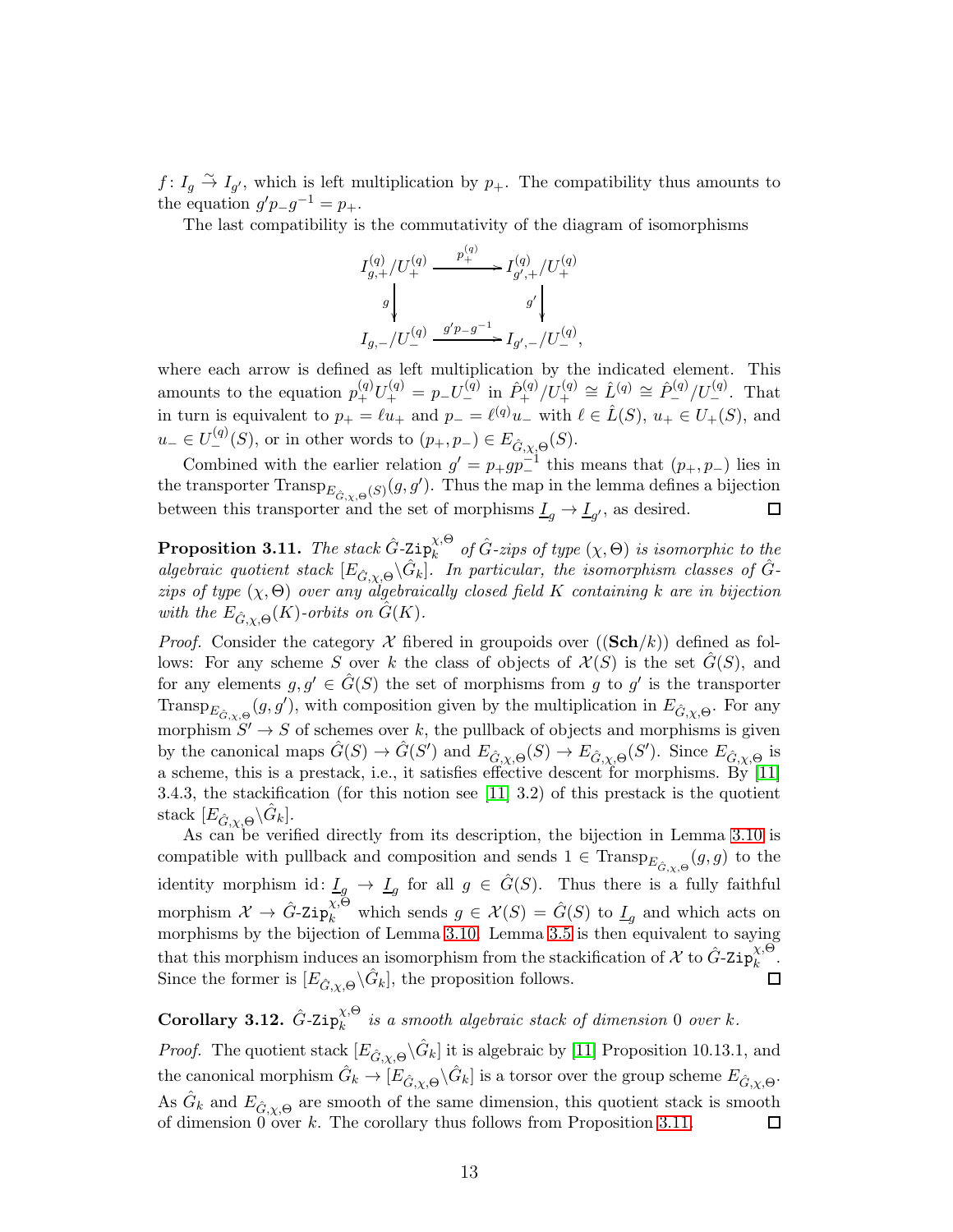#### <span id="page-13-0"></span> $3.5$  The topological space underlying  $\hat{G}$ -Zip $^{\chi,\Theta}_{k}$ k

We recall some notation and facts from [\[18\]](#page-48-0), especially from Sections 2.2, 6, and 10.

Choose an algebraic closure k of k and let  $\Gamma := \text{Gal}(k/k)$  be the corresponding Galois group of k. Let  $T \subset B \subset G_{\bar{k}}$  be a maximal torus, respectively a Borel subgroup of  $G_{\bar{k}}$ . Consider the finite groups

$$
W := \text{Norm}_{G(\bar{k})}(T(\bar{k}))/T(\bar{k}),
$$
  
\n
$$
\hat{W} := \text{Norm}_{\hat{G}(\bar{k})}(T(\bar{k}))/T(\bar{k}),
$$
  
\n
$$
\Omega := (\text{Norm}_{\hat{G}(\bar{k})}(T(\bar{k})) \cap \text{Norm}_{\hat{G}(\bar{k})}(B(\bar{k}))) / T(\bar{k}).
$$

The fact that  $W$  acts simply transitively on the set of Borel subgroups containing  $T_{\bar{k}}$  implies that  $\hat{W} = W \rtimes \Omega$ , and the fact that  $G(\bar{k})$  acts transitively on the set of all maximal tori of  $G_{\bar{k}}$  implies that  $\Omega \cong \hat{W}/W \cong \pi_0(\hat{G})(\bar{k})$ . Also, let  $S \subset W$  be the set of simple reflections associated to the pair  $(T, B)$ . As this pair is unique up to conjugation by  $G(\bar{k})$ , and  $\text{Norm}_{G(\bar{k})}(T(\bar{k})) \cap \text{Norm}_{G(\bar{k})}(B(\bar{k})) = T(\bar{k})$ , the Coxeter system  $(W, S)$  and the groups  $\hat{W}$  and  $\Omega$  are, up to unique isomorphism, independent of the choice of T and B. The inner automorphism of  $\hat{W}$  induced by an element  $x \in \hat{W}$  will be denoted by  $\mathrm{int}(x) : \hat{w} \mapsto {}^x \hat{w} := x \hat{w} x^{-1}$ .

Recall that the length of an element  $w \in W$  is the smallest number  $\ell(w)$  such that w can be written as a product of  $\ell(w)$  simple reflections. For any subsets  $K, K' \subseteq S$ , we denote by  $W_K$  the subgroup of W generated by K and by  $\stackrel{K}{W}$  (resp.  $\stackrel{K}{W}$ <sup>K'</sup>, resp.  $^{K}W^{K'}$ ) the set of  $w \in W$  that are of minimal length in the left coset  $W_{K}w$  (resp. in the right coset  $wW_{K'}$ , resp. in the double coset  $W_KwW_{K'}$ ). We let  $w_0 \in W$  denote the unique element of maximal length in  $W$ , and  $w_{0,K}$  the unique element of maximal length in  $W_K$ .

The Frobenius isogeny  $\hat{\varphi}$ :  $\hat{G} \to \hat{G}$  relative to  $\mathbb{F}_q$  induces an automorphism  $\bar{\varphi}$  of W which preserves W and  $\Omega$ . Its restriction to W is an automorphism of Coxeter systems  $(W, S) \stackrel{\sim}{\rightarrow} (W, S)$ . Therefore  $\bar{\varphi}$  preserves the length of elements in W and in particular satisfies  $\bar{\varphi}(w_0) = w_0$ .

Let  $I \subseteq S$  be the type of the parabolic subgroup  $P_+$ , and  $J \subseteq S$  the type of  $P_-^{(q)}$ . The fact that  $P_-\$  is opposite to  $P_+\$  implies that  $J = \bar{\varphi}(w_0 I) = w_0 \bar{\varphi}(I)$ . We write these equations in the form  $J = \bar{\varphi}(\bar{Y}I) = {}^x \bar{\varphi}(I)$ , where  $x \in {}^J W^{\bar{\varphi}(I)}$  is the unique element of minimal length in  $W_Jw_0W_{\bar{\varphi}(I)}$  and  $y := \bar{\varphi}^{-1}(x)$ . Then  $\hat{\psi} := \text{int}(x) \circ \bar{\varphi} = \bar{\varphi} \circ \text{int}(y)$ is an automorphism of  $\hat{W}$  which induces an isomorphism of Coxeter systems

<span id="page-13-1"></span>
$$
(W_I, I) \overset{\sim}{\rightarrow} (W_J, J).
$$

From [\[18\]](#page-48-0) Proposition 2.7 we can deduce that

(3.13) 
$$
y = w_0 w_{0,I} = w_{0,\bar{\varphi}^{-1}(J)} w_0.
$$

Via the isomorphism  $\pi_0(\hat{G})(\bar{k}) \cong \Omega$  we can view  $\Theta(\bar{k})$  (resp.  $\Theta^{(q)}(\bar{k}))$ ) as a subgroup of  $\Omega$ , which by abuse of notation we will again denote by  $\Theta$  (resp.  $\Theta^{(q)}$ ). Note that, since  $\Theta \subseteq \text{Norm}_{\hat{G}}(P_+)/P_+$ , conjugation by elements of  $\Theta$  preserves the type I of  $P_+$  and thus the subgroup  $W_I$ . Therefore  $W_I \Theta = W_I \rtimes \Theta$  is a subgroup of W. Since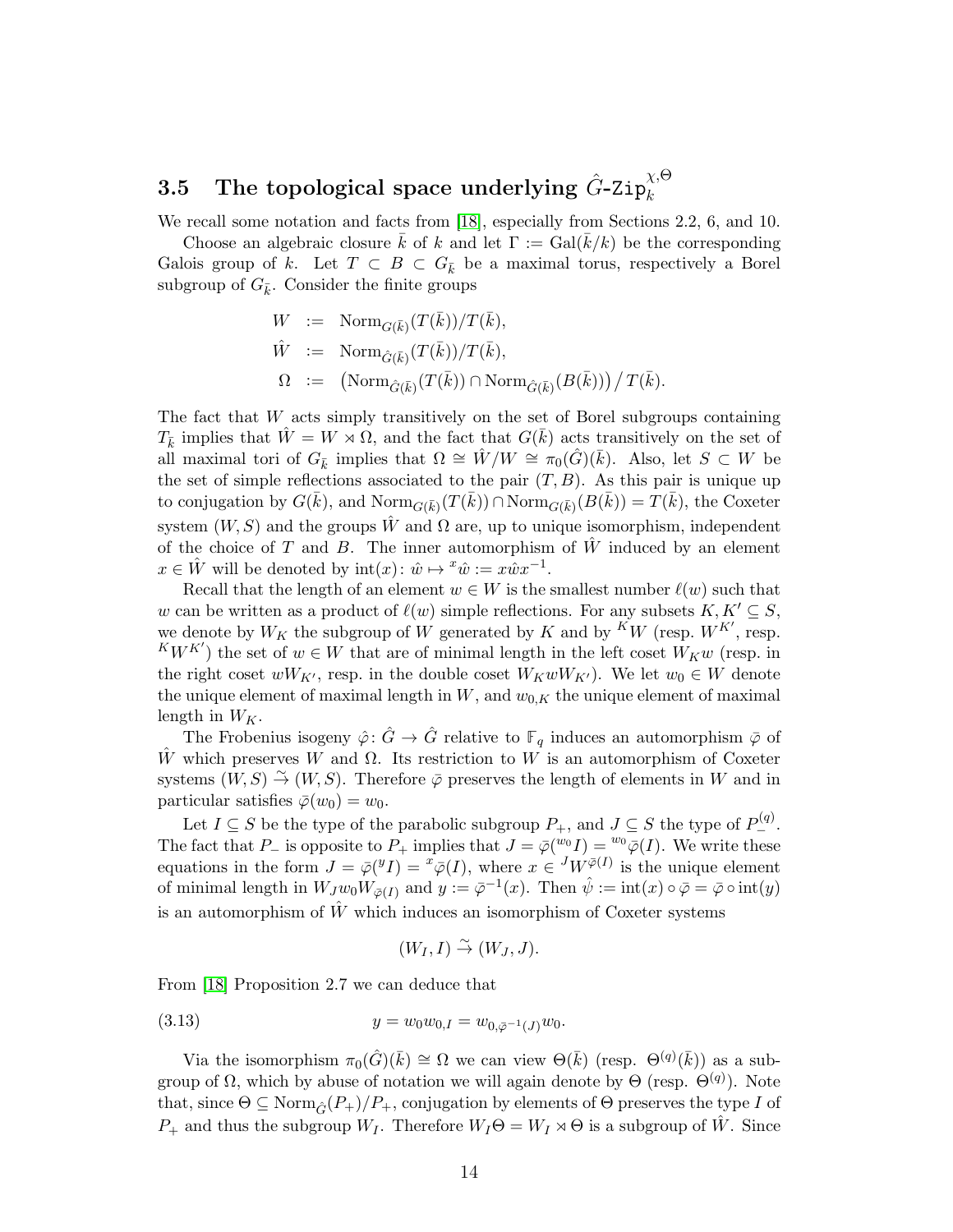$\Theta^{(q)} \subseteq \text{Norm}_{\hat{G}}(P_{-}^{(q)})/P_{-}^{(q)},$  the same observation holds for  $W_J\Theta^{(q)} = W_J \rtimes \Theta^{(q)},$  and the automorphism  $\hat{\psi}$  sends the subgroup  $\Theta \subseteq \Omega$  to  $\Theta^{(q)} \subseteq \Omega$ . By [\[18\]](#page-48-0) Lemma 10.4, the map

<span id="page-14-1"></span>(3.14) 
$$
(\theta, \hat{w}) \mapsto \theta \hat{w} \hat{\psi}(\theta)^{-1}
$$

defines a left action of  $\Theta$  on the subset  $^I W \Omega \subseteq \hat{W}$ .

Recall that the Bruhat order  $\leq$  on W is defined by  $w' \leq w$  if for some (and equivalently for any) expression of w as a product of  $\ell(w)$  simple reflections, by leaving out certain factors one can obtain an expression of  $w'$  as a product of  $\ell(w')$ simple reflections. We extend the Bruhat order to  $\hat{W}$  by setting

<span id="page-14-2"></span>(3.15) 
$$
w'\omega' \leq w\omega \quad \text{if and only if} \quad w' \leq w \text{ and } \omega' = \omega
$$

for any  $w, w' \in W$  and  $\omega, \omega' \in \Omega$ . Also, for any  $\hat{w}, \hat{w}' \in {}^I W \Omega$  we write

<span id="page-14-0"></span>(3.16) 
$$
\hat{w}' \preceq \hat{w}
$$
 if and only if there exists  $\hat{v} \in W_I \Theta$  with  $\hat{v}\hat{w}'\hat{\psi}(\hat{v})^{-1} \leq \hat{w}$ .

By [\[18\]](#page-48-0) Theorem 10.9, see also [\[7\]](#page-47-1), this defines a partial order on <sup>I</sup>WΩ. We also extend the length function from  $W$  to  $W$  by setting

<span id="page-14-4"></span>
$$
(\textbf{3.17}) \qquad \qquad \ell(w\omega) := \ell(w)
$$

for any  $w \in W$  and  $\omega \in \Omega$ .

<span id="page-14-3"></span>**Lemma 3.18.** The action [\(3.14\)](#page-14-1) preserves the extended Bruhat order  $\leq$  on  $\hat{W}$ , the partial order  $\preceq$  on <sup>I</sup>WΩ, and the extended length function  $\ell$  on  $\hat{W}$ .

Proof. Consider any elements  $\theta \in \Theta$  and  $w'$ ,  $w \in W$  and  $\omega'$ ,  $\omega \in \Omega$ . First assume that  $w'\omega' \leq w\omega$ , in other words, that  $w' \leq w$  and  $\omega' = \omega$ . Then  $\theta w'\theta^{-1} \leq \theta w\theta^{-1}$ and  $\theta \omega' \hat{\psi}(\theta)^{-1} = \theta \omega \hat{\psi}(\theta)^{-1}$ , and the latter is again an element of  $\Omega$ , because  $\Theta^{(q)}$  $\hat{\psi}(\Theta) \subset \Omega$ . By [\(3.15\)](#page-14-2) we therefore find that

$$
\theta w' \omega' \hat{\psi}(\theta)^{-1} = \theta w' \theta^{-1} \cdot \theta \omega' \hat{\psi}(\theta)^{-1} \leq \theta w \theta^{-1} \cdot \theta \omega \hat{\psi}(\theta)^{-1} = \theta w \omega \hat{\psi}(\theta)^{-1}.
$$

Thus the action [\(3.14\)](#page-14-1) preserves the extended Bruhat order  $\leq$  on  $\hat{W}$ .

Next, the last equality above and the fact that  $\theta \omega \hat{\psi}(\theta)^{-1} \in \Omega$  also imply that the length of  $\theta w \omega \hat{\psi}(\theta)^{-1}$  is equal to that of  $\theta w \theta^{-1}$ . Since  $\theta \in \Omega$ , that length is equal to the length of w and hence of  $ww$ , proving that the action [\(3.14\)](#page-14-1) preserves the extended length function on  $\hat{W}$ .

Now assume that  $w, w' \in {}^I W$  and  $w' \omega' \preceq w \omega$ , which means that  $\hat{v}w' \omega' \hat{\psi}(\hat{v})^{-1} \leq$  $w\omega$  for some  $\hat{v} \in W_I\Theta$ . Then we have just shown that

$$
\theta \hat{v} \theta^{-1} \cdot \theta w' \omega' \hat{\psi}(\theta)^{-1} \cdot \hat{\psi}(\theta \hat{v} \theta^{-1})^{-1} = \theta \hat{v} w' \omega' \hat{\psi}(\hat{v})^{-1} \hat{\psi}(\theta)^{-1} \leq \theta w \omega \hat{\psi}(\theta)^{-1}.
$$

Since  $\theta$  normalizes  $W_I$ , it follows that  $\hat{u} := \theta \hat{v} \theta^{-1}$  is an element of  $W_I \Theta$  which satisfies  $\hat{u} \cdot \theta w' \omega' \hat{\psi}(\theta)^{-1} \cdot \hat{\psi}(\hat{u})^{-1} \leq \theta w \omega \hat{\psi}(\theta)^{-1}$  and thus by [\(3.16\)](#page-14-0) shows that  $\theta w' \omega' \hat{\psi}(\theta)^{-1} \preceq$  $\theta w \omega \hat{\psi}(\theta)^{-1}$ . Therefore the action [\(3.14\)](#page-14-1) preserves the partial order  $\preceq$ , and we are done. 囗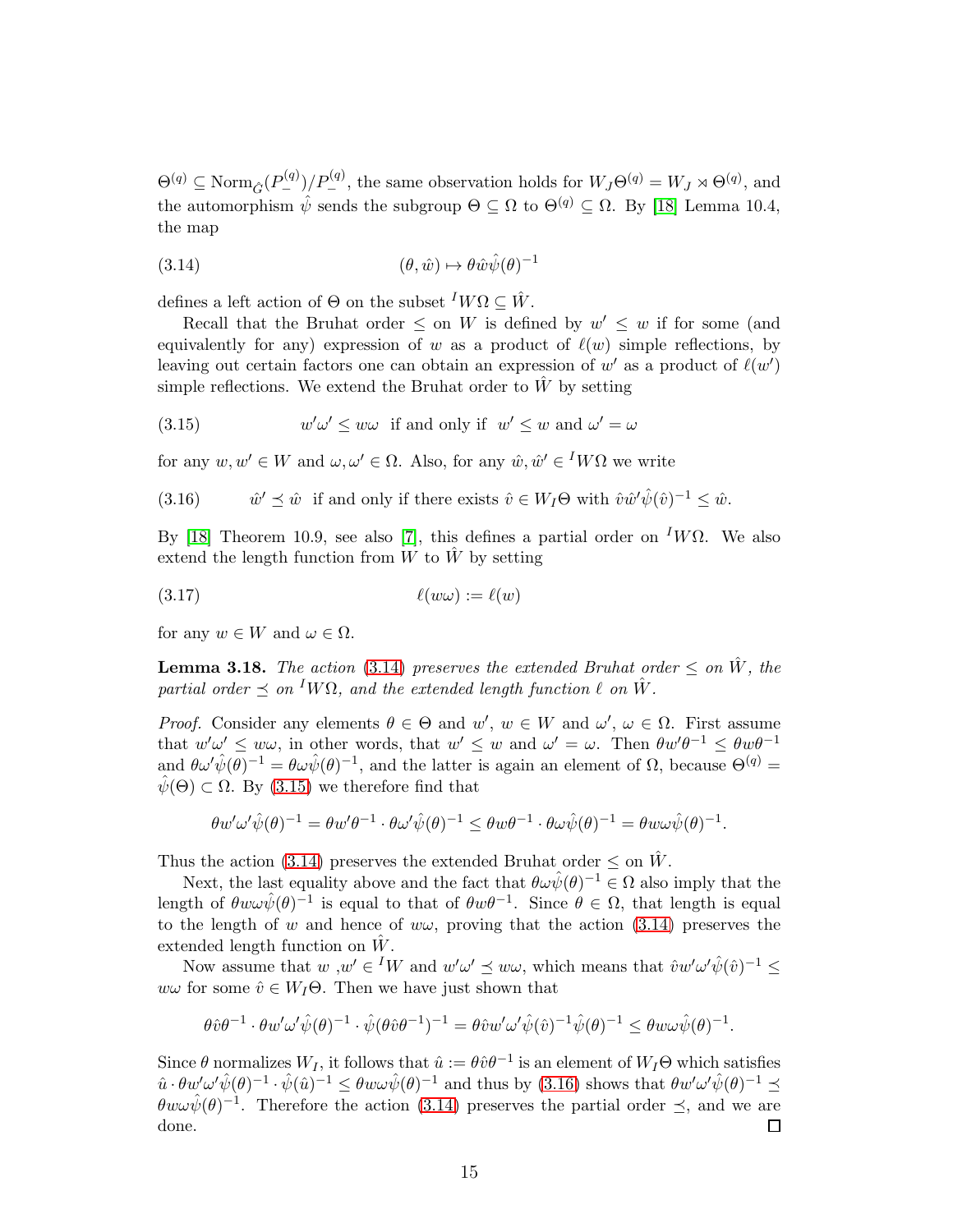As a consequence of Lemma [3.18,](#page-14-3) the partial order  $\leq$  from [\(3.16\)](#page-14-0) induces a partial order on the set of Θ-orbits

(3.19) 
$$
\Xi^{\chi,\Theta} := \Theta \backslash^I W \Omega.
$$

By Proposition [2.1](#page-6-0) this in turn defines a  $T_0$  topology on the finite set  $\Xi^{\chi,\Theta}$ .

Now observe that since the subgroups  $P_{\pm} \subset G_k$  and  $\hat{P}_{\pm} \subset \hat{G}_k$  are defined over k, there is a natural continuous action of  $\Gamma := \text{Gal}(\overline{k}/k)$  on everything discussed above. In particular this action preserves the decomposition  $\hat{W} = W \rtimes \Omega$ , the subsets  $S, I, J, {}^I W, \ldots$ , the partial orders  $\leq$  and  $\preceq$ , the length function  $\ell$ , the subgroup  $\Theta$ and its action on  ${}^I\overline{W}\Omega$ , and so it induces an action on the topological space  $\Xi^{\chi,\Theta}$ .

<span id="page-15-1"></span>**Theorem 3.20.** The topological space underlying  $\hat{G}$ -Zip $_k^{\chi,\Theta}$  $\hat{k}$  is naturally homeomorphic to the quotient space  $\Gamma \backslash \Xi^{\chi, \Theta}$ .

*Proof.* By Proposition [3.11](#page-12-0) the stack  $\hat{G}$ -Zip $_k^{\chi,\Theta}$  $\chi_{k}^{\chi,\Theta}$  is isomorphic to  $[E_{\hat{G},\chi,\Theta} \backslash \hat{G}_k]$ . By [\[18\]](#page-48-0), Proposition 7.3 (see also Remark [3.9\)](#page-11-2) the zip datum  $\mathcal{Z}_{\hat{G}, \chi, \Theta, \bar{k}}$  is orbitally finite, i.e., the number of  $E_{\hat{G}, \chi, \Theta}(\bar{k})$ -orbits in  $\hat{G}(\bar{k})$  is finite. We can therefore apply Propo-sition [2.2.](#page-7-0) The description of the topological space now follows from the description of  $E_{\hat{G}, \chi, \Theta, \bar{k}}$ -orbits in  $\hat{G}_{\bar{k}}$  and their closures from [\[18\]](#page-48-0) Theorems 10.9 and 10.10. 囗

<span id="page-15-3"></span>**Remark 3.21.** If we replace k by a suitable finite extension k' within  $\bar{k}$ , the Galois group  $\Gamma$  is replaced by a subgroup which acts trivially on  $\hat{W}$  and everything else above. Then Theorem [3.20](#page-15-1) asserts that the topological space underlying  $\hat{G}$ -Zip $_{k'}^{\chi,\Theta}$  is naturally homeomorphic to  $E^{\chi,\Theta}$ . In particular, for any algebraically closed extension field  $K$  of  $k$  we obtain a natural bijection

<span id="page-15-2"></span>(3.22) 
$$
\qquad \qquad \Xi^{\chi, \Theta} \longrightarrow \left\{ \begin{array}{c} \text{isomorphism classes of } \hat{G} \text{-zips} \\ \text{of type } (\chi, \Theta) \text{ over } K \end{array} \right\}.
$$

By [\[18\]](#page-48-0) this can be made more explicit, as follows. As the choice of  $(T, B)$  was arbitary, we may without loss of generality assume that  $T \subset L_K$  and  $B \subset P_{-,K}$ . Then we may identify  $W = \text{Norm}_G(T)(K)/T(K)$  and  $\hat{W} = \text{Norm}_{\hat{G}}(T)(K)/T(K)$ . Choose a representative  $g \in \text{Norm}_G(T)(K)$  of the element  $y = \overline{\varphi}^{-1}(x) \in W$ . Then by [\[18\]](#page-48-0) Lemma 12.11 the triple  $(B, T, g)$  is a frame of the connected zip datum  $(G_K, P_{+,K}, P_{-,K}^{(q)}, \varphi: L_K \to L_K^{(q)})$  in the sense of [\[18\]](#page-48-0) Definition 3.6. Also, for every element  $\hat{w} \in {}^{I}W\Omega$  choose a representative  $\hat{w} \in \text{Norm}_{\hat{G}}(T)(K)$ , and let  $\underline{I}_{g\hat{w}}$  denote the  $\hat{G}$ -zip of type  $(\chi, \Theta)$  over K attached to  $g\dot{\hat{w}} \in \hat{G}(K)$  by Construction [3.4.](#page-10-3) Combining the isomorphism in Proposition [3.11](#page-12-0) with [\[18\]](#page-48-0) Theorem 10.10 then shows that the bijection [\(3.22\)](#page-15-2) sends the orbit of  $\hat{w}$  in  $\Xi^{\chi,\Theta} = \Theta \setminus^I W\Omega$  to the isomorphism class of  $\underline{I}_{q\hat{w}}$ .

<span id="page-15-0"></span>**Example 3.23.** Assume that  $\hat{G} = G$  is a connected split reductive group over  $\mathbb{F}_q$ . Then  $\Theta = \Omega = 1$ , and  $\Xi^{\chi,\Theta} = {}^I W$  with the trivial action of  $Gal(\bar{k}/\mathbb{F}_q)$ . All the formulas then simplify accordingly. In particular, by Theorem [3.20](#page-15-1) the topological space underlying  $\tilde{G}$ -Zip $_k^{\chi}$  is naturally homeomorphic to <sup>I</sup>W for every finite extension k of  $\mathbb{F}_q$ .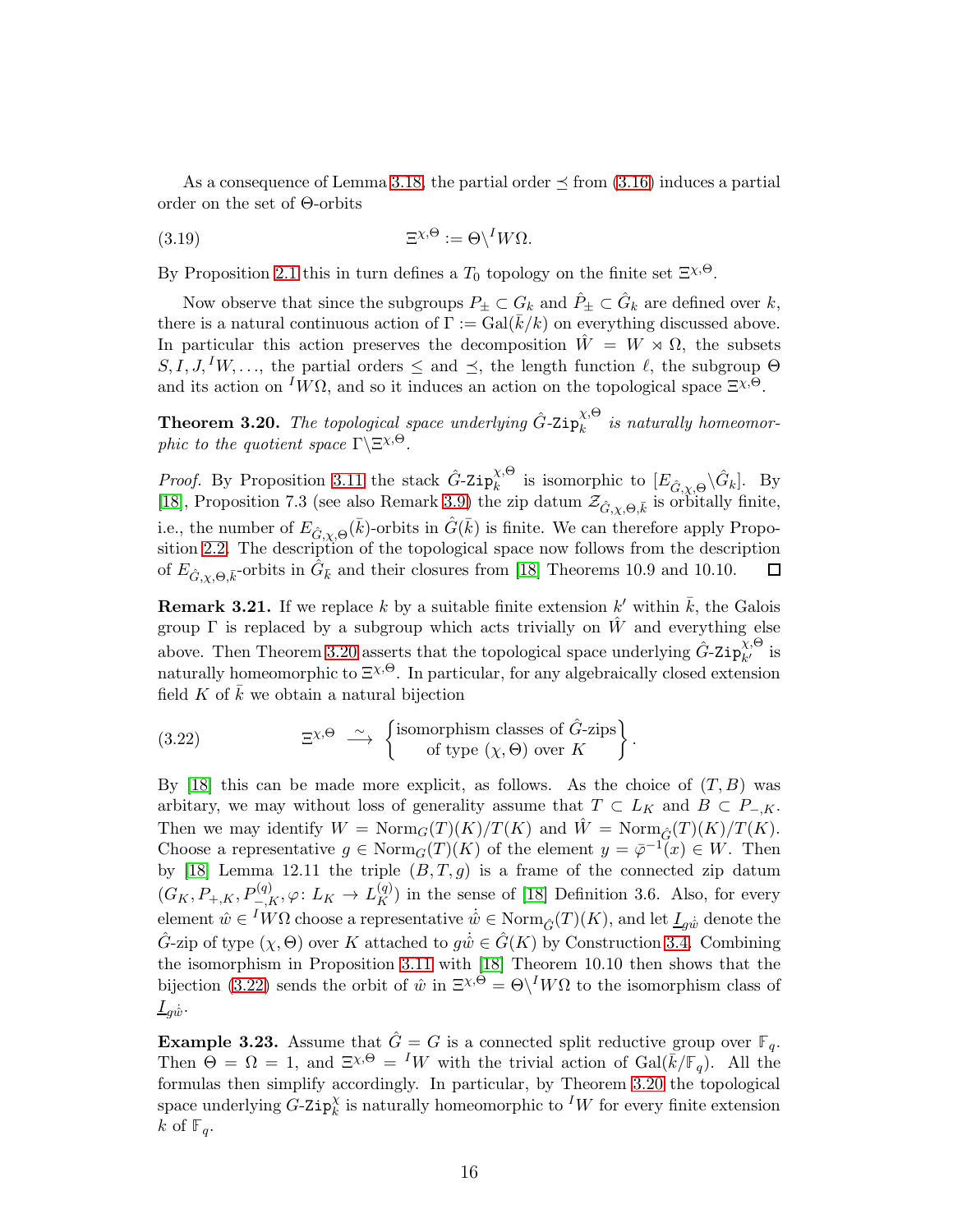Moreover, the automorphism  $\overline{\varphi}$  induced by Frobenius is the identity on W. Thus  $\hat{\psi} = \text{int}(x)$ , where  $x \in {}^{J}W^{I}$  is the unique element of minimal length in  $W_{J}w_{0}W_{I}$ . The partial order  $\preceq$  on <sup>I</sup>W is therefore given by

 $(3.24)$ '  $\preceq w$  if and only if there exists  $v \in W_I$  with  $vw'xv^{-1}x^{-1} \leq w$ .

If in addition the Dynkin diagram of G has no component of type  $A_n$  with  $n \geq 2$ , of type  $D_n$  with  $n \geq 5$  odd, or of type  $E_6$ , then  $w_0$  is central in W, and so  $I = J$ . Also, by [\(3.13\)](#page-13-1) we then have  $x = w_0 w_{0,I}$ , and since  $w_0$  is central and  $w_{0,I}^{-1} = w_{0,I}$ , the partial order can then be written equivalently in the form

 $(3.25)$  $y' \preceq w$  if and only if there exists  $v \in W_I$  with  $vw'w_{0,I}v^{-1}w_{0,I} \leq w$ .

#### <span id="page-16-1"></span> $\bf 3.6 ~~~\hbox{The stratification of}~ \hat{G}\hbox{-} \mathrm{Zip}^{\chi,\Theta}_k$ k

For any orbit in  $\Gamma \backslash \Xi^{\chi,\Theta} = \Gamma \backslash (\Theta \backslash^I W \Omega)$  represented by an element  $\hat{w} \in {}^I W \Omega$ , let  $[\hat{w}]$ denote the corresponding point in the topological space underlying  $\hat{G}$ -Zip $_k^{\chi,\Theta}$  $\hat{k}^{\prime\prime}$  via the homeomorphism in Theorem [3.20.](#page-15-1)

<span id="page-16-3"></span>**Theorem 3.26.** The point  $[\hat{w}]$  underlies a smooth locally closed substack of  $\hat{G}$ -Zip $_{k}^{\chi,\Theta}$ k of pure codimension  $\dim(G/P_+) - \ell(\hat{w})$ , where  $\ell(\cdot)$  denotes the extended length function from [\(3.17\)](#page-14-4).

Proof. As in the proof of Theorem [3.20](#page-15-1) this translates into an assertion for the quotient stack  $[E_{\hat{G}, \chi, \Theta} \backslash \hat{G}_k]$ . Let  $\hat{G}_{\overline{k}}^{\hat{w}}$  denote the  $E_{\hat{G}, \chi, \Theta, \overline{k}}$ -orbit in  $\hat{G}_{\overline{k}}$  corresponding to  $\hat{w}$  by [\[18\]](#page-48-0) Theorem 10.10. Since k is perfect, by the remarks following Proposition [2.2](#page-7-0) this determines a smooth locally closed substack of  $[E_{\hat{G}, \chi, \Theta} \backslash \hat{G}_k]$  with underlying point  $\hat{w}$ . By [\(2.4\)](#page-8-2) the codimension of this substack is equal to the codimension of  $\hat{G}_{\bar{k}}^{\hat{w}}$  in  $\hat{G}_{\bar{k}}$ , which by [\[18\]](#page-48-0) Theorem 5.11 and Lemma 10.3 is given by the desired formula.  $\Box$ 

Let S be a scheme over k, and let I be a  $\tilde{G}$ -zip of type  $(\chi, \Theta)$  over S. Then I defines a classifying morphism

<span id="page-16-2"></span>
$$
(3.27) \t\t\t \zeta: S \longrightarrow \hat{G}\text{-} \mathrm{Zip}_{k}^{\chi,\Theta}.
$$

Let  $S_{\underline{I}}^{\hat{w}}$  denote the pullback under  $\zeta$  of the substack corresponding to  $[\hat{w}]$ . This is a locally closed subscheme of S. As  $\hat{w}$  varies, these subschemes form a finite stratification of  $S$ , in other words  $S$  is the set-theoretic disjoint union

<span id="page-16-4"></span>(3.28) 
$$
S = \bigsqcup_{[\hat{w}] \in \Gamma \backslash \Xi^{\chi, \Theta}} S_{\underline{I}}^{[\hat{w}]}.
$$

The description of the topology in Theorem [3.20](#page-15-1) implies that for any  $\hat{w}$  we have

<span id="page-16-0"></span>(3.29) 
$$
\overline{S_{\underline{I}}^{[\hat{w}]}} \subset \bigsqcup_{\substack{[\hat{w}'] \in \Gamma \backslash \Xi^{\chi, \Theta} \\ \hat{w}' \preceq \hat{w}}} S_{\underline{I}}^{[\hat{w}]}
$$

For the next result recall that any open or flat morphism of schemes is generizing.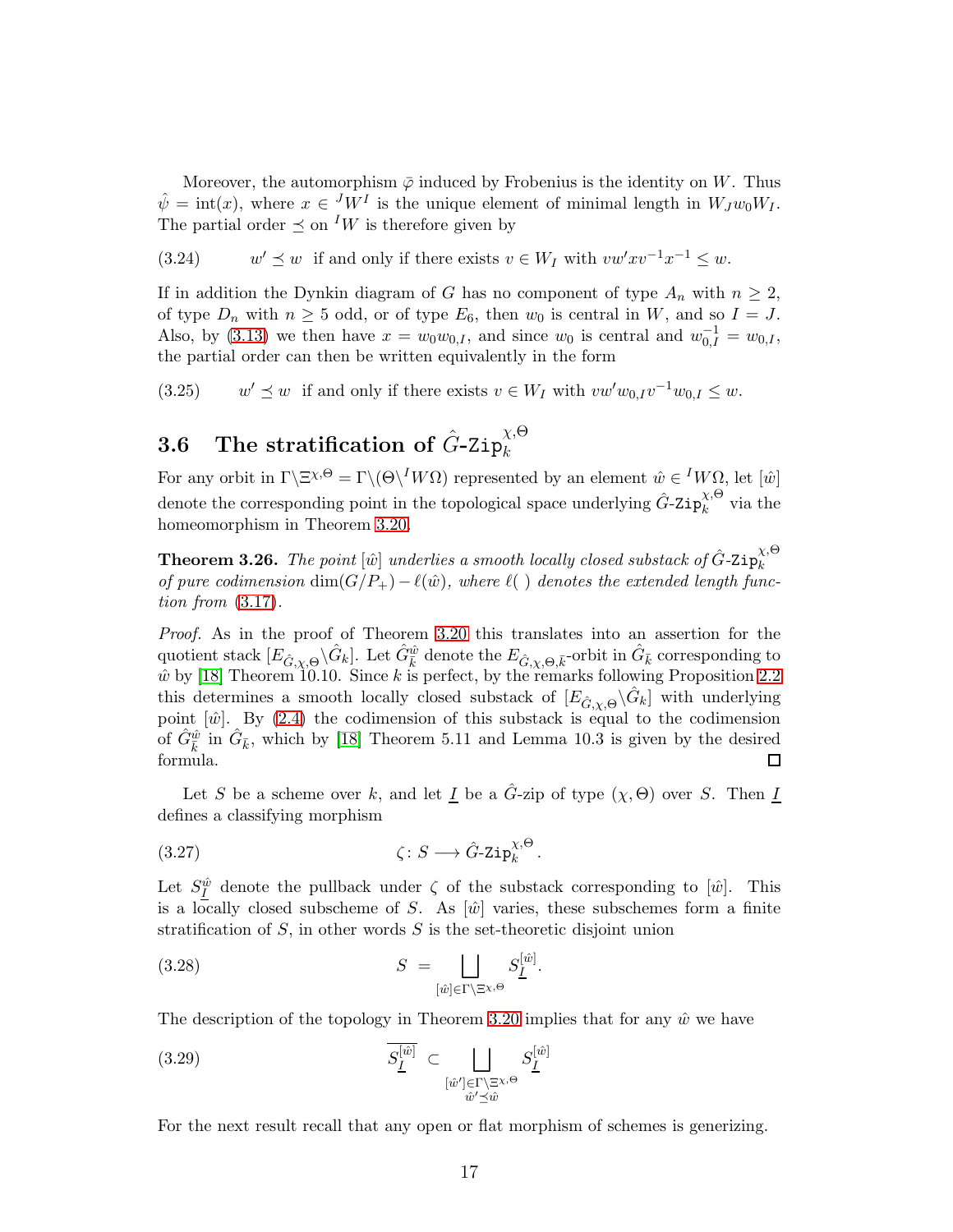<span id="page-17-0"></span>**Proposition 3.30.** If the morphism  $\zeta$  in [\(3.27\)](#page-16-2) is generizing, the inclusion [\(3.29\)](#page-16-0) is an equality. If in addition S is locally noetherian, then  $S_I^{[\hat{w}]}$  $\frac{I^{(w)}}{I}$  is of pure of codimension  $\dim(G/P_+) - \ell(\hat w).$  If  $\zeta$  is smooth, then  $S_I^{[\hat w]}$  $\frac{I^{[w]}}{I}$  is smooth as a scheme over k.

*Proof.* If  $\zeta$  is generizing, then  $\zeta^{-1}(\overline{\Upsilon}) = \overline{\zeta^{-1}(\Upsilon)}$  for any locally closed substack  $\Upsilon$ of  $\hat G$ -Zi $\mathrm{p}^{\chi,\Theta}_k$  $\kappa_k^{\lambda, \infty}$ , so the first assertion follows from Theorem [3.20.](#page-15-1) If in addition S is locally noetherian, the codimension is well-defined and preserved by  $\zeta$ ; so the second assertion follows from Theorem [3.26.](#page-16-3) If  $\zeta$  is smooth, then  $S_I^{[\hat{w}]}$  $\frac{I^{(w)}}{I}$ , being the pullback of a smooth stack under a smooth morphism, is smooth as a scheme over  $k$ , proving the third assertion. 囗

Instead of the above construction, the subscheme  $S_I^{[\hat{w}]}$  $\frac{I}{I}^{[w]}$  can also be characterized by a construction directly involving  $\underline{I}$ . For simplicity we discuss this only in a special case (but compare Remark [3.3\)](#page-10-4):

<span id="page-17-2"></span>**Proposition 3.31.** Assume that G splits over k and that  $\pi_0(\hat{G}_k)$  is a constant group scheme. Then a morphism of schemes  $f: S' \to S$  factors through  $S_I^{[\hat{w}]}$  $\frac{1}{I}^{\llbracket w \rrbracket}$  if and only if  $f^*\underline{I}$  is locally for the fppf-topology on S' isomorphic to the constant  $G$ -zip  $\underline{I}_{g\hat{w}} \times_k S$ with  $I_{g\hat{w}}$  as in Remark [3.21.](#page-15-3)

*Proof.* The assumptions imply that the  $E_{\hat{G}, \chi, \Theta}$ -orbit used in the proof of Theorem [3.26](#page-16-3) is really defined over k; let us denote it by  $\hat{G}_k^{\hat{w}}$ . Define  $S''$  and  $g'$  by the cartesian diagram



where the vertical morphisms are fppf. Then by the definition of the quotient stack and the construction of  $S_I^{[\hat{w}]}$  $\frac{I^{[\hat{w}]} }{I}$ , the morphism f factors through  $S_{\underline{I}}^{[\hat{w}]}$  $\frac{I}{I}^{[w]}$  if and only if g' factors through  $\hat{G}_k^{\hat{w}}$ . As the orbit  $\hat{G}_k^{\hat{w}}$  is smooth, the morphism  $E_{\hat{G}, \chi, \Theta} \to \hat{G}_k^{\hat{w}}$ ,  $e \mapsto e \cdot g\dot{\hat{w}}$  is fppf. Thus g' factors through  $\hat{G}_k^{\hat{w}}$  if and only if there exists an fppfcovering  $S''' \to S''$  and an  $e: S''' \to E_{\hat{G}, \chi, \Theta}$  such that  $g' = e \cdot g \dot{\hat{w}}$ . By Lemma [3.10](#page-11-1) the latter condition is equivalent to saying that the  $\hat{G}$ -zip  $\underline{I}_{g'}$  is fppf-locally isomorphic to  $\underline{I}_{g\dot{w}}$ , or again that  $f^*\underline{I}$  is fppf-locally isomorphic to  $\underline{I}_{g\dot{w}}$ , as desired. □

**Remark 3.32.** In [\[24\]](#page-48-7) Yatsyshyn and the second author show that all  $E_{\hat{G}, \chi, \Theta}$ -orbits in  $\hat{G}_k$  are affine. This implies that the inclusion into  $\hat{G}$ -Zip $_k^{\chi,\Theta}$  $\hat{k}$  of the substack associated to  $\lbrack \hat{w} \rbrack$  is an affine morphism, and so the inclusion  $S_I^{[{\hat{w}}]}$  $\frac{I}{I}^{[w]} \hookrightarrow S$  is an affine morphism. In particular this implies the following purity result:

<span id="page-17-1"></span>**Proposition 3.33.** Let S be a locally noetherian scheme over k, and let Z be a closed subscheme of codimension  $\geq 2$ . Assume that Z contains no embedded component of S (which is automatic if S is reduced). Let  $I$  be a  $\hat{G}$ -zip over S whose restriction to  $S \setminus Z$  is fppf-locally constant. Then  $\underline{I}$  is fppf-locally constant.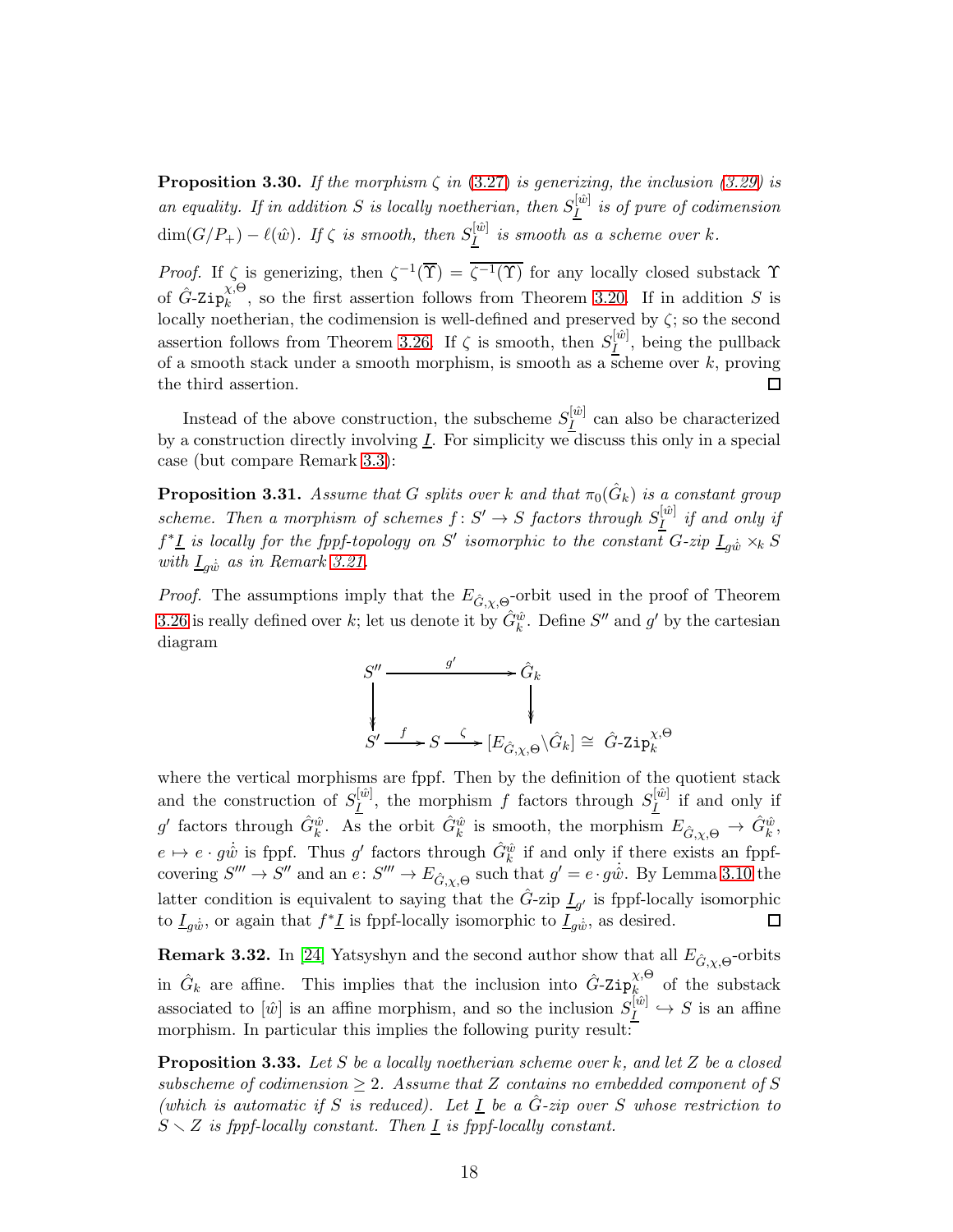*Proof.* By Proposition [3.31](#page-17-2) there exists  $[\hat{w}]$  such that the open immersion  $S \setminus Z \hookrightarrow S$ factors through the subscheme  $S_I^{[\hat{w}]}$  $\frac{[{\hat{w}}]}{I}$ . By assumption  $S\diagdown Z$  and hence  $S_{\underline{I}}^{[{\hat{w}}]}$  $\frac{I^{[w]}}{I}$  is schematically dense in S; being locally closed  $S_I^{[\hat{w}]}$  $\frac{I^{[w]}}{I}$  is therefore an open subscheme of S. On the other hand its complement Z' is of codimension  $\geq 2$ . Since the inclusion  $S_I^{[\hat{w}]}$  $I^{[w]}$   $\hookrightarrow$   $S$ is affine, this implies that  $Z' = \emptyset$ .

#### 3.7 Automorphisms of G-zips

Let K be an algebraically closed extension field of  $\bar{k}$ , and let I be a  $\tilde{G}$ -zip of type  $(\chi, \Theta)$  over K. Let T, B, g,  $\dot{w}$  be as in Remark [3.21.](#page-15-3) Then I is isomorphic to  $I_{\alpha\dot{\hat{w}}}$  for some  $\hat{w} \in {}^{I}W\Omega$ . Its automorphism group scheme is therefore  $\underline{\mathrm{Aut}}(\underline{I}) \cong \underline{\mathrm{Aut}}(\underline{I}_{g\hat{w}})$ . By Proposition [2.5](#page-8-3) the latter is isomorphic to the stabilizer  $\text{Stab}_{E_{\hat{G},\chi,\Theta,K}}(g\hat{w})$ .

Since the results on stabilizers in [\[18\]](#page-48-0) were formulated only for connected zip data, we now assume that  $\hat{G} = G$  is connected. Then  $\Theta = \Omega = 1$ , and we can write  $\hat{w} = w \in {}^{I}W$  and  $\dot{\hat{w}} = \dot{w} \in \text{Norm}_{G}(T)(K)$ . As in [\[18\]](#page-48-0), Subsection 5.1, let  $H_w$  be the Levi subgroup of  $G_K$  containing T whose set of simple reflections is the unique largest subset  $K_w$  of  $J \cap w^{-1}I$  such that  $(\text{int}(x) \circ \bar{\varphi} \circ \text{int}(w))(K_w) = K_w$ .

- **Proposition 3.34.** (a) The identity component of  $\underline{\mathrm{Aut}}(\underline{I}_{g\dot{w}})$  is a unipotent group scheme of dimension dim( $G/P_+$ ) –  $\ell(w)$ .
- (b) Let v be the unique element of minimal length in the double coset  $W_I w W_J$ . Then the Lie algebra of  $\underline{\text{Aut}}(\underline{I}_{gw})$  has dimension  $\dim(G/P_+) - \ell(v)$ .
- (c) The group of connected components of  $\underline{\mathrm{Aut}}(I_{gw})$  is isomorphic to the constant group scheme over  $K$  associated to the finite group

$$
\Pi := \{ h \in H_w(\bar{k}) \; ; \; h = \varphi(g\dot{w}h(g\dot{w})^{-1}) \}.
$$

*Proof.* By [\[18\]](#page-48-0) Theorem 8.1 the group  $A := \underline{\text{Aut}}(\underline{I}_{g\dot{w}}) \cong \text{Stab}_{E_{G,\chi,\Theta,K}}(g\dot{w})$  is isomorphic to a semi-direct product of the group Π in (c) with a connected unipotent group scheme U. As the zip datum is orbitally finite, the group  $\Pi$  is finite by [\[18\]](#page-48-0) Proposition 7.1. This shows  $(c)$  and that the identity component of A is unipotent. Moreover, the orbit  $o(g\dot{w}) \subset G_K$  of gw has dimension dim  $P_+ + \ell(w)$  by [\[18\]](#page-48-0) Theorem 7.5. As the definition of  $E_{G,\chi,\Theta}$  implies that  $\dim E_{G,\chi,\Theta} = \dim G$ , it follows that

$$
\dim A = \dim E_{G,\chi,\Theta,K} - \dim o(g\dot{w}) = \dim G - \dim(P_+) - \ell(w),
$$

 $\Box$ 

proving (a). Assertion (b) follows from [\[18\]](#page-48-0) Theorem 8.5.

Remark 3.35. Since a group scheme is smooth if and only if its dimension is equal to the dimension of its Lie algebra, Proposition 3.34 (a) and (b) imply that  $\underline{\mathrm{Aut}}(\underline{I}_{g\dot{w}})$ is smooth if and only if w is of minimal length in its double coset  $W_I w W_J$ . This condition will often not be satisfied.

## <span id="page-18-0"></span>4 Generalities on filtrations

In this section we briefly review some standard definitions and notations for gradings and filtrations of locally free sheaves of finite rank.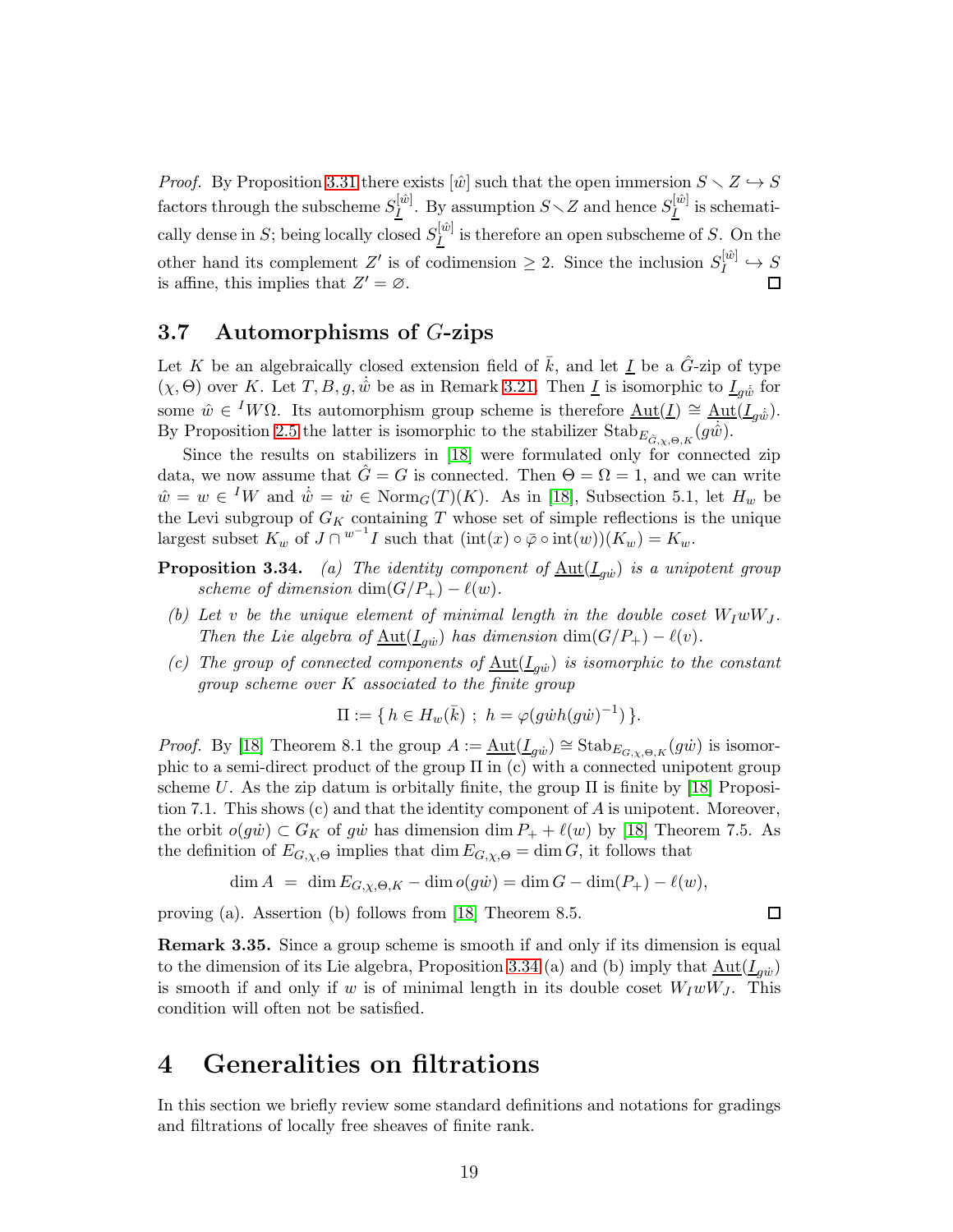#### 4.1 Locally free sheaves of finite rank

Let S be a scheme over a ring k. The category of locally free sheaves of  $\mathcal{O}_S$ -modules of finite rank on S with all  $\mathcal{O}_S$ -linear homomorphisms between them is denoted LF(S). It is a k-linear additive category, but in general not abelian. A homomorphism in  $LF(S)$  is called *admissible* if its image in the category of sheaves of finite rank is a locally direct summand. This notion turns  $LF(S)$  into an exact category in the sense of Quillen. It is also idempotent complete, i.e., any endomorphism  $f: \mathcal{M} \to \mathcal{M}$  in  $LF(S)$  satisfying  $f^2 = f$  is admissible and corresponds to a direct sum decomposition  $\mathcal{M} = \ker(f) \oplus \text{im}(f)$  within LF(S).

For a useful overview of exact categories see Bühler [\[2\]](#page-47-2). Every admissible homomorphism in an exact category has a kernel and a cokernel, and they satisfy a number of axioms: see [\[2\]](#page-47-2). An additive functor between exact categories is exact if it sends admissible homomorphisms to admissible homomorphisms and commutes with their kernels and cokernels.

Endowed with the usual tensor product of sheaves of finite rank  $\mathcal{M} \otimes \mathcal{N}$ , the usual dual  $\mathcal{M}^{\vee} := \mathcal{H}om(\mathcal{M}, \mathcal{O}_S)$ , and the usual associativity and commutativity constraints  $LF(S)$  is a rigid tensor category in the sense of Saavedra [\[21\]](#page-48-5) I.5.1. Moreover, the tensor product and the dual define exact functors in the indicated sense.

### 4.2 Gradings

By a graded locally free sheaf of finite rank on S we mean a locally free sheaf of finite rank M together with a decomposition  $\mathcal{M} = \bigoplus_{i \in \mathbb{Z}} \mathcal{M}^i$ , whose graded pieces  $\mathcal{M}^i$ vanish for almost all i. A homomorphism of graded locally free sheaves of finite rank  $f: \mathcal{M} \to \mathcal{N}$  is a homomorphism of the underlying sheaves that satisfies  $f(\mathcal{M}^i) \subset \mathcal{N}^i$ for all  $i \in \mathbb{Z}$ . The category of graded locally free sheaves of finite rank on S is denoted  $\texttt{GrLF}(S)$ . It is a k-linear additive category, but in general not abelian.

A homomorphism in  $\text{GrLF}(S)$  is *admissible* if it is admissible in each degree. This turns  $\text{GrLF}(S)$  into an exact category that is idempotent complete.

The tensor product of graded locally free sheaves of finite rank is the usual tensor product of sheaves with the grading  $(\mathcal{M} \otimes \mathcal{N})^i := \bigoplus_{j \in \mathbb{Z}} \mathcal{M}^j \otimes \mathcal{N}^{i-j}$ . The *dual* of a graded locally free sheaf of finite rank  $\mathcal M$  is the usual dual sheaf with the grading  $({\mathcal{M}}^\vee)^i:=(\mathcal{M}^{-i})^\vee$ . These notions turn GrLF(S) into a rigid tensor category together with a (forgetful) exact tensor functor forg:  $\text{GrLF}(S) \rightarrow \text{LF}(S)$  sending graded locally free sheaves to their underlying locally free sheaves.

#### <span id="page-19-0"></span>4.3 Descending filtrations

By a *descending filtration*  $C^{\bullet}$  of a locally free sheaf of finite rank M on S we mean a family of quasi-coherent subsheaves  $C<sup>i</sup>M$  for  $i \in \mathbb{Z}$ , which are locally direct summands and satisfy  $C^{i+1}\mathcal{M}\subset C^i\mathcal{M}$  for all  $i$  and  $C^i\mathcal{M}=0$  for all  $i\gg 0$  and  $C^i\mathcal{M}=\mathcal{M}$ for all  $i \ll 0$ . A homomorphism of sheaves of finite rank  $f: \mathcal{M} \to \mathcal{N}$  endowed with a descending filtration is *compatible with the filtrations* if it satisfies  $f(C^i \mathcal{M}) \subset C^i \mathcal{M}$ for all  $i \in \mathbb{Z}$ . This defines a category of locally free sheaves of finite rank on S endowed with a descending filtration, which we denote  $\texttt{FillF}^{\bullet}(S)$ . It is a k-linear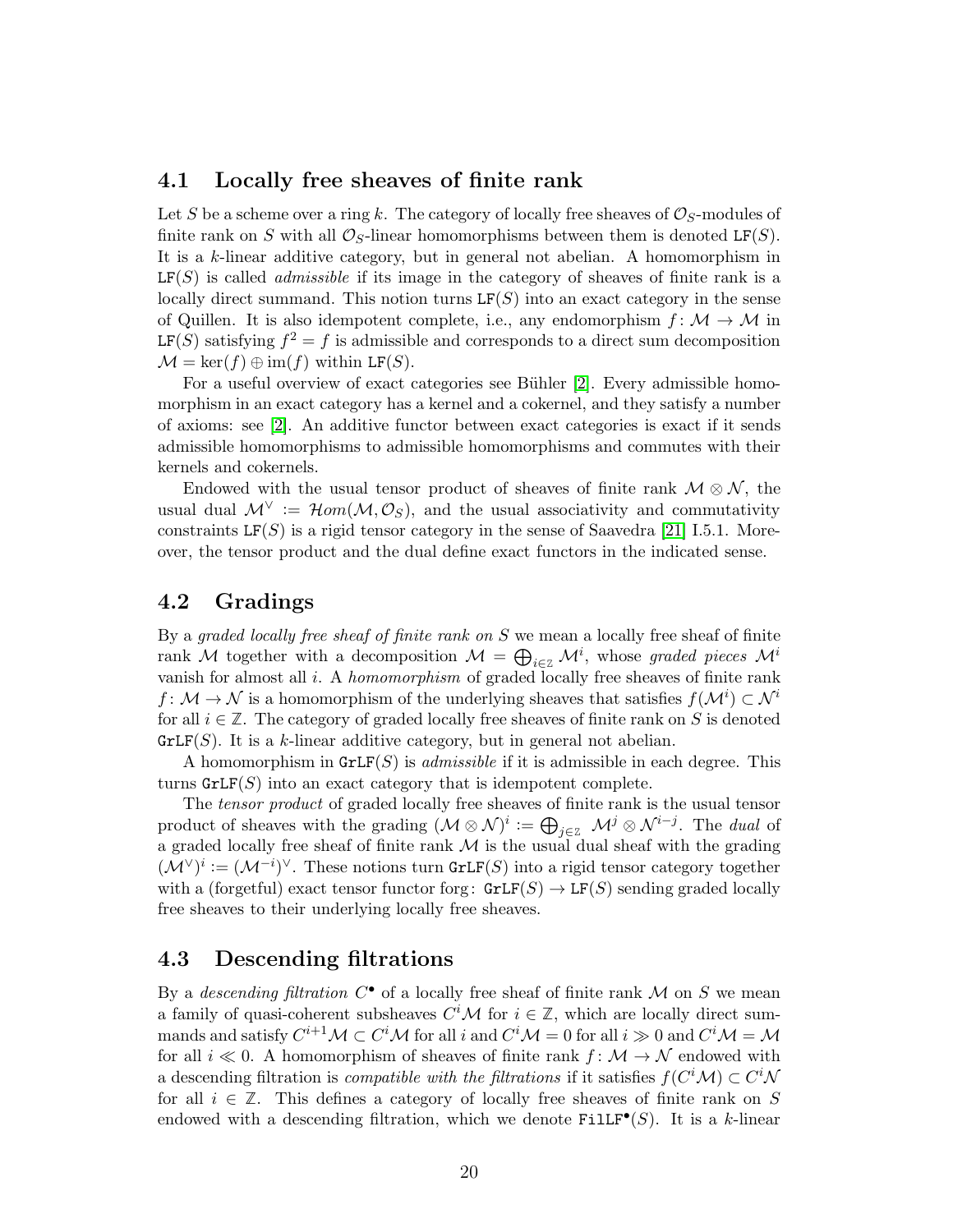additive category, but in general not abelian. It possesses an evident forgetful functor forg:  $\texttt{FillLF}^{\bullet}(S) \to \texttt{LF}(S)$ .

The assumptions imply that the subquotients  $gr_C^i \mathcal{M} := C^i \mathcal{M} / C^{i+1} \mathcal{M}$  are again locally free sheaves of finite rank on  $S$  which vanish for almost all  $i$ . Also, any homo- $\text{morphism } f \colon \mathcal{M} \to \mathcal{N} \text{ in FillF}^\bullet(S) \text{ induces natural homomorphisms } \text{gr}^i_C f \colon \text{gr}^i_C \mathcal{M} \to \mathcal{N}$  $gr_C^i \mathcal{N}$ . Together this defines a natural functor  $gr_C^{\bullet}$ : Fill  $F^{\bullet}(S) \to GrLF(S)$ .

Reciprocally, any graded locally free sheaf of finite rank  $M$  carries a natural de- $\operatorname{seending}\ \text{filtration}\ C^i\mathcal{M}:=\bigoplus_{j\geqslant i}\mathcal{M}^j, \text{which defines a natural functor}\ \text{fil}^\bullet\colon\ \text{GrLF}(S)\rightarrow$  $\texttt{FillLF}^\bullet(S).$ 

A homomorphism  $f: \mathcal{M} \to \mathcal{N}$  in Fill  $\mathbf{F}^{\bullet}(S)$  is called *admissible* if for all *i* the sheaf  $f(C^i\mathcal{M})$  is equal to  $f(\mathcal{M}) \cap C^i\mathcal{N}$  and a locally direct summand of  $\mathcal{N}$ . This is equivalent to saying that locally on  $S$ , the morphism possesses a factorization of the form  $\mathcal{M} \cong \mathcal{M}' \oplus \mathcal{L} \to \mathcal{L} \oplus \mathcal{N}' \cong \mathcal{N}$  in the category of filtered locally free sheaves of finite rank. With this notion  $\texttt{FillF}^{\bullet}(S)$  is an exact category that is idempotent complete.

Descending filtrations of  $\mathcal M$  and  $\mathcal N$  induce a natural descending filtration of  $\mathcal{M} \otimes \mathcal{N}$  by the formula  $C^i(\mathcal{M} \otimes \mathcal{N}) := \sum_{j \in \mathbb{Z}} C^j \mathcal{M} \otimes C^{i-j} \mathcal{N}$ . The graded subquotients inherit natural isomorphisms  $\text{gr}^i_C(\mathcal{M} \otimes \mathcal{N}) \cong \bigoplus_{j \in \mathbb{Z}} \text{gr}^j_C\mathcal{M} \otimes \text{gr}^{i-j}_{C} \mathcal{N}.$ Moreover, a descending filtration of M induces a descending filtration of  $\mathcal{M}^{\vee}$  by the formula  $C^{i}(\mathcal{M}^{\vee}) := (\mathcal{M}/C^{1-i}\mathcal{M})^{\vee}$ , and the graded subquotients possess natural isomorphisms  $\text{gr}^i_C(\mathcal{M}^{\vee}) \cong (\text{gr}^{-i}_{C} \mathcal{M})^{\vee}$ . These notions turn Fill  $\text{Fr}^{\bullet}(S)$  into a rigid tensor category, such that all three functors above are tensor functors. These functors, as well as tensor product and dual, are also exact.

### <span id="page-20-1"></span>4.4 Ascending filtrations

An ascending filtration D• of M is a family of subsheaves  $D_i\mathcal{M}$  such that the  $D_{-i}\mathcal{M}$ form a descending filtration of  $M$ . Thus everything in Subsection [4.3](#page-19-0) has a direct analogue for ascending filtrations. Descending filtrations are generally indexed by upper indices, ascending filtrations by lower indices, while gradings can be indexed in both fashions. In particular the graded subquotients of an ascending filtration are denoted  $gr_i^D \mathcal{M} := D_i \mathcal{M}/D_{i-1} \mathcal{M}$ . The category of locally free sheaves of  $\mathcal{O}_S$ modules with an ascending filtration is denoted  $\texttt{FillF}_{\bullet}(S)$ . There are natural exact tensor functors  $gr^D_{\bullet}$ : FillF<sub> $\bullet$ </sub> $(S) \to GrLF(S)$  and fil<sub>o</sub>:  $GrLF(S) \to FilLF_{\bullet}(S)$  and forg: Fill  $\mathbf{F}_{\bullet}(S) \to \mathbf{LF}(S)$ . The functors introduced so far are summarized in the following diagram:

<span id="page-20-0"></span>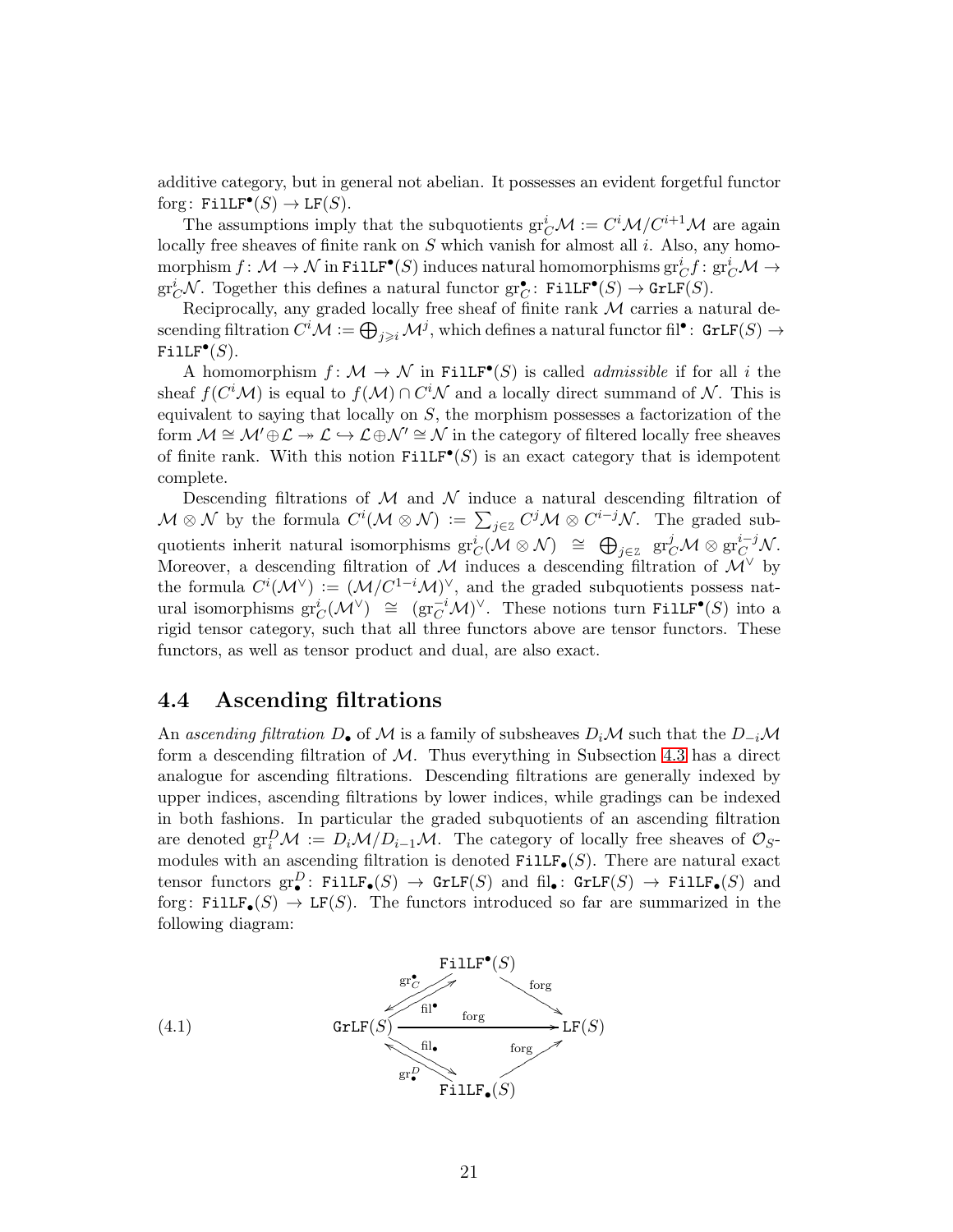#### 4.5 Types

Let  $\underline{n} = (n_i)_{i \in \mathbb{Z}}$  be a family of non-negative integers which vanish for almost all i. We say that a graded locally free sheaf of finite rank M is of type  $\underline{n}$  if each  $\mathcal{M}^i$  is locally free of constant rank  $n_i$ . We call a locally free sheaf of finite rank endowed with a descending or ascending filtration of type  $\underline{n}$  if its associated graded sheaf is of type  $\underline{n}$ . In all these cases, the sheaf itself is then locally free of constant rank  $\sum_i n_i$ . If S is connected (and hence non-empty!), every graded or filtered locally free sheaf of finite rank on S possesses a unique type.

#### 4.6 Pullback

All the above notions possess evident pullbacks under a morphism  $S' \to S$ , which are compatible with all the given constructions. We generally denote the pullback of  $f: \mathcal{M} \to \mathcal{N}$  by  $f_{S'}: \mathcal{M}_{S'} \to \mathcal{N}_{S'}$ . This defines an exact tensor functor  $\text{FillF}^{\bullet}(S) \to$  $\texttt{FillLF}^{\bullet}(S')$  and similar functors on the other categories.

Many properties and invariants such as the rank of a locally free sheaf of finite rank are local for the fpqc topology. In particular:

<span id="page-21-1"></span>Lemma 4.2. For a homomorphism of graded, filtered, or naked locally free sheaves of finite rank, the property of being admissible is local for the fpqc topology.

*Proof.* The subsheaf  $f(\mathcal{M}) \subset \mathcal{N}$  is a locally direct summand if and only if the quotient  $\mathcal{N}/f(\mathcal{M})$  is locally free. Since the latter property is local for the fpqc topology, so is the former, and the lemma follows for naked and graded locally free sheaves of finite rank. For filtered ones observe that the formation of  $f(C<sup>i</sup>M)$  and  $f(\mathcal{M}) \cap C^i \mathcal{N}$  commutes with flat pullback and their equality is local for the fpqc topology. By the same argument as before their being a locally direct summand is local for the fpqc topology, too, and so the lemma follows in the filtered case. 囗

### <span id="page-21-0"></span>4.7 Alternating and symmetric powers

Consider an object X of an exact additive tensor category C. For any integer  $m \geq 0$ let  $X^{\otimes m}$  denote the tensor product of m copies of X with itself, which carries a natural action of the symmetric group  $S_m$ . Thus there is a homomorphism

(4.3) 
$$
A_m(X): X^{\otimes m} \longrightarrow X^{\otimes m}, \quad x \mapsto \sum_{\sigma \in S_m} \text{sgn}(\sigma) \cdot \sigma(x).
$$

If this homomorphism is admissible, its image  $\Lambda^m X := \text{im } A_m(X)$  is called the m-th alternating, or exterior, power of  $X$ . Likewise, there is a homomorphism

(4.4) 
$$
B_m(X): \bigoplus_{\sigma \in S_m} X^{\otimes m} \longrightarrow X^{\otimes m}, \quad (x_{\sigma})_{\sigma} \mapsto \sum_{\sigma \in S_m} (\sigma - 1)(x_{\sigma}).
$$

If this homomorphism is admissible, its cokernel  $S^m X := \text{coker } B_m(X)$  is called the  $m$ -th symmetric power of X.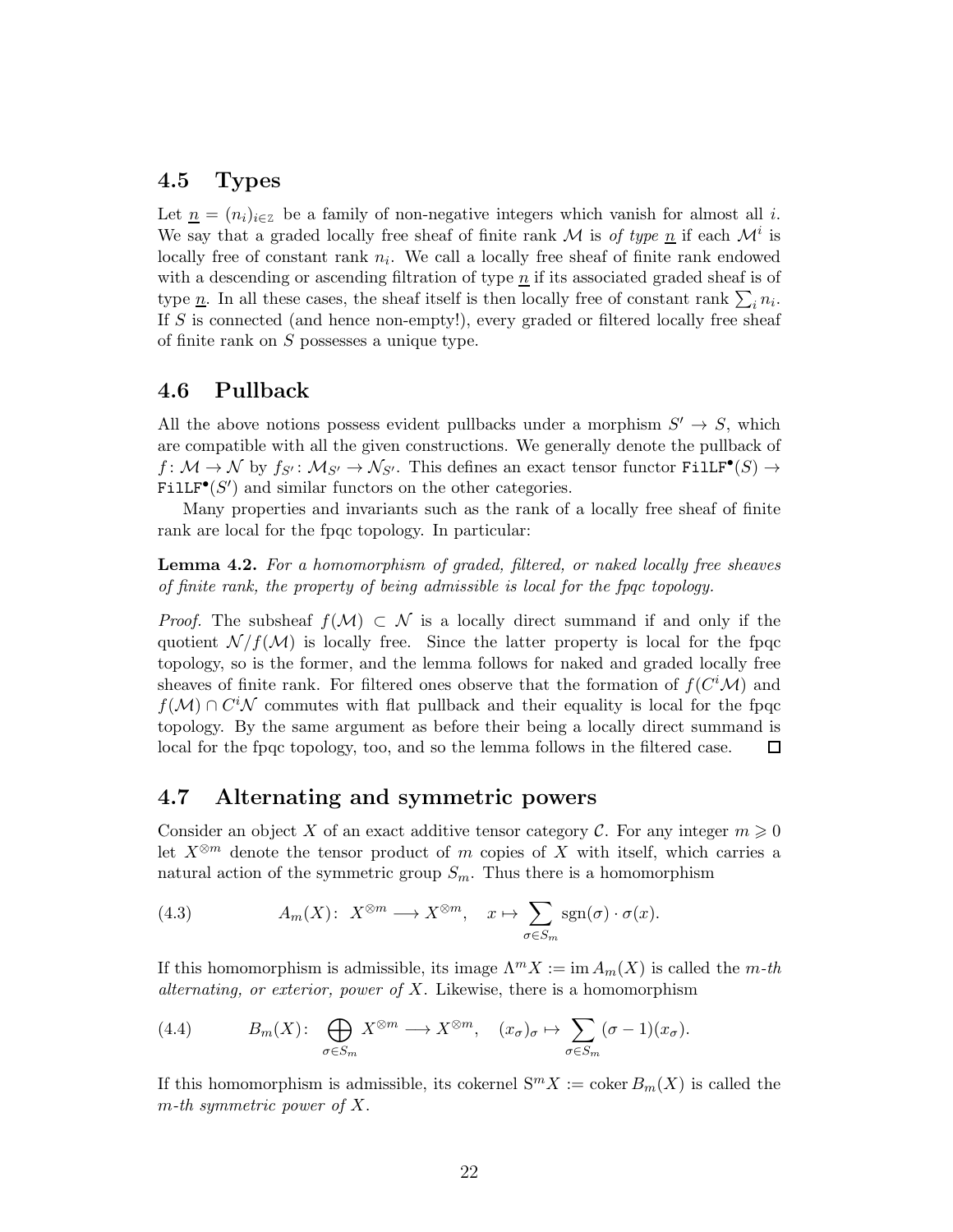For any morphism  $f: X \to Y$  in C the above constructions are compatible with the induced morphism  $f^{\otimes m}: X^{\otimes m} \to Y^{\otimes m}$ ; hence they induce morphisms  $\Lambda^m f: \Lambda^m X \to Y^{\otimes m}$  $\Lambda^m Y$  and  $S^m f: S^m X \to S^m Y$  whenever the respective powers exist. Evidently this sends the identity on X to the identity on  $\Lambda^m X$  and  $S^m X$  and commutes with composition, i.e., it is functorial in X.

As a direct consequence of this construction, alternating and symmetric powers commute with any exact tensor functor between exact additive tensor categories  $F: \mathcal{C} \to \mathcal{D}$ . More precisely, if  $\Lambda^m X$  exists, then  $\Lambda^m F(X)$  exists and is canonically isomorphic to  $F(\Lambda^m X)$ , and similarly for  $S^m$ .

In each of the categories  $LF(S)$ ,  $GrLF(S)$ ,  $FilLF^{\bullet}(S)$ , and  $FilLF_{\bullet}(S)$  above, all alternating and symmetric powers exist and have the usual local descriptions, essentially because every object is Zariski locally on S a direct sum of objects of rank 1. Also, the m-th alternating power of an object of constant rank  $n$  has constant rank  $\binom{n}{n}$  $\binom{n}{m}$ , and the *m*-th symmetric power of an object of constant rank *n* has constant rank  $\binom{n+m-1}{m}$  $_{m}^{m-1}$ ). In particular, the *n*-th exterior power of an object X of constant rank  $n$  is an object of constant rank 1, also called the *highest exterior power of*  $X$ .

## <span id="page-22-0"></span>5 Filtered fiber functors and cocharacters

Let  $\tilde{G}$  be a (not necessarily connected) linear algebraic group over an arbitrary field  $k_0$ , and let  $\tilde{G}$ -Rep denote the tensor category of finite dimensional representations of  $\hat{G}$  over  $k_0$ . As usual, by a *fiber functor* over a scheme S over  $k_0$  we mean an exact  $k_0$ -linear tensor functor  $G$ -Rep  $\rightarrow$  LF(S). Similarly, by a graded fiber functor we mean an exact  $k_0$ -linear tensor functor G-Rep  $\rightarrow$  GrLF(S), and by a filtered fiber functor an exact  $k_0$ -linear tensor functor  $\hat{G}$ -Rep  $\rightarrow$  Fill  $F^{\bullet}(S)$ . In this section we collect some results from [\[21\]](#page-48-5) and [\[27\]](#page-49-0) on graded and filtered fiber functors. We consider only descending filtrations; the corresponding results for ascending filtrations follow directly by renumbering.

For any graded fiber functor  $\gamma: \hat{G}$ -Rep  $\rightarrow$  GrLF(S) and any morphism  $S' \rightarrow S$ we let  $\gamma_{S'}: \hat{G}$ -Rep  $\rightarrow$  GrLF(S') denote the graded fiber functor obtained by pullback. We call two graded fiber functors  $\gamma_1, \gamma_2$ :  $\ddot{G}$ -Rep  $\rightarrow$  GrLF(S) fpqc-locally isomorphic if their pullbacks under some fpqc morphism  $S' \to S$  are isomorphic. In general we let  $\underline{\text{Isom}}^{\otimes}(\gamma_1, \gamma_2)$  denote the fpqc-sheaf on  $((\textbf{Sch}/S))$  sending  $S' \to S$  to the set of isomorphisms  $\gamma_{1,S'} \stackrel{\sim}{\rightarrow} \gamma_{2,S'}$ . By composition of isomorphisms it carries a natural right action of the sheaf of groups  $\text{Aut}^{\otimes}(\gamma_1) := \text{Isom}^{\otimes}(\gamma_1, \gamma_1)$ . The same notation will be used for filtered fiber functors  $\psi$ ,  $\psi_1$ ,  $\psi_2$ :  $\hat{G}$ -Rep  $\rightarrow$  FilLF<sup>•</sup>(*S*).

We first consider the special case that  $S = \text{Spec } k$  for an overfield k of  $k_0$ . Since a locally free sheaf of finite rank on  $\text{Spec } k$  is just a finite dimensional k-vector space, we abbreviate

$$
\begin{array}{rcl} \mathtt{Vec}(k) & := & \mathtt{LF}(\operatorname{Spec} k), \\ \mathtt{GrVec}(k) & := & \mathtt{GrLF}(\operatorname{Spec} k), \\ \mathtt{Filec}^{\bullet}(k) & := & \mathtt{FillF}^{\bullet}(\operatorname{Spec} k). \end{array}
$$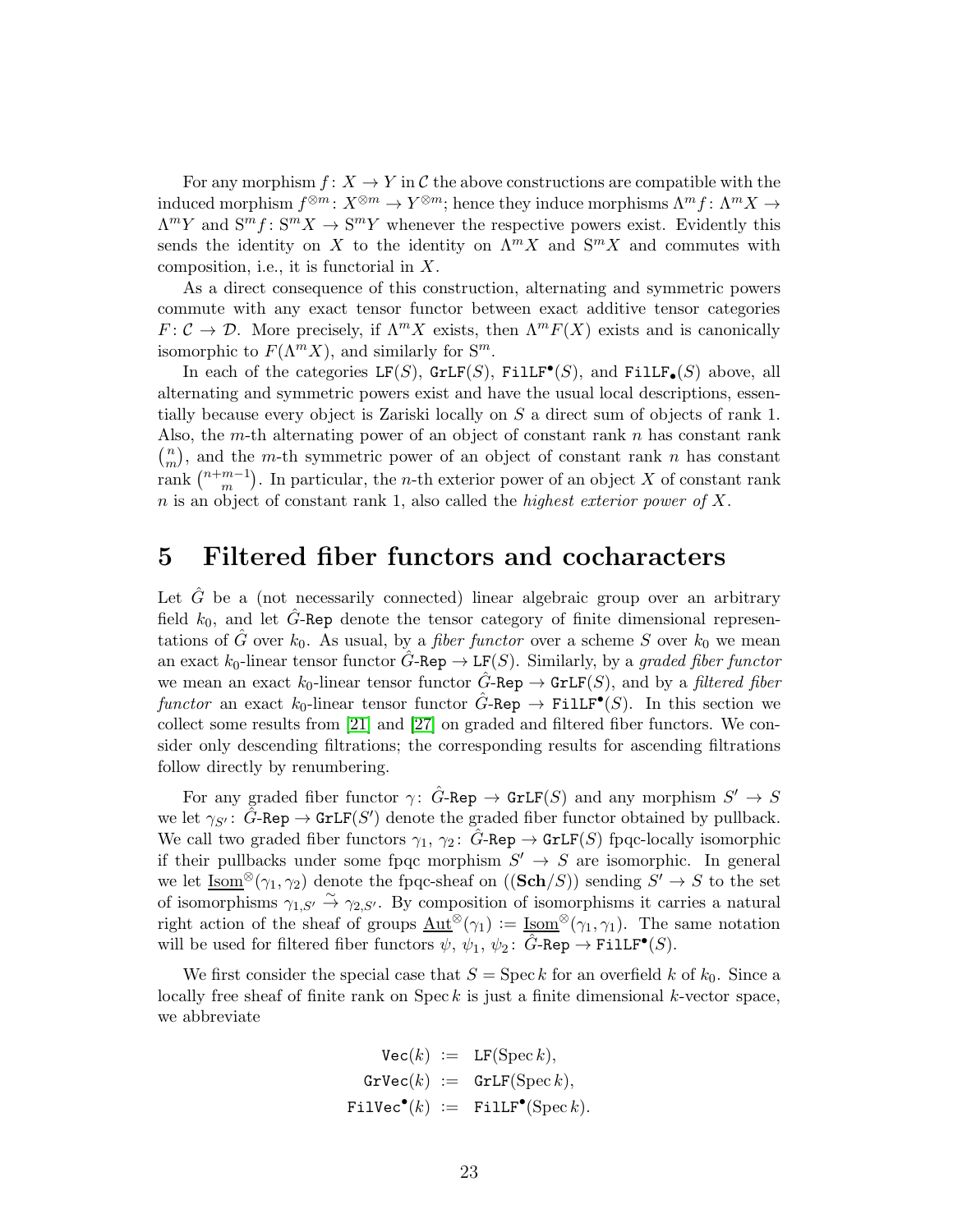Let  $\omega_{0,k}$ :  $\tilde{G}$ -Rep  $\rightarrow$  Vec(k) denote the tautological fiber functor that sends each representation V to the vector space  $V_{k} := V \otimes_{k_0} k$ .

Consider a cocharacter  $\chi: \mathbb{G}_{m,k} \to \hat{G}_k$ . Let  $\tilde{L}$  denote its centralizer in  $\hat{G}_k$ , let U denote the unique connected smooth unipotent subgroup of  $\hat{G}_k$  that is normalized by  $\hat{L}$  and whose Lie algebra is the sum of the weight spaces of weights  $> 0$  under Ad  $\circ \chi$ , and set  $\hat{P} := \hat{L} \ltimes U$ . (If the identity component of  $\hat{G}$  is reductive, the identity component of  $\hat{P}$  is a parabolic subgroup P and the identity component of  $\hat{L}$  is a Levi subgroup of  $P$ .)

For any representation  $V \in \hat{G}$ -Rep, the cocharacter  $\chi$  determines a grading  $V_k = \bigoplus_{i \in \mathbb{Z}} V_k^i$ . This grading is  $k_0$ -linearly functorial in V, exact in short exact sequences.  $i \in \mathbb{Z}$   $V_k^i$ . This grading is  $k_0$ -linearly functorial in V, exact in short exact sequences, and compatible with tensor product, and the same holds for the associated descending filtration. Thus  $\chi$  induces a graded fiber functor  $\gamma_\chi$  and a filtered fiber functor fil<sup>•</sup>  $\circ \gamma_\chi$ such that the composite

$$
\hat{G}\text{-Rep} \xrightarrow{\ \gamma_{\chi} \ } \text{GrVec}(k) \xrightarrow{\ \text{fil} \ ^{\bullet} \ } \text{FilVec}^{\bullet}(k) \xrightarrow{\ \text{forg} \ } \text{Vec}(k)
$$

is equal to  $\omega_{0,k}$ .

**Proposition 5.1.** (a) The action of  $\tilde{L}$  on  $\gamma_{\chi}$  induces a natural isomorphism

 $\hat{L} \stackrel{\sim}{\longrightarrow} \underline{\mathrm{Aut}}^{\otimes}(\gamma_{\chi}).$ 

(b) The action of  $\hat{P}$  on fil<sup>•</sup>  $\circ \gamma_{\chi}$  induces a natural isomorphism

$$
\hat{P} \xrightarrow{\sim} \underline{\mathrm{Aut}}^{\otimes}(\mathrm{fil}^{\bullet} \circ \gamma_{\chi}).
$$

*Proof.* Part (a) is [\[27,](#page-49-0) Corollary 3.7]. Part (b) is a consequence of [\[21,](#page-48-5) 2.1.4 and  $\Box$ 2.1.5].

Now let  $\bar{k}_0$  be an algebraic closure of  $k_0$ , and let  $k_0$ <sup>s</sup> denote the separable closure of  $k_0$  in  $\bar{k}_0$ . Let  $\mathcal{C}_{\hat{G}}$  denote the set of  $\hat{G}(\bar{k}_0)$ -conjugacy classes of cocharacters  $\mathbb{G}_{m,\bar{k}_0} \to \hat{G}_{\bar{k}_0}$ . The Galois group  $Gal(k_0^s/k_0) \cong Aut(\bar{k}_0/k_0)$  acts naturally on  $\mathcal{C}_{\hat{G}}$ . For any  $c \in \mathcal{C}_{\hat{G}}$  we let  $k_c \subset k_0^s$  denote the fixed field of the stabilizer of c in  $Gal(\tilde{k_0}/k_0)$ . The fact that  $c$  contains a cocharacter which is defined over a finite separable extension of  $k_0$  implies that  $k_c$  is finite separable over  $k_0$ .

**Definition 5.2.** We call  $k_c$  the field of definition of the conjugacy class c.

Next observe that conjugate cocharacters  $\chi$ ,  $\chi'$  give rise to isomorphic functors  $\gamma_{\chi}, \gamma_{\chi}'$ , so the following definition depends only on the conjugacy class of  $\chi$ .

<span id="page-23-0"></span>**Definition 5.3.** Let  $c \in \mathcal{C}_{\hat{G}}$  and let S be a scheme over  $k_c$ . A graded fiber functor  $\gamma: \hat{G}$ -Rep  $\to$  GrLF(S) is called of type c, or of type  $\chi$  for any  $\chi \in c$ , if the pullbacks of the functors  $\gamma$  and  $\gamma_\chi$  to  $S \times_{k_c} \bar{k}_0$  are fpqc-locally isomorphic. A filtered fiber functor  $\psi$ :  $\hat{G}$ -Rep  $\rightarrow$  Fill  $\mathbf{F}^{\bullet}(S)$  is called *of type c* if the associated graded fiber functor  $gr_C^{\bullet} \circ \psi$ : *G*-Rep  $\rightarrow$  GrLF(*S*) is of type *c*.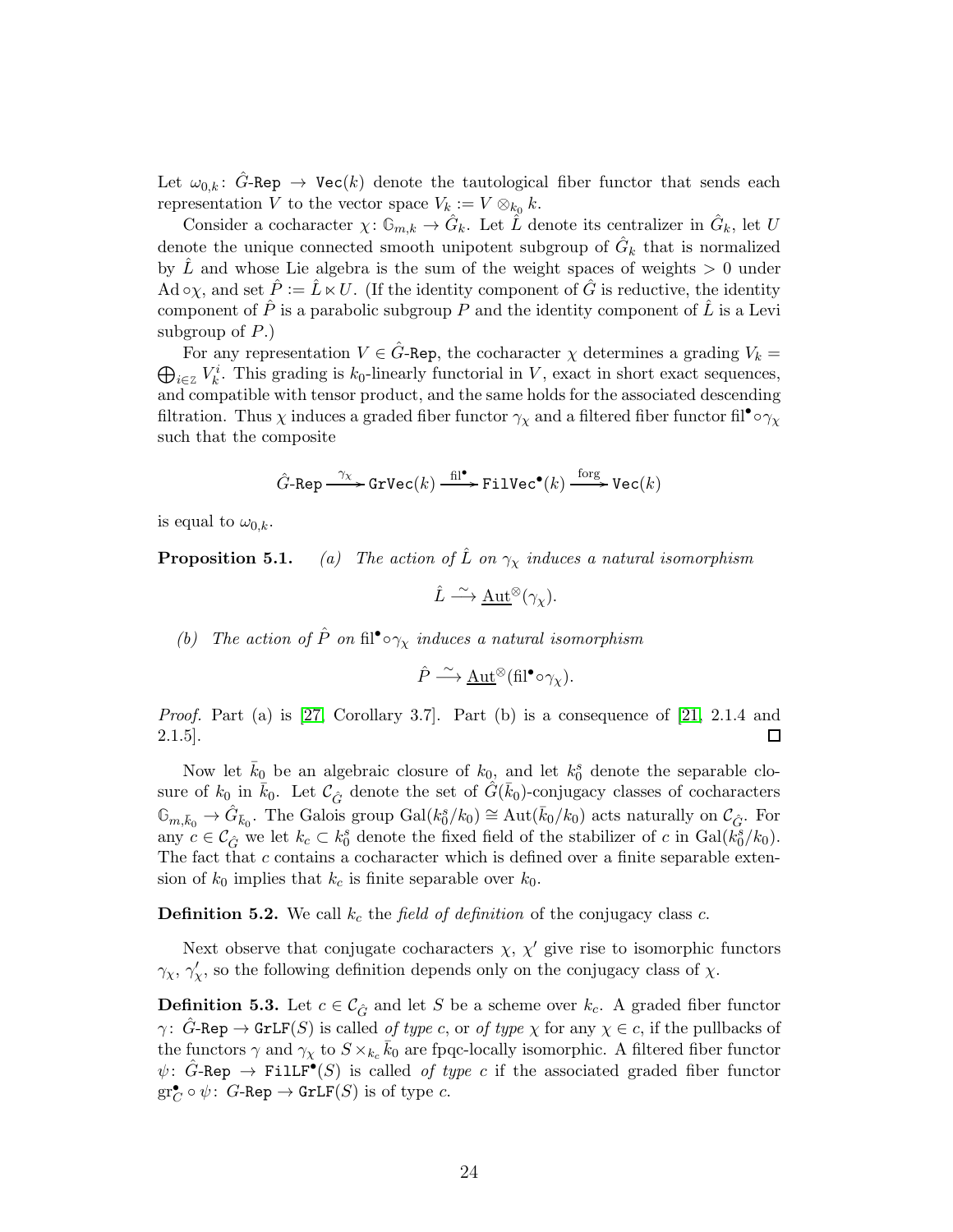<span id="page-24-1"></span>**Theorem 5.4** ([\[27,](#page-49-0) Theorem 3.25]). Let S be a connected scheme over  $k_0$ , and let  $\gamma$ be a graded fiber functor  $\hat{G}$ -Rep  $\to$  GrLF(S). Then there exist a unique  $c \in \mathcal{C}_{\hat{G}}$  and a unique morphism  $S \to \text{Spec } k_c$  over  $k_0$ , such that  $\gamma$  is of type c. The same assertion holds for any filtered fiber functor  $\psi$ :  $\hat{G}$ -Rep  $\rightarrow$  Fill $F^{\bullet}(S)$ .

In general, a conjugacy class  $c \in \mathcal{C}_{\hat{G}}$  does not have a representative which is defined over  $k_c$ . For the following results, we therefore fix a field extension  $k_c \subset k \subset \overline{k}_0$  and a representative  $\chi \in \mathcal{C}$  that is defined over k. Let  $\tilde{L}$ , U, and  $\tilde{P} = \tilde{L} \ltimes U$  be the associated subgroups of  $\hat{G}_k$ . Let S be a scheme over k.

<span id="page-24-4"></span>Theorem 5.5 ([\[27,](#page-49-0) Theorem 3.27]). There is a natural equivalence of categories from the category of graded fiber functors  $\hat{G}$ -Rep  $\rightarrow$  GrLF(S) of type c to the category of right L-torsors over  $S$ , given by

$$
\gamma \mapsto \underline{\operatorname{Isom}}^{\otimes}(\gamma_{\chi,S}, \gamma).
$$

<span id="page-24-2"></span>**Theorem 5.6** ([\[27,](#page-49-0) Theorem 4.43]). There is a natural equivalence of categories from the category of filtered fiber functors  $\hat{G}$ -Rep  $\rightarrow$  FillF<sup>•</sup>(S) of type c to the category of right  $\ddot{P}$ -torsors over S, given by

$$
\psi \mapsto \underline{\operatorname{Isom}}^{\otimes}(\mathrm{fil}^{\bullet} \circ \gamma_{\chi,S}, \psi).
$$

<span id="page-24-3"></span>**Theorem 5.7** ([\[27,](#page-49-0) Theorem 4.39]). For any filtered fiber functor  $\psi$ :  $\hat{G}$ -Rep  $\rightarrow$  $\texttt{FillF}^\bullet(S) \textit{ of type } c, \textit{ the functor } \mathrm{gr}^\bullet_C \textit{ induces a natural isomorphism of right } \hat{L}\textit{-torsors}$ 

$$
\underline{\operatorname{Isom}}^{\otimes}(\mathrm{fil}^{\bullet} \circ \gamma_{\chi,S}, \psi) / U \; \cong \; \underline{\operatorname{Isom}}^{\otimes}(\gamma_{\chi,S}, \operatorname{gr}^{\bullet}_{C} \circ \psi).
$$

## <span id="page-24-0"></span>6  $F$ -zips

- **Definition 6.1.** (a) An F-zip over S is a tuple  $M = (\mathcal{M}, C^{\bullet}, D_{\bullet}, \varphi_{\bullet})$  consisting of a locally free sheaf of  $\mathcal{O}_S$ -modules of finite rank  $\mathcal M$  on  $S$ , a descending filtration  $C^{\bullet}$  and an ascending filtration  $D_{\bullet}$  of  $\mathcal{M}$ , and an  $\mathcal{O}_S$ -linear isomorphism  $\varphi_i \colon (\text{gr}_C^i \mathcal{M})^{(q)} \overset{\sim}{\to} \text{gr}_i^D \mathcal{M}$  for every  $i \in \mathbb{Z}$ .
- (b) A homomorphism  $f: \mathcal{M} \to \mathcal{N}$  of F-zips over S is a homomorphism of the underlying sheaves of  $\mathcal{O}_S$ -modules  $\mathcal{M} \to \mathcal{N}$  which for all  $i \in \mathbb{Z}$  satisfies  $f(C^i\mathcal{M}) \subset$  $C^i\mathcal{N}$  and  $f(D_i\mathcal{M}) \subset D_i\mathcal{N}$  and makes the following diagram commute:

$$
\begin{array}{c}\n\left(\text{gr}^i_C \mathcal{M}\right)^{(q)} \xrightarrow{\varphi_i} \text{gr}^D_i \mathcal{M} \\
\left(\text{gr}^i_C f\right)^{(q)} \downarrow \qquad \qquad \downarrow \text{gr}^D_i f \\
\left(\text{gr}^i_C \mathcal{N}\right)^{(q)} \xrightarrow{\varphi_i} \text{gr}^D_i \mathcal{N}.\n\end{array}
$$

(c) The resulting *category of F-zips over* S is denoted  $F$ -Zip $(S)$ .

The category  $F$ -Zip $(S)$  is additive, but due to the presence of the Frobenius pullback it is only  $\mathbb{F}_q$ -linear in general, not  $\mathcal{O}_S$ -linear. Easy examples show that it is not abelian if  $S \neq \emptyset$ .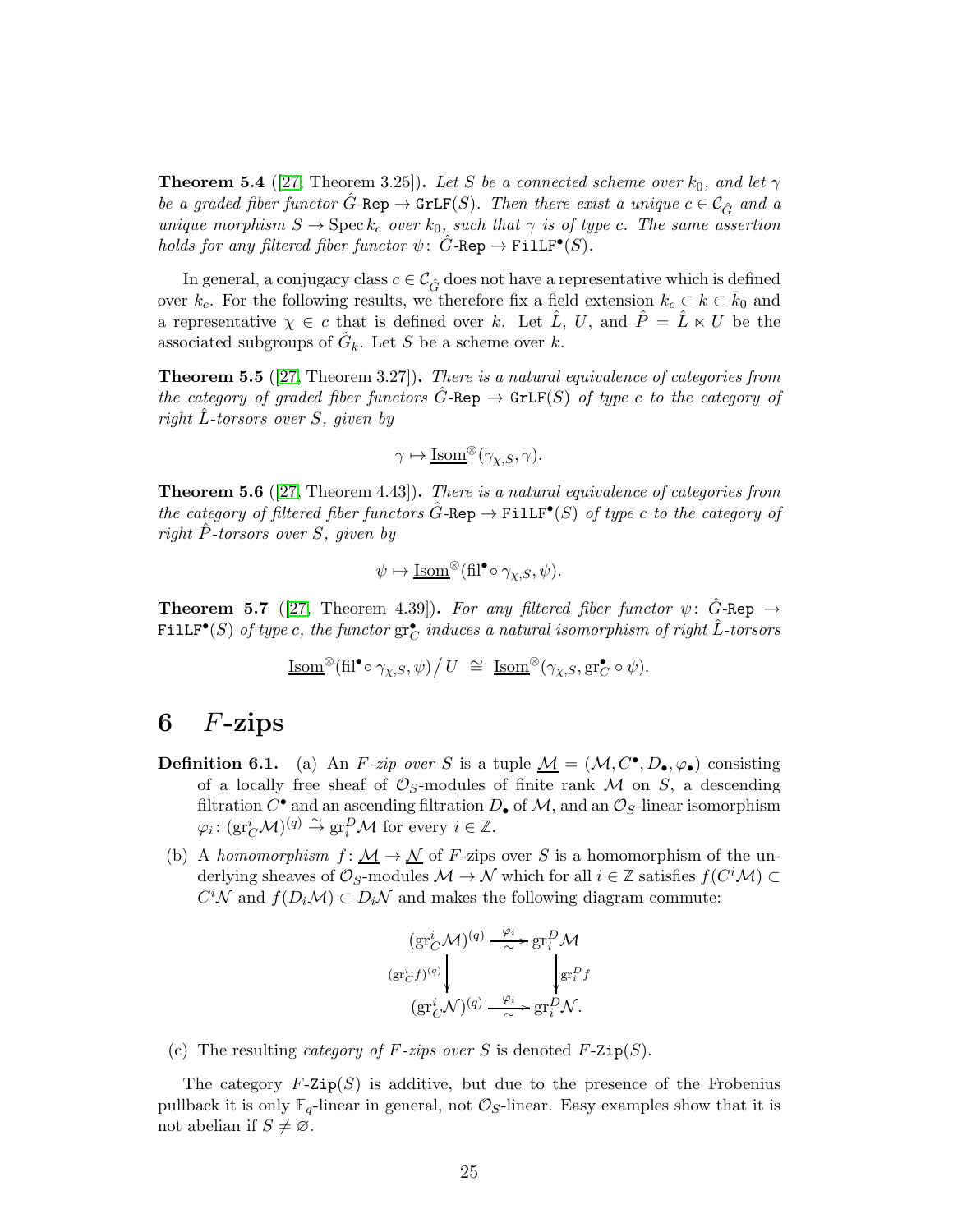<span id="page-25-0"></span>**Definition 6.2.** A homomorphism of F-zips  $M \to N$  is *admissible* if the underlying morphisms of filtered locally free sheaves  $\mathcal{M} \to \mathcal{N}$  for both filtrations  $C^{\bullet}$  and  $D_{\bullet}$  is admissible.

This notion turns  $F\text{-}$ zip $(S)$  into an exact category that is idempotent complete.

<span id="page-25-1"></span>**Definition 6.3.** An F-zip is called of rank n, or of height n, if its underlying sheaf of  $\mathcal{O}_S$ -modules is of constant rank n. Let  $\underline{n} = (n_i)_{i \in \mathbb{Z}}$  be a family of non-negative integers which vanish for almost all *i*. An F-zip  $\underline{M}$  is of type  $\underline{n}$  if  $\mathrm{gr}^i_C\mathcal{M}$ , or equivalently  $gr_i^D\mathcal{M}$ , is locally free of constant rank  $n_i$  for all *i*.

Any F-zip of type  $\underline{n}$  is of rank  $\sum_i n_i$ . If its rank is 1 there exists an integer d such that  $n_d = 1$  and  $n_i = 0$  for  $i \neq d$ . In this case we say briefly that the F-zip is of type  $d$ . If  $S$  is connected, every  $F$ -zip over  $S$  possesses a unique type.

**Definition 6.4.** The tensor product of F-zips  $M$  and  $\overline{M}$  over S is the F-zip  $M \otimes \overline{M}$ consisting of the tensor product  $\mathcal{M} \otimes \mathcal{N}$  with the induced descending filtration  $C^{\bullet}$ and the induced ascending filtration  $D_{\bullet}$  of  $\mathcal{M} \otimes \mathcal{N}$  and the induced isomorphisms

$$
(\operatorname{gr}^i_C(\mathcal{M}\otimes\mathcal{N}))^{(q)} \stackrel{\sim}{\longrightarrow} \bigoplus_{j\in\mathbb{Z}} (\operatorname{gr}^j_C\mathcal{M})^{(q)} \otimes (\operatorname{gr}^{i-j}_C\mathcal{N})^{(q)}
$$

$$
\cong \begin{vmatrix} \vdots & \vdots & \vdots \\ \vdots & \vdots & \vdots \\ \operatorname{gr}^D_i(\mathcal{M}\otimes\mathcal{N}) & \xrightarrow{\sim} \mathbb{Z} \end{vmatrix} \oplus_{j\in\mathbb{Z}} \operatorname{gr}^D_j\mathcal{M} \otimes \operatorname{gr}^D_{i-j}\mathcal{N}.
$$

There is also a straightforward definition of tensor product of morphisms of F-zips, we leave it to the reader to verify that this is a homomorphism of  $F$ -zips. The tensor product thus defines a functor  $F\text{-}Zip(S) \times F\text{-}Zip(S) \to F\text{-}Zip(S)$ , which is  $\mathbb{F}_q$ -bilinear and exact.

Comparing Definition [6.2](#page-25-0) with the construction in Subsection [4.7](#page-21-0) we find that all symmetric powers  $S^m \mathcal{M}$  and all alternating powers  $\Lambda^m \mathcal{M}$  of F-zips exist. They have evident descriptions in terms of the symmetric and alternating powers of the underlying filtered and graded locally free sheaves since symmetric and alternating powers of filtered and graded locally free sheaves are compatible with pullbacks under Frobenius and the functor gr.

**Definition 6.5.** The *dual* of an F-zip  $\mathcal{M}$  over S is the F-zip  $\mathcal{M}^{\vee}$  consisting of the dual sheaf of  $\mathcal{O}_S$ -modules  $\mathcal{M}^{\vee}$  equipped with the duals of the filtrations  $C^{\bullet}(\mathcal{M})$  and  $D_{\bullet}(\mathcal{M})$  whose terms are given by  $gr_C^i(\mathcal{M}^{\vee}) = (gr_C^{-i}\mathcal{M})^{\vee}$  and  $gr_i^D(\mathcal{M}^{\vee}) = (gr_{-i}^D\mathcal{M})^{\vee}$ , and the induced isomorphisms

$$
\begin{aligned} (\text{gr}^i_C(\mathcal{M}^\vee))^{(q)} &\xrightarrow{\hspace*{1.5cm}} ((\text{gr}^{-i}_C\mathcal{M})^\vee)^{(q)} \\ &\cong \bigvee_{\text{gr}^D_i(\mathcal{M}^\vee)} \xrightarrow{\hspace*{1.5cm}} \cong \bigvee_{(\varphi_{-i}^{-1})^\vee} (\text{gr}^D_{-i}\mathcal{M})^\vee. \end{aligned}
$$

There is an evident notion of the dual of a homomorphism of  $F$ -zips, so that we obtain a functor  $F\text{-}$ Zip $(S)$ <sup>op</sup>  $\rightarrow$   $F\text{-}$ Zip $(S)$ , which is  $\mathbb{F}_q$ -linear and exact.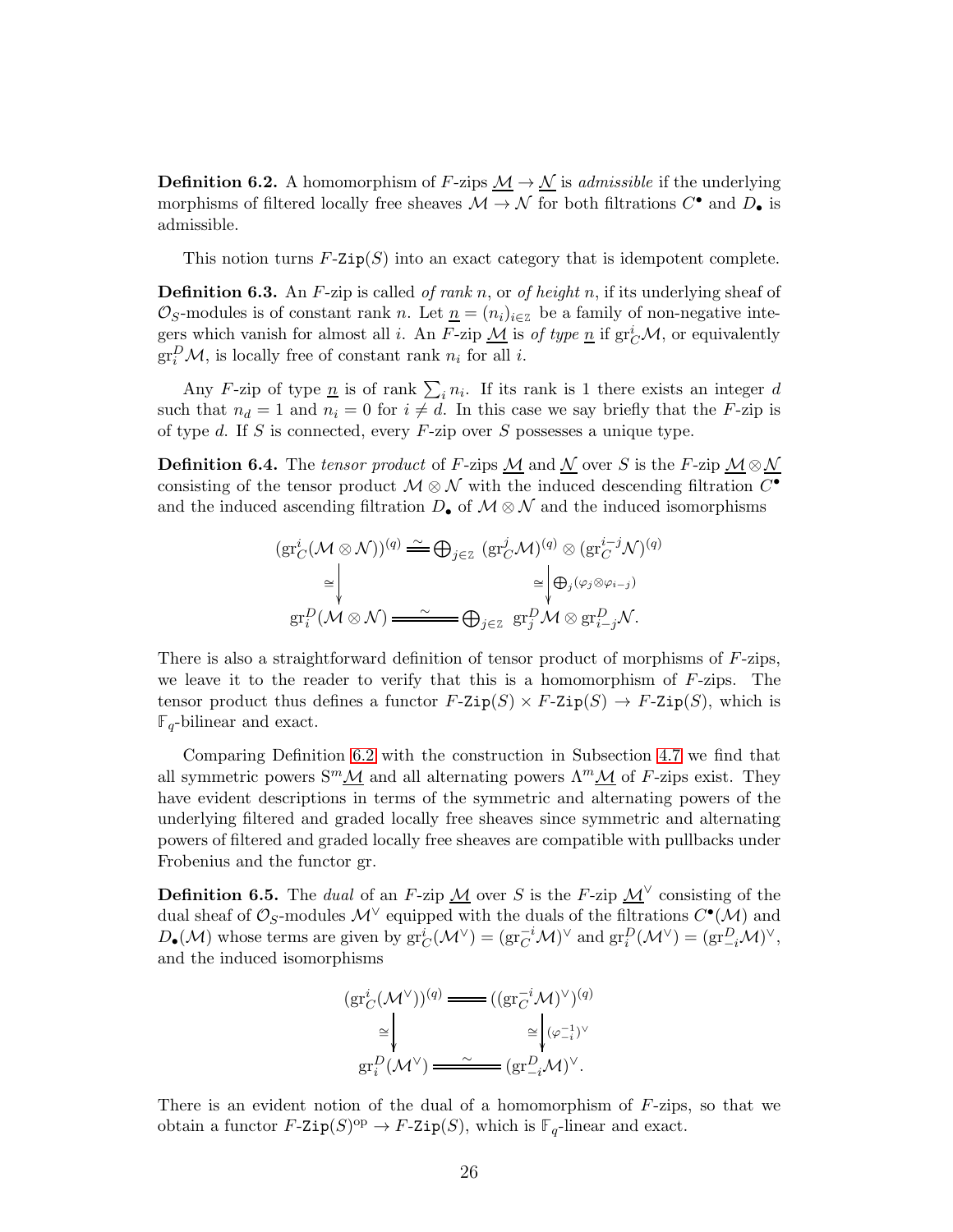As usual the tensor product and the dual yields the notion of an internal Hom of two F-zips  $\underline{\mathcal{M}}$  and  $\underline{\mathcal{N}}$  over S by setting

$$
\underline{\mathrm{Hom}}(\underline{\mathcal{M}},\underline{\mathcal{N}}):=\underline{\mathcal{M}}^\vee\otimes\underline{\mathcal{N}}.
$$

**Example 6.6.** The Tate F-zip of weight  $d \in \mathbb{Z}$  is  $\underline{\mathbb{1}}(d) := (\mathscr{O}_S, C^{\bullet}, D_{\bullet}, \varphi_{\bullet}),$  where

$$
C^i = \begin{cases} \mathcal{O}_S & \text{for } i \le d; \\ 0 & \text{for } i > d; \end{cases} \qquad D_i = \begin{cases} 0 & \text{for } i < d; \\ \mathcal{O}_S & \text{for } i \ge d; \end{cases}
$$

and  $\varphi_d$  is the identity on  $\mathscr{O}_S^{(q)} = \mathscr{O}_S$ . Thus  $\underline{\mathbb{1}}(d)$  is an F-zip of rank 1 and type d. There are natural isomorphisms  $\underline{\mathbb{1}}(d) \otimes \underline{\mathbb{1}}(d') \cong \underline{\mathbb{1}}(d + d')$  and  $\underline{\mathbb{1}}(d)^{\vee} \cong \underline{\mathbb{1}}(-d)$ . The d-th Tate twist of an F-zip  $M$  is defined as  $M(d) := M \otimes \mathbb{1}(d)$ , and there is a natural isomorphism  $\mathcal{M}(0) \cong \mathcal{M}$ .

With the above tensor product and dual and the unit object  $\mathbb{1}(0)$  the category  $F\text{-Zip}(S)$  is a rigid tensor category. It is endowed with the following natural exact  $\mathbb{F}_q$ -linear tensor functors:

$$
\begin{aligned}\n\text{forg:} \quad & F\text{-} \text{Zip}(S) \to \text{LF}(S), \qquad \underline{\mathcal{M}} \mapsto \mathcal{M}, \\
& \text{fil}^{\bullet}: \quad & F\text{-} \text{Zip}(S) \to \text{FillF}^{\bullet}(S), \quad \underline{\mathcal{M}} \mapsto (\mathcal{M}, C^{\bullet}), \\
& \text{fil}_{\bullet}: \quad & F\text{-} \text{Zip}(S) \to \text{FillF}_{\bullet}(S), \quad \underline{\mathcal{M}} \mapsto (\mathcal{M}, D_{\bullet}).\n\end{aligned}
$$

The isomorphism  $\varphi_{\bullet} \colon (\text{gr}_{\mathcal{C}}^{\bullet} \mathcal{M})^{(q)} \stackrel{\sim}{\to} \text{gr}_{\bullet}^{D} \mathcal{M}$  that is part of an F-zip induces an isomorphism of tensor functors  $\varphi \circ (\ )^{(q)}: gr_{\mathcal{C}}^{\bullet} \circ fil^{\bullet} \to gr_{\bullet}^D \circ fil_{\bullet}$ . Combined with some of the functors from [\(4.1\)](#page-20-0) we obtain the following diagram

<span id="page-26-2"></span>

which is commutative except that the left hand side commutes only up to  $\varphi \circ ( )^{(q)}$ .

Also, there is an evident notion of pullback of F-zips under morphisms  $S' \to S$ , compatible with everything discussed above. Lemma [4.2](#page-21-1) directly implies:

<span id="page-26-1"></span>**Lemma 6.8.** For a homomorphism of  $F\text{-zips}$ , the property of being admissible is local for the fpqc topology.

# <span id="page-26-0"></span>7  $\hat{G}$ -zip functors

Throughout this section we fix a (not necessarily connected) linear algebraic group  $\hat{G}$  over  $\mathbb{F}_q$ . Let S be a scheme over  $\mathbb{F}_q$ . It is known (for example by [\[17,](#page-48-4) Prop. 2.9])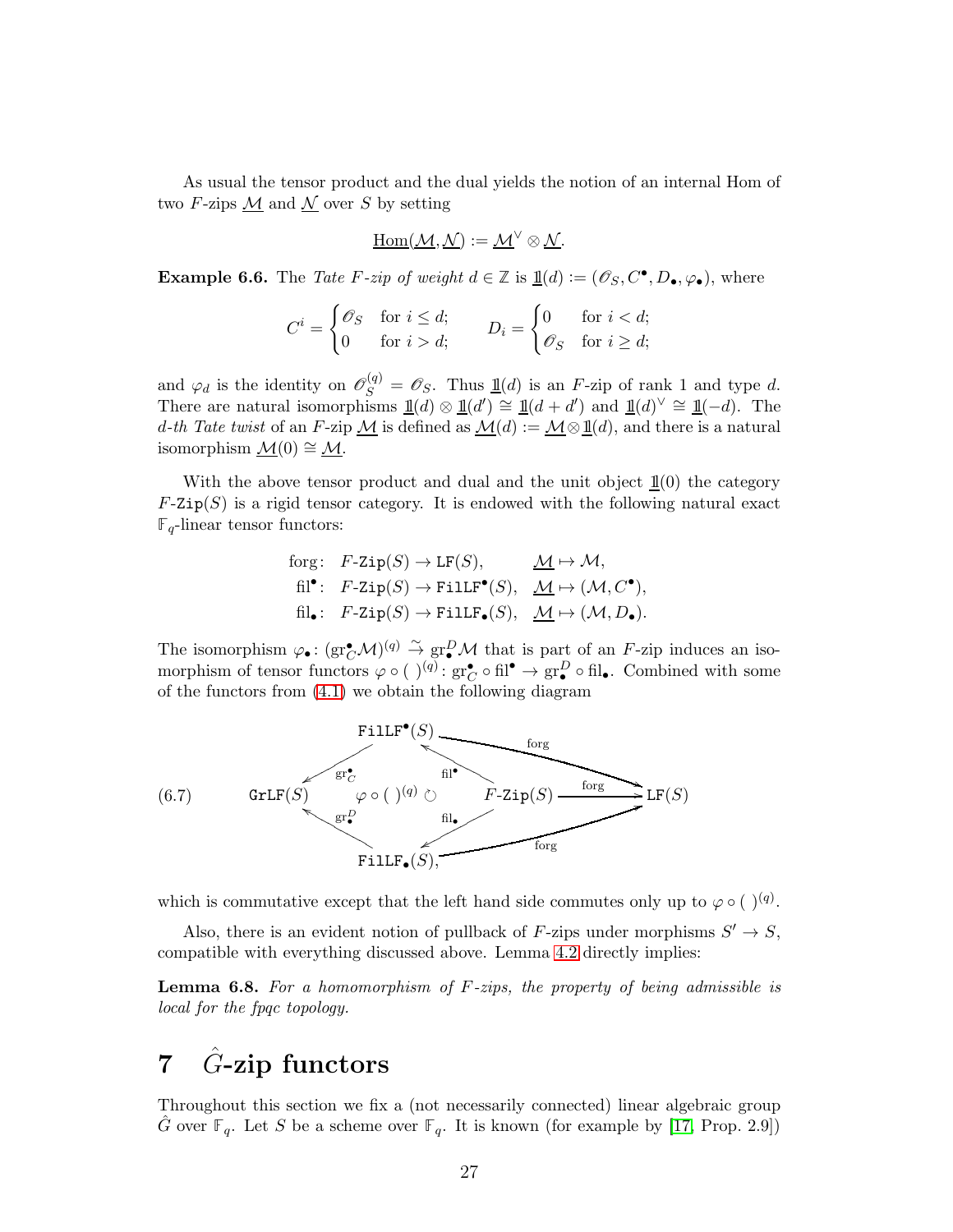that giving an exact  $\mathbb{F}_q$ -linear tensor functor  $\tilde{G}$ -Rep  $\to$  LF(S) is equivalent to giving a G-torsor over S. This suggests the idea that an exact  $\mathbb{F}_q$ -linear tensor functor from G-Rep to an arbitrary exact  $\mathbb{F}_q$ -linear tensor category C may be viewed as a "Gtorsor in  $\mathcal{C}$ ", which underlies Section 8 of Deligne's article [\[3\]](#page-47-3). In the present section we apply this point of view to the category of  $F$ -zips and describe an equivalence between exact  $\mathbb{F}_q$ -linear tensor functors  $\hat{G}$ -Rep  $\to F$ -Zip(S) and  $\hat{G}$ -zips.

# 7.1 The stack of  $\hat{G}$ -zip functors

**Definition 7.1.** (a) A  $\hat{G}$ -zip functor over S is an exact  $\mathbb{F}_q$ -linear tensor functor

$$
\mathfrak{z}\colon \hat{G}\text{-Rep}\to F\text{-}\mathrm{Zip}(S).
$$

- (b) A morphism of  $\ddot{G}$ -zip functors over S is a natural transformation that is compatible with the tensor product.
- (c) The resulting category of  $\hat{G}$ -zip functors over S is denoted  $\hat{G}$ -ZipFun(S).

With the evident notion of pullback the  $\tilde{G}$ -ZipFun(S) form a fibered category over the category  $((\mathbf{Sch}/\mathbb{F}_q))$  of schemes over  $\mathbb{F}_q$ , which we denote  $\hat{G}$ -ZipFun.

<span id="page-27-0"></span>**Proposition 7.2.**  $\hat{G}$ -ZipFun is a stack.

*Proof.* Since  $\tilde{G}$ -Rep and  $F$ -Zip(S) are rigid tensor categories, any morphism of  $\tilde{G}$ -zip functors is an isomorphism (see [\[21,](#page-48-5) I.5.2.3]); hence  $\hat{G}$ -ZipFun is fibered in groupoids. It remains to prove that  $\hat{G}$ -ZipFun satisfies effective descent for morphisms and objects. For this let  $S' \to S$  be an fpqc covering and set  $S'' := S' \times_S S'$ .

First consider objects  $\mathfrak{z}_1, \mathfrak{z}_2 \in \hat{G}$ -ZipFun(S) and a morphism  $\lambda' : \mathfrak{z}_{1, S'} \to \mathfrak{z}_{2, S'}$ whose two pullbacks to  $S''$  coincide. Since morphisms of  $F$ -zips satisfy effective descent with respect to the fpqc topology, for any  $V \in G$ -Rep the homomorphism  $\lambda'(V) \colon \mathfrak{z}_1(V)_{S'} \to \mathfrak{z}_2(V)_{S'}$  comes from a unique homomorphism  $\lambda(V) \colon \mathfrak{z}_1(V) \to$  $\mathfrak{z}_2(V)$ . In order for  $\lambda$  to be a tensor morphism, certain diagrams in F-Zip(S) need to commute. But as  $\lambda'$  is a tensor morphism, these diagrams commute after pullback to S'; hence by descent they commute over S and thus  $\lambda$  is a tensor morphism. Therefore  $\ddot{G}$ -ZipFun satisfies effective descent for morphisms.

Now consider an object  $\mathfrak{z}'$  of  $\hat{G}$ -ZipFun(S') equipped with a descent datum. For each  $V \in \hat{G}$ -Rep this descent datum induces a descent datum on  $\mathfrak{z}'(V)$ ; hence it yields an object  $\mathfrak{z}(V)$  of F-Zip(S) with  $\mathfrak{z}'(V) = \mathfrak{z}(V)_{S'}$ . Next, the descent datum on  $\mathfrak{z}'(V)$ depends functorially on V. Thus for each morphism  $f: V \to V'$  in  $\hat{G}$ -Rep the two pullbacks of  $\mathfrak{z}'(f) \colon \mathfrak{z}(V)_{S'} \to \mathfrak{z}(V')_{S'}$  coincide and therefore come from a unique morphism  $\mathfrak{z}(f) \colon \mathfrak{z}(V) \to \mathfrak{z}(V')$ . The uniquess of  $\mathfrak{z}(f)$  implies that  $\mathfrak{z} \colon \hat{G}$ -Rep  $\to F$ -Zip $(S)$ is a functor. Making  $\mathfrak{z}$  into a tensor functor requires functorial isomorphisms  $\mathfrak{z}(1) \cong 1$ and  $\mathfrak{z}(V) \otimes \mathfrak{z}(V') \cong \mathfrak{z}(V \otimes V')$  for all V,  $V' \in \hat{G}$ -Rep which are compatible with the associativity, commutativity and unit constraints of the tensor category  $F\text{-}Zip(S)$ . These are again obtained by descent from the corresponding isomorphisms for  $\mathfrak{z}'$ , and the compatibility with the constraints holds because it holds after pullback to  $S'$ . Fi-nally, by Lemma [6.8](#page-26-1) the exactness of  $\mathfrak z$  follows from the exactness of  $\mathfrak z'$ . Altogether  $\mathfrak z$  is an element of  $\hat G$ -ZipFun(S) which gives rise to  $\mathfrak z'$  with its descent datum. Thus G-ZipFun satisfies effective descent for objects and we are done. 囗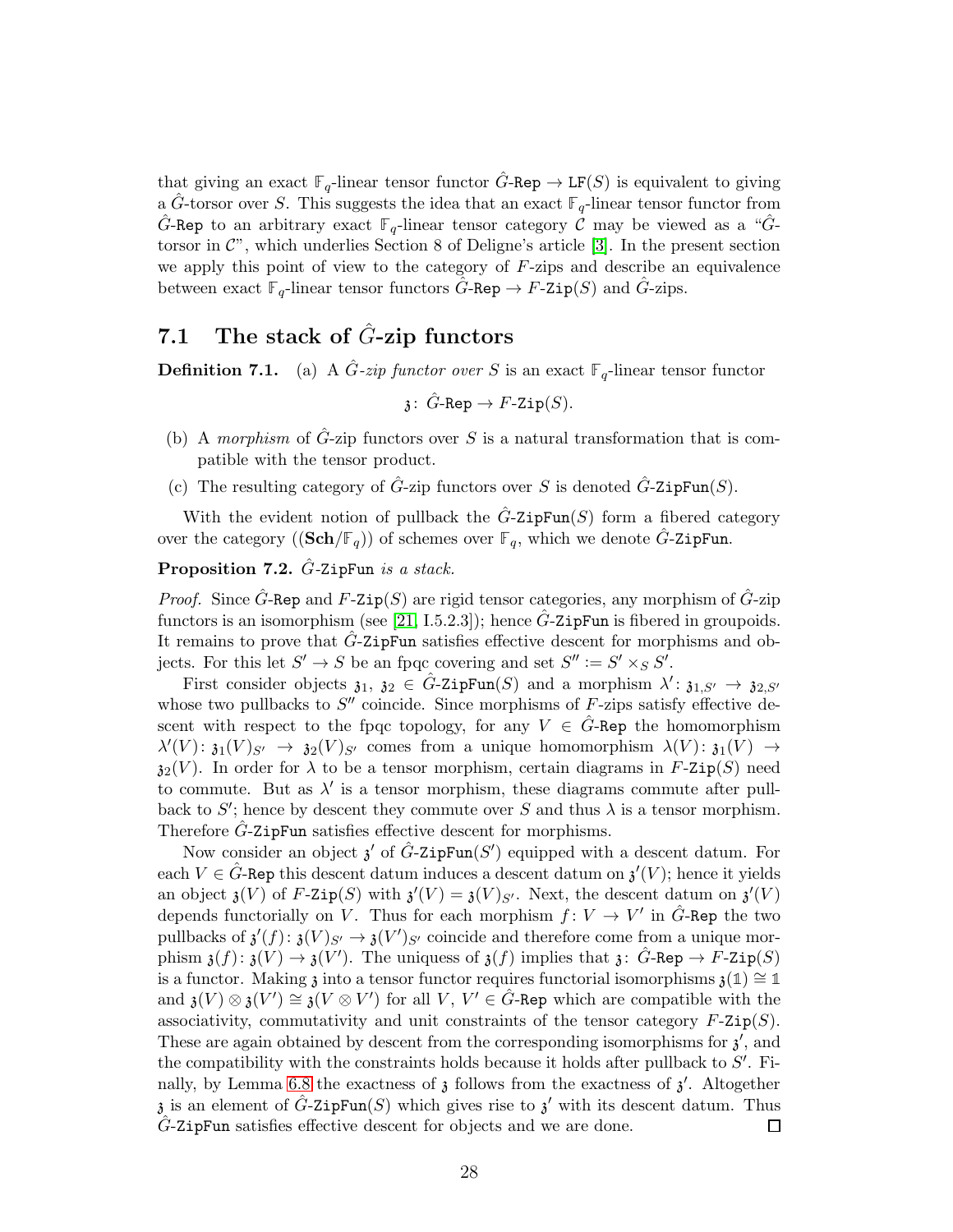To analyze a zip functor we will compose it with the functors forg,  $\mathrm{fil}^\bullet$ , and  $\mathrm{fil}_\bullet$ from [\(6.7\)](#page-26-2). First we look at the numerical invariants obtained from the filtrations. Let  $\bar{\mathbb{F}}_q$  be an algebraic closure of  $\mathbb{F}_q$ . As in Section [5](#page-22-0) let  $\mathcal{C}_{\hat{G}}$  denote the set of  $\hat{G}(\bar{\mathbb{F}}_q)$ conjugacy classes of cocharacters  $\mathbb{G}_{m,\bar{F}_q} \to \hat{G}_{\bar{F}_q}$ , and let  $k_c \subset \bar{F}_q$  denote the field of definition of an element  $c \in \mathcal{C}_{\hat{G}}$ , which is a finite extension of  $\mathbb{F}_q$ .

<span id="page-28-0"></span>**Definition 7.3.** Let  $c \in \mathcal{C}_{\hat{G}}$  and let S be a scheme over  $k_c$ .

- (a) A  $\hat{G}$ -zip functor z over S is called of type c, or of type  $\chi \in c$ , if the associated functor  $gr_C^{\bullet} \circ fil^{\bullet} \circ \mathfrak{z} \colon \hat{G}$ -Rep  $\to GrLF(S)$  is of type  $c$  in the sense of Definition [5.3.](#page-23-0)
- (b) The full subcategory of  $\hat{G}$ -ZipFun(S) whose objects are the G-zip functors of type c is denoted  $\hat{G}$ -ZipFun $_{k_c}^c(S)$ .

With the evident notion of pullback the categories  $\hat{G}_{\leq}$  zipFun $_{k_c}^c(S)$  form a fibered category over the category  $((Sch/k_c))$ , which we denote  $\hat{G}$ -ZipFun $_{k_c}^c$ . Since Definition [5.3](#page-23-0) is local for the fpqc topology, Proposition [7.2](#page-27-0) and Definition [7.3](#page-28-0) directly imply:

 $\bf{Proposition~7.4.}$   $\hat{G}\text{-}{\tt ZipFun}^c_{k_c}$  is a substack of  $\hat{G}\text{-}{\tt ZipFun}_{k_c}.$ 

The next result says that every zip functor over a connected scheme has a type.

**Proposition 7.5.** Let S be a connected scheme over  $\mathbb{F}_q$  and  $\mathfrak{z}$  a  $\hat{G}$ -zip functor over S. Then there exist a unique  $c \in \mathcal{C}_{\hat{G}}$  and a unique morphism  $S \to \operatorname{Spec} k_c$  over  $\mathbb{F}_q$  such that  $\lambda$  is of type c.

Proof. Direct consequence of Definition [7.3](#page-28-0) and Theorem [5.4.](#page-24-1)

**Corollary 7.6.** (a) Each  $\hat{G}$ -ZipFun $_{k_c}^c$ , viewed as a stack over  $\mathbb{F}_q$  by Grothendieck restriction, is an open and closed substack of  $\hat{G}$ -ZipFun.

 $\Box$ 

(b)  $\hat{G}$ -ZipFun is the disjoint union of the  $\hat{G}$ -ZipFun $_{k_c}^c$  taken over all  $c \in \mathcal{C}_{\hat{G}}$ .

<span id="page-28-2"></span>**Theorem 7.7** ([\[27,](#page-49-0) Theorem 3.32]). For any  $c \in \mathcal{C}_{\hat{G}}$  there exists an inner form

$$
(\hat G',\tau\colon\hat G'_{\bar k}\stackrel{\sim}{\longrightarrow}\hat G_{\bar k})
$$

of  $\hat{G}$  defined over  $k_c$  and a cocharacter  $\chi: \mathbb{G}_{m,k_c} \to \hat{G}'$  such that  $\tau \circ \chi_{\bar{k}}$  lies in c.

**Remark 7.8.** From the Tannakian viewpoint, replacing  $\hat{G}$  by an inner form does not change the category G-Rep; it merely endows it with a different fiber functor. In particular it does not change the stack of  $\ddot{G}$ -zip functors. Thus Theorem [7.7](#page-28-2) implies that to study zip functors of a given type  $c$ , we may without loss of generality assume that c has a representative  $\chi$  which is defined over  $k_c$ .

## <span id="page-28-1"></span>7.2 Equivalence with  $\hat{G}$ -zips

We now assume that the identity component  $G$  of  $\tilde{G}$  is reductive. We fix a finite field extension k of  $\mathbb{F}_q$  and a cocharacter  $\chi: \mathbb{G}_{m,k} \to \hat{G}_k$ . We let  $\hat{L} \subset \hat{G}_k$  denote the centralizer of  $\chi$  and set  $\Theta := \pi_0(\hat{L}) \subset \pi_0(\hat{G}_k)$ . Then we are in the situation of Subsection [3.2](#page-9-1) with the maximal possible choice of  $\Theta$ . We will use all the pertaining notation from Section [3.](#page-8-0) Let  $c, c^{(q)} \in \mathcal{C}_{\hat{G}}$  denote the conjugacy classes of  $\chi, \chi^{(q)}$ .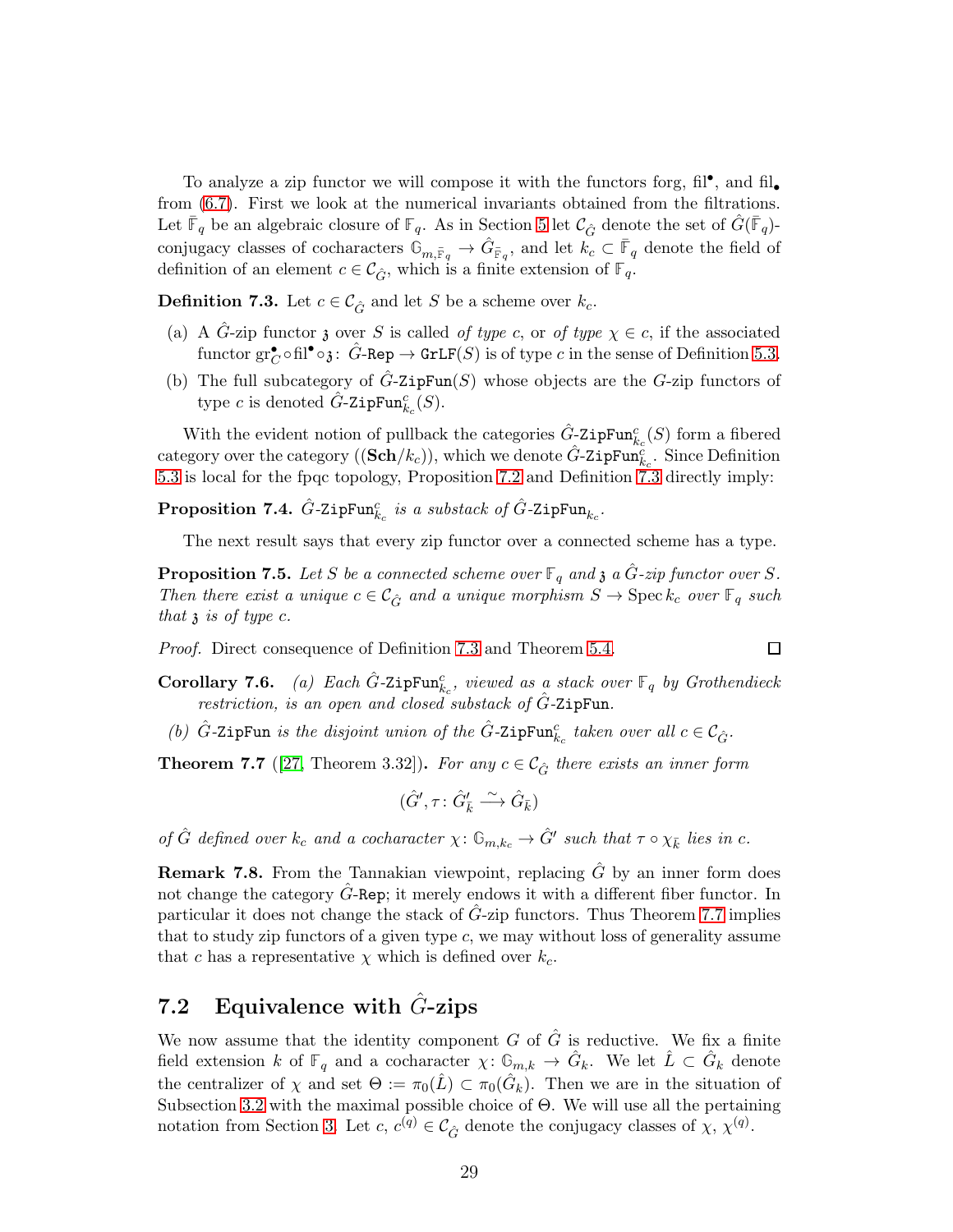<span id="page-29-1"></span>**Construction 7.9.** For any finite dimensional representation V of  $\hat{G}$  over  $\mathbb{F}_q$ , the cocharacter  $\chi$  determines a grading  $V_k = \bigoplus_{i \in \mathbb{Z}} V_k^i$ . This grading induces a descending filtration  $C^{\bullet}(V_k)$ . Also, the definition of  $\tilde{V}_k$  by base extension induces a natural isomorphism  $V_k^{(q)}$  $V_k^{(q)} \cong V_k$ . Thus we may consider the decomposition  $\bigoplus_{i \in \mathbb{Z}} (V_k^i)^{(q)}$  as another grading of  $V_k$ , namely that induced by the cocharacter  $\chi^{(q)}$ . This grading induces an ascending filtration  $D_{\bullet}(V_k)$ . Then for all  $i \in \mathbb{Z}$  we obtain natural isomorphisms  $\varphi_i(V_k)$ :  $(\text{gr}_C^i(V_k))^{(q)} \stackrel{\sim}{\to} (V_k^i)^{(q)} \stackrel{\sim}{\to} \text{gr}_i^D(V_k)$ . Altogether this data defines an  $F$ -zip over  $k$ , denoted

$$
\mathfrak{z}_1(V):=(V_k,C^{\bullet}(V_k),D_{\bullet}(V_k),\varphi_{\bullet}(V_k)).
$$

Clearly this construction is  $\mathbb{F}_q$ -linearly functorial in V and compatible with tensor product. It therefore defines a  $G$ -zip functor over  $k$ 

$$
\mathfrak{z}_1\colon\thinspace\hat{G}\text{-Rep}\to F\text{-}\mathrm{Zip}(\mathrm{Spec}\,k).
$$

By pullback we obtain a zip functor  $\mathfrak{z}_{1,S}$  over any scheme S over k. We will measure an arbitrary zip functor over S by how it differs from this basic zip functor  $\mathfrak{z}_{1,S}$ .

<span id="page-29-0"></span>Lemma 7.10. There are natural isomorphisms

(a)  $\underline{\mathrm{Aut}}^{\otimes}(\mathrm{forg} \circ \mathfrak{z}_1) \cong \hat{G}_k$ , (b)  $\underline{\mathrm{Aut}}^{\otimes}(\mathrm{fil}^{\bullet} \circ \mathfrak{z}_1) \cong \hat{P}_+,$  $(c) \underline{\text{Aut}}^{\otimes}(\text{fil}_{\bullet} \circ \mathfrak{z}_1) \cong \hat{P}_{-}^{(q)}.$ 

Proof. (a) is an instance of the main theorem of Tannaka duality [\[3,](#page-47-3) Th. 1.12], and (b) and (c) are instances of Proposition 5.1.  $\Box$ 

<span id="page-29-2"></span>**Construction 7.11.** Let S be a scheme over k, and  $\mathfrak{z}$  a  $\hat{G}$ -zip functor of type c over S. Then

- (a)  $I_3 := \underline{\text{Isom}}^{\otimes}(\text{forg} \circ \mathfrak{z}_{1,S}, \text{forg} \circ \mathfrak{z})$  is a right  $\hat{G}_k$ -torsor over S,
- (b)  $I_{3,+} := \underline{\text{Isom}}^{\otimes}(\text{fil}^{\bullet} \circ \mathfrak{z}_{1,S}, \text{fil}^{\bullet} \circ \mathfrak{z})$  is a right  $\hat{P}_{+}$ -torsor over S,
- (c)  $I_{\mathfrak{z},-} := \underline{\text{Isom}}^{\otimes}(\text{fil}_{\bullet} \circ \mathfrak{z}_{1,S}, \text{fil}_{\bullet} \circ \mathfrak{z})$  is a right  $\hat{P}_{-}^{(q)}$ -torsor over S.

Indeed, (a) follows from Lemma [7.10](#page-29-0) (a) and [\[3,](#page-47-3) Th. 1.12], and (b) results from combining Lemma [7.10](#page-29-0) (b) with Theorem [5.6](#page-24-2) above. Also, the commutativity of [\(6.7\)](#page-26-2) shows that  $( )^q \circ \text{gr}^{\bullet} _{C} \circ \text{fil}^{\bullet} \circ \mathfrak{z} \cong \text{gr}^D_{\bullet} \circ \text{fil}_{\bullet} \circ \mathfrak{z}$  is of type  $c^{(q)}$ , and so (c) follows from Lemma [7.10](#page-29-0) (c) and Theorem [5.6.](#page-24-2)

Moreover, composition with the functors forgetting the filtration induces a natural  $P_{+}$ -equivariant embedding

$$
I_{\mathfrak{z},+} \longrightarrow \underline{\mathrm{Isom}}^{\otimes}(\mathrm{forg} \circ \mathrm{fil}^{\bullet} \circ \mathfrak{z}_{1,S}, \mathrm{forg} \circ \mathrm{fil}^{\bullet} \circ \mathfrak{z})
$$

$$
\parallel \iota
$$

$$
I_{\mathfrak{z}} \longrightarrow \underline{\underline{\mathrm{Isom}}^{\otimes}(\mathrm{forg} \circ \mathfrak{z}_{1,S}, \mathrm{forg} \circ \mathfrak{z})}
$$

and likewise a natural  $\hat{P}_{-}^{(q)}$ -equivariant embedding  $I_{\tilde{j},-} \hookrightarrow I_{\tilde{j}}$ . Furthermore, by The-orem [5.7](#page-24-3) we have natural isomorphisms of  $\hat{L}^{(q)}$ -torsors in the rows of the following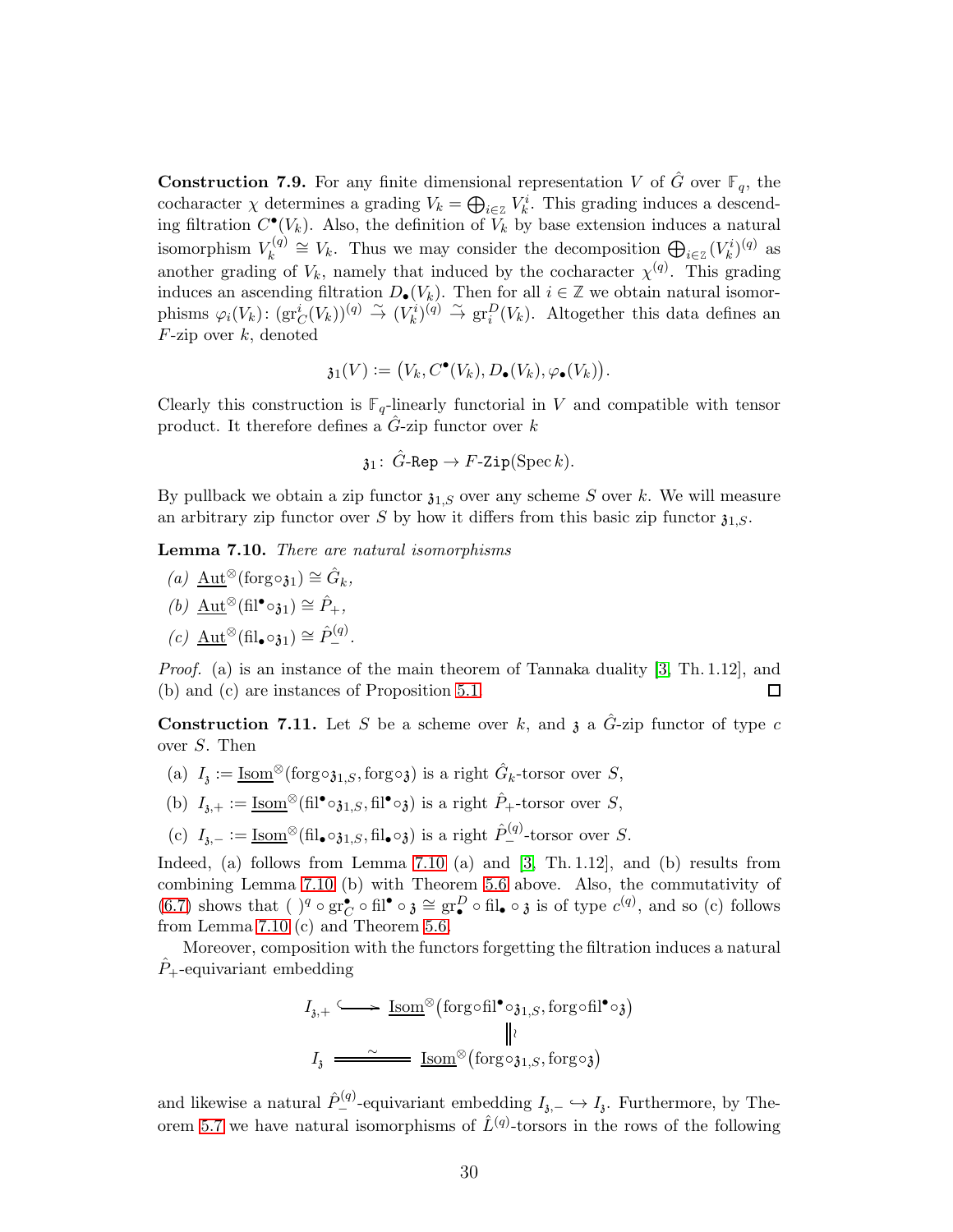diagram, where the vertical isomorphism is induced by the isomorphism of tensor functors  $\varphi: (\ )^{(q)} \circ \text{gr}^{\bullet} _{\mathcal{C}} \circ \text{fil}^{\bullet} \stackrel{\sim}{\longrightarrow} \text{gr}^{\tilde{D}}_{\bullet} \circ \text{fil}_{\bullet} \text{ from } (6.7):$  $\varphi: (\ )^{(q)} \circ \text{gr}^{\bullet} _{\mathcal{C}} \circ \text{fil}^{\bullet} \stackrel{\sim}{\longrightarrow} \text{gr}^{\tilde{D}}_{\bullet} \circ \text{fil}_{\bullet} \text{ from } (6.7):$  $\varphi: (\ )^{(q)} \circ \text{gr}^{\bullet} _{\mathcal{C}} \circ \text{fil}^{\bullet} \stackrel{\sim}{\longrightarrow} \text{gr}^{\tilde{D}}_{\bullet} \circ \text{fil}_{\bullet} \text{ from } (6.7):$ 

$$
I_{3,+}^{(q)}/U_{+}^{(q)} \xrightarrow{\sim} \underline{\text{Isom}}^{\otimes}((\ )^{(q)} \circ \text{gr}_{C}^{\bullet} \circ \text{fil}^{\bullet} \circ_{\mathfrak{z}_{1,S},} (\ )^{(q)} \circ \text{gr}_{C}^{\bullet} \circ \text{fil}^{\bullet} \circ_{\mathfrak{z}_{3}})
$$

$$
I_{3,-}/U_{-}^{(q)} \xrightarrow{\sim} \underline{\text{Isom}}^{\otimes}(\text{gr}_{\bullet}^{D} \circ \text{fil}_{\bullet} \circ_{\mathfrak{z}_{1,S}} \text{gr}_{\bullet}^{D} \circ \text{fil}_{\bullet} \circ_{\mathfrak{z}_{3}})
$$

The composite is therefore an isomorphism of  $\hat{L}^{(q)}$ -torsors  $\iota_3: I_{3,+}^{(q)}/U_+^{(q)} \xrightarrow{\sim} I_{3,-}/U_-^{(q)}$ . Together this data defines a  $\hat{G}$ -zip of type  $(\chi, \Theta)$  over S

<span id="page-30-1"></span>
$$
\underline{I}_{\mathfrak{z}}:=(I_{\mathfrak{z}},I_{\mathfrak{z},+},I_{\mathfrak{z},-},\iota_{\mathfrak{z}}).
$$

Clearly this construction is  $\mathbb{F}_q$ -linearly functorial in **3** and compatible with pullback. Thus it defines a morphism of stacks

(7.12) 
$$
\hat{G}\text{-}\mathrm{ZipFun}_{k}^{c} \to \hat{G}\text{-}\mathrm{Zip}_{k}^{(\chi,\Theta)}, \quad \mathfrak{z} \mapsto \underline{I}_{\mathfrak{z}}.
$$

<span id="page-30-0"></span>Theorem 7.13. This morphism is an isomorphism.

*Proof.* We construct a morphism in the other direction, as follows. Consider a  $\hat{G}$ -zip  $I = (I, I_+, I_-, \iota)$  of type  $(\chi, \Theta)$  over S. The essential surjectivity in Theorem [5.6](#page-24-2) shows that  $I_{-} \cong \underline{\text{Isom}}^{\otimes}(\text{fil}_{\bullet} \circ \mathfrak{z}_{1,S}, \psi_{-})$  for some exact  $\mathbb{F}_q$ -linear tensor functor

$$
\psi_- \colon \, \hat{G}\text{-Rep} \to \texttt{FillF}_{\bullet}(S), \quad V \mapsto (\mathcal{M}(V), D_{\bullet}).
$$

The embedding  $I_-\hookrightarrow I$  and the fullness in Theorem [5.6](#page-24-2) then yield an isomorphism  $I \cong \underline{\mathrm{Isom}}^{\otimes}(\text{forg} \circ \mathfrak{z}_{1,S}, \omega)$  with  $\omega := \text{forg} \circ \psi_- : V \mapsto \mathcal{M}(V)$ . The essential surjectivity in Theorem [5.6](#page-24-2) also shows that  $I_+ \cong \underline{\text{Isom}}^{\otimes}(\text{fil}^{\bullet} \circ \mathfrak{z}_{1,S}, \psi_+)$  for some exact  $\mathbb{F}_q$ -linear tensor functor  $\psi_+ \colon \hat{G}$ -Rep  $\to \text{FillF}^{\bullet}(S)$ . The embedding  $I_+ \hookrightarrow I$  and the fullness in Theorem [5.6](#page-24-2) then yield an isomorphism forg  $\circ \psi_+ \cong \omega$ . After replacing  $\psi_+$  by an isomorphic functor we may therefore assume that  $\psi_+$  has the form  $V \mapsto (\mathcal{M}(V), C^{\bullet}).$ Moreover, Theorem [5.7](#page-24-3) and  $\iota$  yield isomorphisms

$$
I_{+}^{(q)}/U_{+}^{(q)} \xrightarrow{\sim} \underline{\text{Isom}}^{\otimes}((\ )^{(q)} \circ \text{gr}_{C}^{\bullet} \circ \text{fil}^{\bullet} \circ \mathfrak{z}_{1,S}, (\ )^{(q)} \circ \text{gr}_{C}^{\bullet} \circ \psi_{+})
$$

$$
I_{-}/U_{-}^{(q)} \xrightarrow{\sim} \underline{\text{Isom}}^{\otimes}(\text{gr}_{\bullet}^{D} \circ \text{fil}_{\bullet} \circ \mathfrak{z}_{1,S}, \text{gr}_{\bullet}^{D} \circ \psi_{-}).
$$

Thus the isomorphism  $\varphi_{\bullet}$ : (  $)^{(q)} \circ \text{gr} \circ \text{fil}^{\bullet} \circ \mathfrak{z}_{1,S} \longrightarrow \text{gr} \circ \text{fil}_{\bullet} \circ \mathfrak{z}_{1,S}$  from Construction [7.9](#page-29-1) and the fullness in Theorem [5.5](#page-24-4) yield an isomorphism  $\left(\begin{smallmatrix}0\end{smallmatrix}\right)^{(q)}\circ gr_{C}^{\bullet}\circ \psi_{+} \longrightarrow gr_{\bullet}^{D}\circ \psi_{-}$ . This amounts to graded isomorphisms  $\varphi_{\bullet} : (\text{gr}_{\mathcal{C}}^{\bullet} \mathcal{M}(V))^{(q)} \stackrel{\sim}{\longrightarrow} \text{gr}_{\bullet}^{\mathcal{D}} \mathcal{M}(V)$  for all  $V \in$  $\hat{G}$ -Rep that are functorial and compatible with tensor product. The assembled data thus determines a  $G$ -zip functor

$$
\mathfrak{z}_L\colon V\mapsto \big(\mathcal{M}(V),C^\bullet,D_\bullet,\varphi_\bullet)
$$

of type c over S. By definition it satisfies fil<sup>•</sup>  $\circ \mathfrak{z} = \psi_+$  and fil<sub>•</sub>  $\circ \mathfrak{z} = \psi_-$ ; comparing this construction with Construction [7.11](#page-29-2) therefore yields an isomorphism  $\underline{I}_{3I} \cong \underline{I}$ .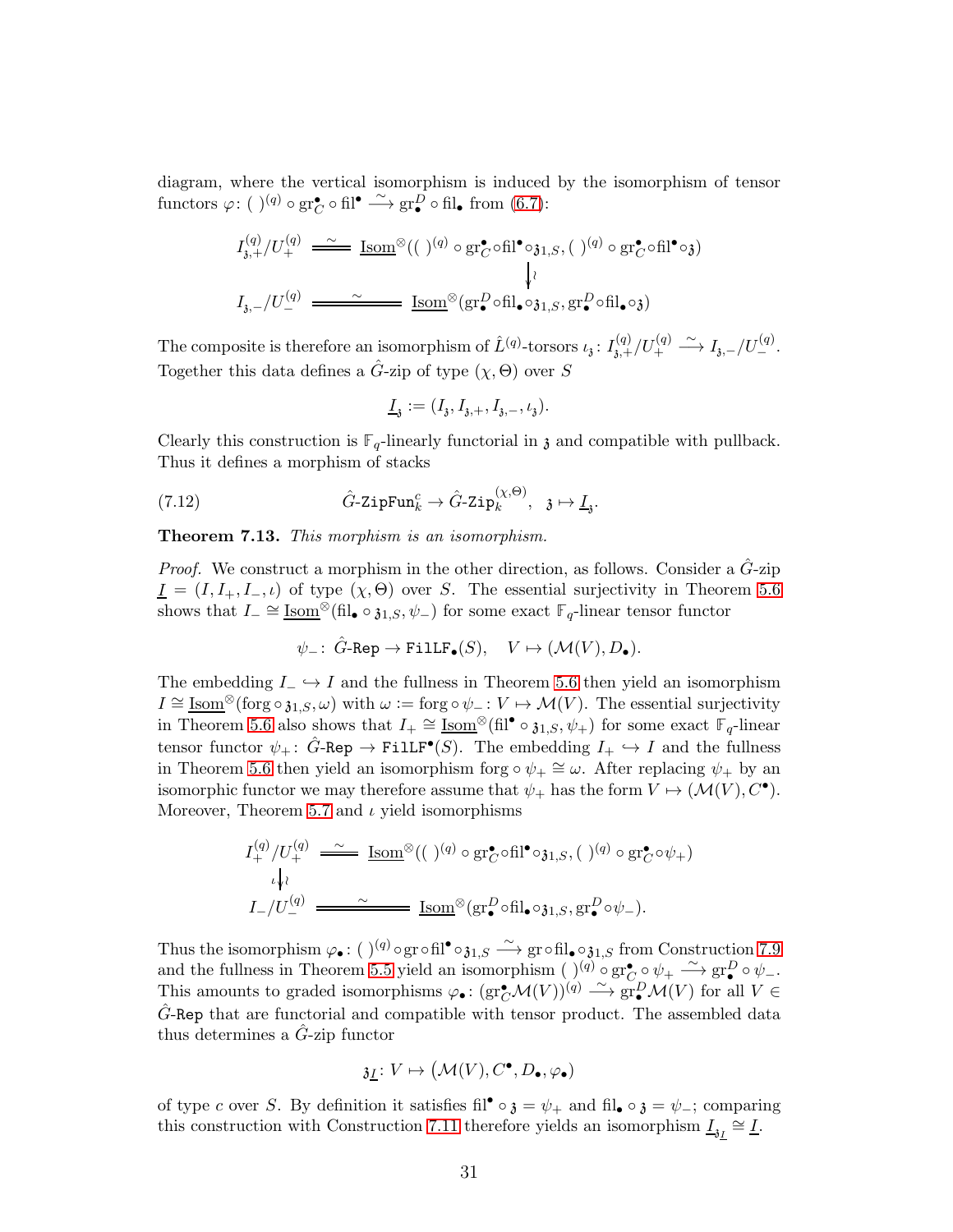The faithfulness in Theorems [5.6](#page-24-2) and [5.5](#page-24-4) implies that  $\chi$  is unique up to unique isomorphism. It is therefore functorial in  $I$ . As the construction is clearly compatible with pullback, it thus defines a morphism of stacks  $\hat{G}$ -Zip $_k^{(\chi,\Theta)} \to \hat{G}$ -ZipFun $_k^c$ . Again by faithfulness the isomorphism  $\underline{I}_{3L} \cong \underline{I}$  is functorial in  $\underline{I}$  and compatible with pullback; hence  $\underline{I} \mapsto \underline{\mathfrak{z}}_I$  is a right inverse of  $\mathfrak{z} \mapsto \underline{I}_3$ . Moreover, applying the above construction to  $\underline{I}_3$  for a  $\hat{G}$ -zip functor  $\mathfrak z$  one easily shows that  $\mathfrak z_{\underline{I}_3} \cong \mathfrak z$ , and so the morphism is also a left inverse. Thus the morphism [\(7.12\)](#page-30-1) has a two-sided inverse and is therefore an isomorphism, as desired.  $\Box$ 

## <span id="page-31-0"></span>8 F-zips with additional structure

An important tool in the study of vector bundles is the equivalence between vector bundles of constant rank n on a scheme S and the associated  $GL_n$ -torsors. One also uses the equivalence between vector bundles with a non-degenerate symmetric, alternating, resp. hermitian pairing and the associated torsors with respect to the orthogonal, symplectic, resp. unitary group. In this section we describe similar equivalences between F-zips of constant rank n and  $GL_n$ -zips, and between F-zips with additional structure such as a pairing and G-zips for certain associated linear algebraic groups G.

Let  $\underline{n} = (n_i)_{i \in \mathbb{Z}}$  be a family of non-negative integers which vanish for almost all i, such that  $n := \sum_i n_i \geqslant 1$ .

### <span id="page-31-2"></span>8.1 F-zips versus  $GL_n$ -zips

For any scheme S over  $k := \mathbb{F}_q$  we let  $F$ -Zip $\frac{n}{k}(S)$  denote the category whose objects are all  $F$ -zips of type  $\underline{n}$  over  $S$  according to Definition [6.3](#page-25-1) and whose morphisms are all isomorphisms. For varying S this defines a category  $F$ -Zip $\frac{n}{k}$  fibered in groupoids over  $((\mathbf{Sch}/k))$ . Since F-zips consist of quasi-coherent sheaves and homomorphisms thereof, they satisfy effective descent with respect to any fpqc morphism  $S' \to S$ . Therefore  $\vec{F}$ -Zip $\frac{n}{k}$  is a stack.

Choose a cocharacter  $\chi: \mathbb{G}_{m,k} \to \mathrm{GL}_{n,k}$  whose weights on the standard representation  $k^n$  of  $\mathrm{GL}_{n,k}$  are i with multiplicity  $n_i$  for all i. This determines a grading of  $k^n$ , whose associated descending and ascending filtrations we denote by  $C^{\bullet}$  and  $D_{\bullet}$ . Since  $k = \mathbb{F}_q$ , there is a natural isomorphism  $\varphi_{1\bullet} : (\text{gr}^{\bullet}_{C} k^{n})^{(q)} = \text{gr}^{\bullet}_{C} k^{n} \stackrel{\sim}{\to} \text{gr}^D_{\bullet} k^{n}$  turning

<span id="page-31-1"></span>(8.1) 
$$
\underline{\mathcal{M}}_1 := (k^n, C^{\bullet}, D_{\bullet}, \varphi_{1\bullet})
$$

into an  $F$ -zip of type n over k. As in Subsection [7.2,](#page-28-1) we compare arbitrary  $F$ -zips of type *n* with this basic one.

Set  $G := GL_{n,k}$ , and let  $P_{\pm} = L \ltimes U_{\pm}$  be the parabolics of G associated to  $\chi$ , as in Subsection [3.2.](#page-9-1) Thus  $P_+$  is the stabilizer of the filtration  $C^{\bullet}$ , and  $P_-$  is the stabilizer of  $D_{\bullet}$ . Since  $\chi$  is defined over  $\mathbb{F}_q$ , we have  $\chi^{(q)} = \chi$  and  $P_{\pm}^{(q)} = L^{(q)} \ltimes U_{\pm}^{(q)} = P_{\pm} =$  $L \ltimes U_{\pm}$ . Also, since G is connected, we have  $\Theta = 1$  in this case.

In the following, for any graded, filtered, or naked sheaves of  $\mathcal{O}_S$ -modules  $\mathcal{M}_1$ and  $\mathcal{M}_2$  we let  $\underline{\mathrm{Isom}}(\mathcal{M}_1, \mathcal{M}_2)$  denote the fpqc-sheaf on  $((\mathbf{Sch}/S))$  sending  $S' \to S$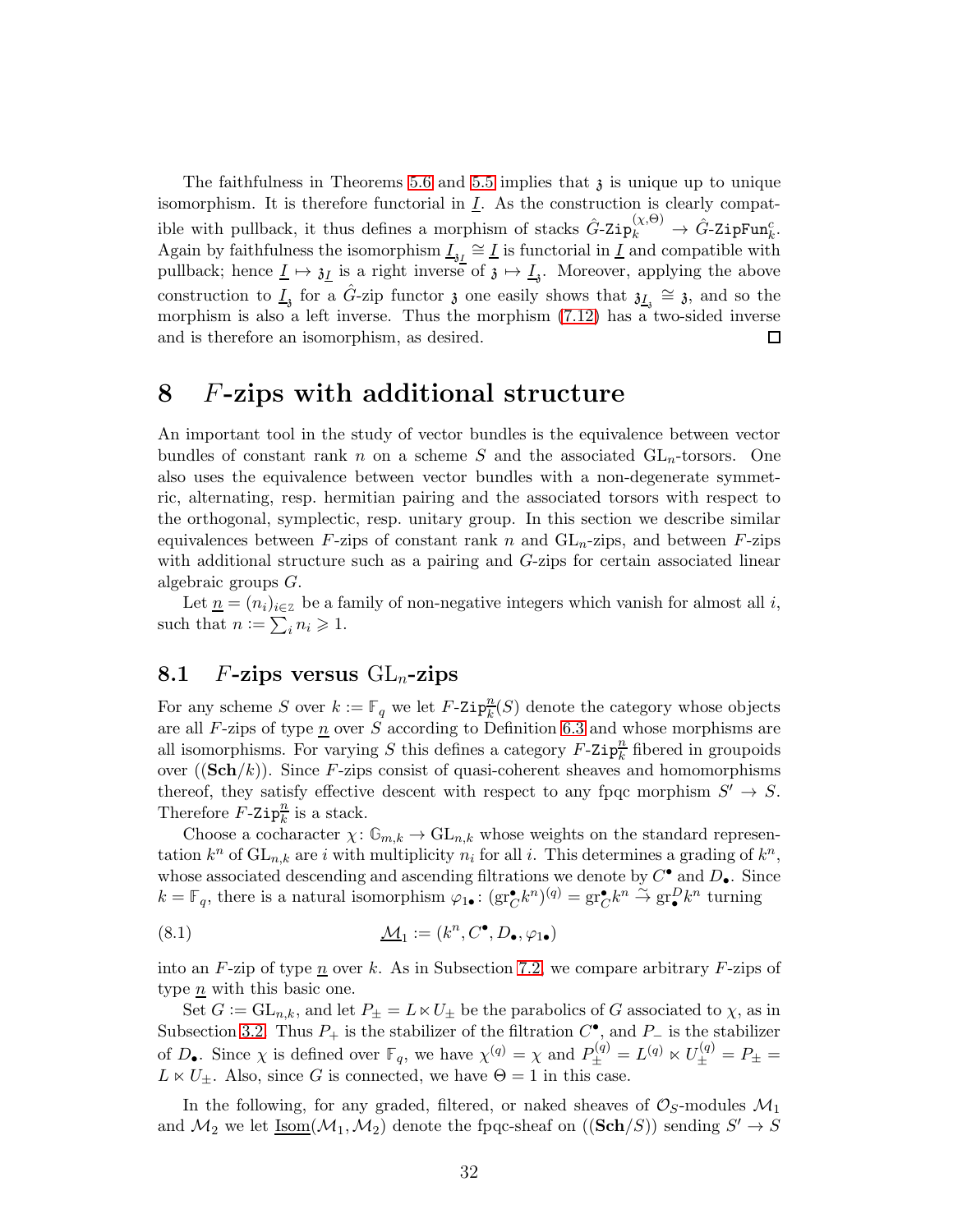to the set of (graded, filtered, resp. neither) isomorphisms  $\mathcal{M}_{1,S'} \stackrel{\sim}{\rightarrow} \mathcal{M}_{2,S'}$ . By composition of isomorphisms it carries a natural right action of the sheaf of groups  $\underline{\mathrm{Isom}}(\mathcal{M}_1,\mathcal{M}_1) = \underline{\mathrm{Aut}}(\mathcal{M}_1)$ . This sheaf is representable by a smooth affine group scheme over S if  $\mathcal{M}_1$  is locally free of finite rank.

<span id="page-32-0"></span>**Construction 8.2.** Let  $M = (M, C^{\bullet}, D_{\bullet}, \varphi_{\bullet})$  be an F-zip of type  $\underline{n}$  over S. Then  $M$  is a locally free sheaf of rank n, and the filtered sheaves  $(M, C^{\bullet})$  and  $(M, D_{\bullet})$ are Zariski locally isomorphic to  $(k^n, C^{\bullet})_S$  and  $(k^n, D_{\bullet})_S$ , respectively. Thus

- (a)  $I := \underline{\text{Isom}}((k^n)_S, \mathcal{M})$  is a right  $\text{GL}_n$ -torsor over S,
- (b)  $I_+ := \underline{\text{Isom}}((k^n, C^{\bullet})_S, (\mathcal{M}, C^{\bullet}))$  is a right  $P_+$ -torsor over S,
- (c)  $I_- := \underline{\text{Isom}}((k^n, D_{\bullet})_S, (\mathcal{M}, D_{\bullet}))$  is a right  $P_{-}^{(q)}$ -torsor over S.

Forgetting the filtration induces natural equivariant embeddings  $I_{\pm} \hookrightarrow I$ . Also, the functors  $\operatorname{gr}^{\bullet}_{C}$  and  $\operatorname{gr}^D_{\bullet}$  induce natural isomorphisms  $I_+/U_+ \cong \underline{\operatorname{Isom}}((\operatorname{gr}^{\bullet}_{C}k^n)_S, \operatorname{gr}^{\bullet}_{C} \mathcal{M})$ and  $I_-/U_-^{(q)} \cong \underline{\text{Isom}}((\text{gr}^D_{\bullet} k^n)_S, \text{gr}^D_{\bullet} \mathcal{M})$ . Moreover, the isomorphisms  $\varphi_{1\bullet} \colon (\text{gr}^{\bullet}_{\mathbb{C}} k^n)^{(q)}$  $\tilde{\to} \operatorname{gr}_{\bullet}^{\mathbf{D}} k^n$  and  $\varphi_{\bullet} : (\operatorname{gr}_{\mathbf{C}}^{\bullet} \mathcal{M})^{(q)} \stackrel{\sim}{\to} \operatorname{gr}_{\bullet}^{\mathbf{D}} \mathcal{M}$  induce an isomorphism  $\iota$  of  $L$ -torsors making the following diagram commute:

<span id="page-32-1"></span>
$$
I_{+}^{(q)}/U_{+}^{(q)} \cong \underline{\text{Isom}}((\text{gr}_{C}^{\bullet}k^{n})_{S}^{(q)}, (\text{gr}_{C}^{\bullet}\mathcal{M})^{(q)})
$$

$$
\downarrow_{\downarrow}
$$

$$
I_{-}/U_{-}^{(q)} \cong \underline{\text{Isom}}((\text{gr}_{\bullet}^{D}k^{n})_{S}, \text{gr}_{\bullet}^{D}\mathcal{M}).
$$

Together this data defines a  $GL_n$ -zip  $\underline{I} := (I, I_+, I_-, \iota)$  of type  $\chi$  over S. Clearly this construction is k-linearly functorial in  $M$  and compatible with pullback. Thus it defines a morphism of stacks

(8.3) 
$$
F\text{-} \mathrm{Zip}_{k}^{n} \longrightarrow \mathrm{GL}_{n}\text{-} \mathrm{Zip}_{k}^{\chi}.
$$

Proposition 8.4. This morphism is an isomorphism.

Proof. A morphism in the other direction is obtained by evaluating the inverse of the morphism [\(7.12\)](#page-30-1) at the standard representation  $V = k^n$  of  $GL_{n,k}$ . It is straightforward to check that these two morphisms are mutually inverse.  $\Box$ 

Combined with Theorem [7.13](#page-30-0) this shows in particular that giving an  $F$ -zip of type  $\underline{n}$ , or a  $GL_n$ -zip of type  $\chi$ , or a  $GL_n$ -zip functor of type  $\chi$ , are all equivalent. Also, combined with Proposition [3.11](#page-12-0) it shows that the isomorphism classes of Fzips of type  $\underline{n}$  over an algebraically closed field K containing  $\mathbb{F}_q$  are in bijection with the  $E_{\mathrm{GL}_n,\chi}(K)$ -orbits on  $\mathrm{GL}_n(K)$ , which in turn have a combinatorial description in terms of the Weyl group of  $GL_n$ , as in Example [3.23.](#page-15-0) The analogous remarks apply to the cases treated in the rest of this section.

# 8.2 F-zips with trivialized determinant versus  $SL_n$ -zips

Keeping the notations of the preceding subsection, we now assume that  $\sum_i n_i i = 0$ . Then the highest exterior power of any  $F$ -zip of type  $\underline{n}$  is an  $F$ -zip of rank 1 whose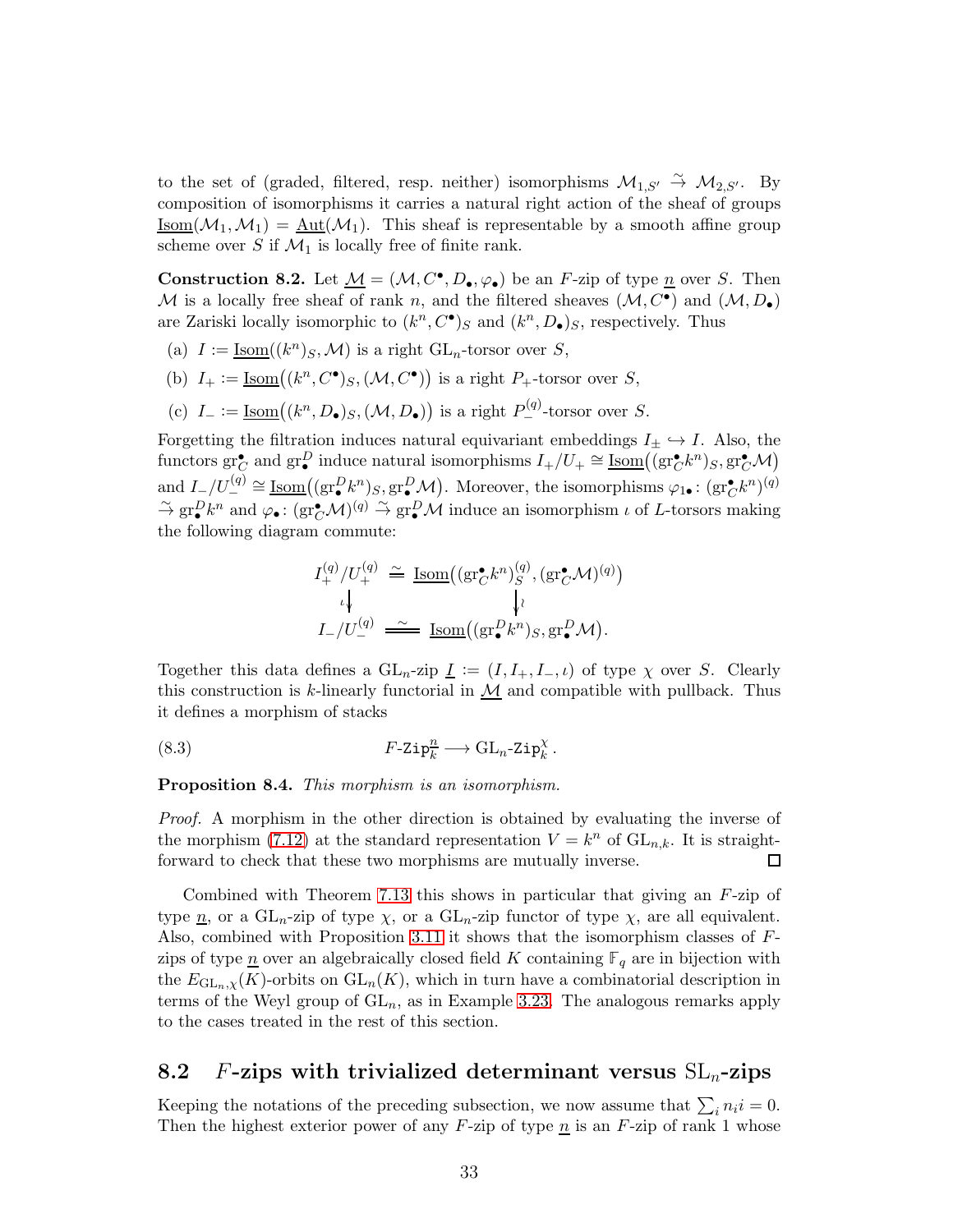filtrations are concentrated in degree 0. We call a pair  $(\mathcal{M}, \Delta)$  consisting of an F-zip <u>M</u> of type <u>n</u> and an isomorphism  $\Delta: \Lambda^n \mathcal{M} \xrightarrow{\sim} \underline{\mathbb{1}}(0)$  an F-zip of type <u>n</u> with trivialized determinant. For the same reasons as before, the  $F$ -zips of type n with trivialized determinant, together with isomorphisms of such pairs, form a stack over k.

Let  $\Delta_1: \Lambda^n(\mathbb{R}^n) \stackrel{\sim}{\longrightarrow} k$  denote the isomorphism induced by the determinant. With the basic F-zip from [\(8.1\)](#page-31-1) the pair  $(\underline{\mathcal{M}}_1, \Delta_1)$  is then an F-zip of type  $\underline{n}$  with trivialized determinant over k. As in the preceding subsection, we compare arbitrary  $F$ -zips of type  $\underline{n}$  with trivialized determinant with this basic one.

The relevant linear algebraic group is now  $SL_{n,k}$ . Clearly  $\chi$  factors through  $SL_{n,k}$ , so that we can speak of  $SL_n$ -zips of type  $\chi$ . The associated parabolics of  $SL_{n,k}$  are now  $P_{\pm} \cap \mathrm{SL}_{n,k}$  with  $P_{\pm}$  as in Subsection [8.1.](#page-31-2)

Note that  $\Delta_1: \Lambda^n(k^n) \longrightarrow k$  is an isomorphism in the category  $SL_n$ -Rep if the target  $k$  is endowed with the trivial representation. The equivalence  $(8.6)$  below can be interpreted as saying that an F-zip with trivialized determinant is a partial  $SL_n$ zip functor containing just enough information to possess a unique extension to a full  $SL_n$ -zip functor  $\mathfrak{z}$ :  $SL_n$ -Rep  $\rightarrow$  F-Zip(S).

**Construction 8.5.** Let  $(\underline{M}, \Delta)$  with  $\underline{M} = (\mathcal{M}, C^{\bullet}, D_{\bullet}, \varphi_{\bullet})$  be an F-zip of type  $\underline{n}$ with trivialized determinant over S. Let  $\underline{I} := (I, I_+, I_-, \iota)$  be the  $GL_n$ -zip associated to  $\underline{\mathcal{M}}$  by Construction [8.2.](#page-32-0) Let  $I' \subset I$  be the subsheaf of all isomorphisms  $u: (k^n)_{S'} \longrightarrow \mathcal{M}_{S'}$  for which the composite

$$
\Lambda^n(k^n)_{S'} \xrightarrow{\quad \Lambda^n u \quad} \Lambda^n \mathcal{M}_{S'} \xrightarrow{\quad \Delta \quad} (k)_{S'}
$$

is equal to  $\Delta_{1,S'}$ . One easily checks that

- (a)  $I'$  is a right  $SL_n$ -torsor over S,
- (b)  $I'_{+} := I_{+} \cap I'$  is a right  $P_{+} \cap SL_{n,k}$ -torsor over S,
- (c)  $I'_{-} := I_{-} \cap I'$  is a right  $P_{-}^{(q)} \cap SL_{n,k}$ -torsor over S.

Moreover, the highest exterior power of a filtered locally free sheaf of finite rank is canonically isomorphic to the highest exterior power of the associated graded sheaf. Thus the isomorphism of F-zips  $\Delta$  amounts to a commutative diagram of isomorphisms

$$
\Lambda^n(\text{gr}^{\bullet}_{\mathcal{C}}\mathcal{M})^{(q)} \stackrel{\simeq}{=} \Lambda^n \mathcal{M}^{(q)} \xrightarrow{\Delta^{(q)}} (k)^{(q)}_S
$$
\n
$$
\Lambda^n \varphi \bullet \downarrow \wr \qquad \qquad \downarrow \qquad \qquad \downarrow
$$
\n
$$
\Lambda^n \text{gr}^D_{\bullet} \mathcal{M} \xrightarrow{\sim} \Lambda^n \mathcal{M} \xrightarrow{\Delta} (k)_S.
$$

From this one easily deduces that the isomorphism  $\iota: I^{(q)}_+ / U^{(q)}_+ \overset{\sim}{\to} I_- / U^{(q)}_-$  induces an isomorphism  $\iota'$ :  $(I')^{(q)}_+ / U^{(q)}_+ \stackrel{\sim}{\to} I'_{-}/U^{(q)}_-$ . Together the assembled data therefore defines an  $SL_n$ -zip  $\underline{I}' := (I', I'_+, I'_-, \iota')$  of type  $\chi$  over S. Clearly this construction is  $\mathbb{F}_q$ -linearly functorial in  $(\underline{\mathcal{M}}, \Delta)$  and compatible with pullback. Thus it defines a morphism of stacks

<span id="page-33-0"></span>(8.6)  $((F\text{-zips of type }\underline{n} \text{ with trivialized determinant})) \longrightarrow \text{SL}_n\text{-}\text{Zip}_k^{\chi}.$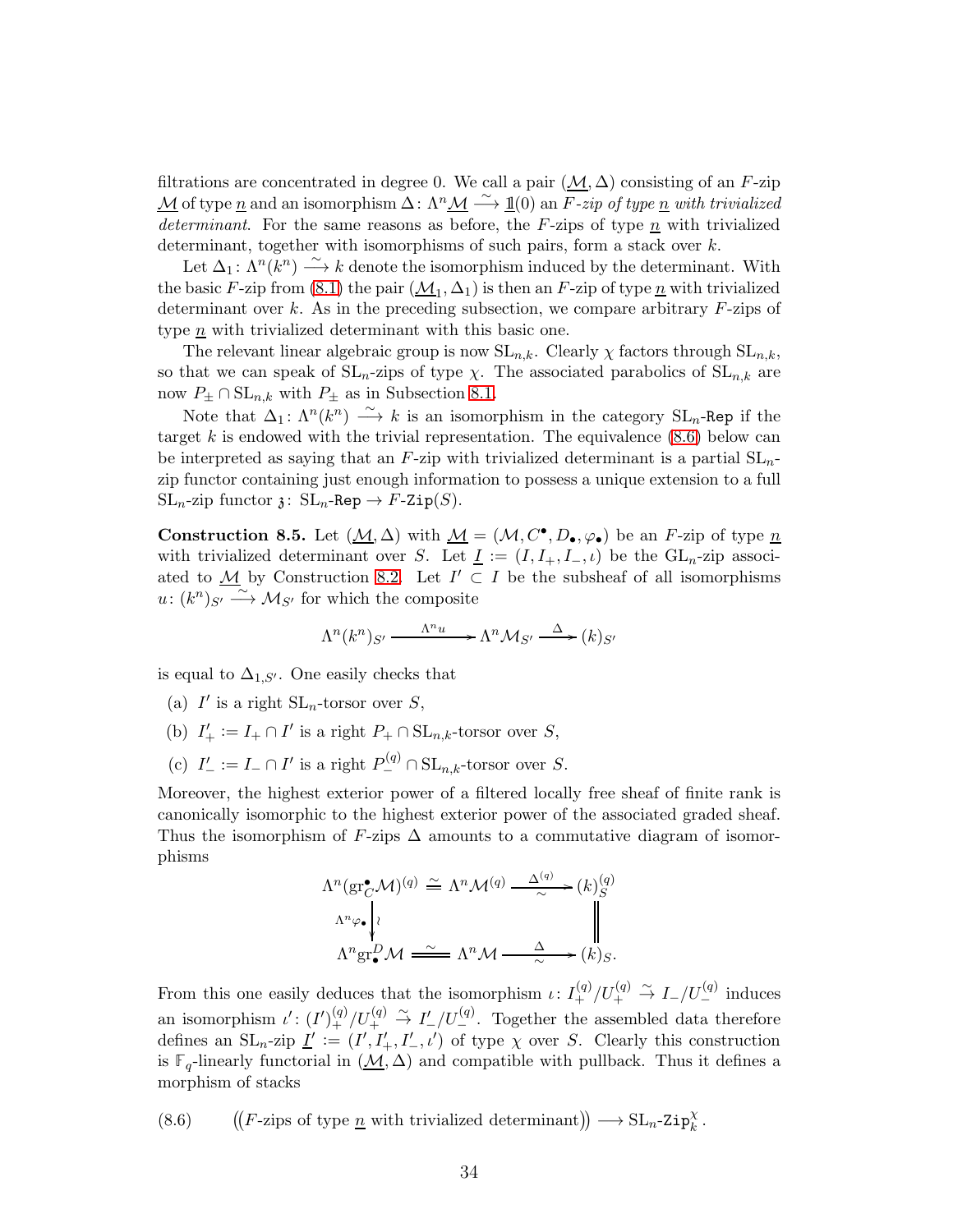Proposition 8.7. This morphism is an isomorphism.

*Proof.* By the remarks in Subsection [4.7](#page-21-0) and exactness, any zip functor  $\chi: SL_n$ -Rep  $\rightarrow$ F-Zip(S) commutes with alternating powers; hence it sends  $\Delta_1$  to an isomorphism  $a(\Delta_1): \Lambda^n(\mathfrak{z}(k^n)) \cong \mathfrak{z}(\Lambda^n(k^n)) \longrightarrow \mathfrak{z}(k) = \underline{\mathbb{1}}(0).$  Therefore  $\mathfrak{z} \mapsto (\mathfrak{z}(k^n), \mathfrak{z}(\Delta_1))$  defines a morphism from the stack of  $SL_n$ -zips of type  $\chi$  to the stack of F-zips of type n with trivialized determinant. Composed with the inverse of the morphism [\(7.12\)](#page-30-1) we thus obtain a morphism in the other direction. The careful reader will be able to check that this is a two-sided inverse of the morphism [\(8.6\)](#page-33-0). 囗

# <span id="page-34-1"></span>8.3 Symplectic F-zips versus  $Sp_n$ -zips

We call a pair  $(M, E)$  consisting of an F-zip  $M$  of type n over S and an admissible epimorphism  $E: \Lambda^2 \mathcal{M} \to \mathbb{1}(0)$ , whose underlying alternating pairing  $\mathcal{M} \times \mathcal{M} \to (k)_{S}$ is nondegenerate everywhere, a symplectic  $F\text{-}zip$  of type n over S. For the same reasons as before these pairs, together with compatible isomorphisms, form a stack over  $k := \mathbb{F}_q$ . For this stack to be non-empty we assume that  $n := \sum_i n_i$  is even and that  $n_i = n_{-i}$  for all *i*.

Fix a non-degenerate alternating pairing  $E_1: k^n \times k^n \to k$ , and let  $\text{Sp}_{n,k} \subset \text{GL}_{n,k}$ denote the associated symplectic group. Then  $E_1$  can be viewed as an equivariant epimorphism  $\Lambda^2(k^n) \to k$ , where  $\text{Sp}_{n,k}$  acts trivially on the target k. By the assumptions on <u>n</u> there exists a cocharacter  $\chi: \mathbb{G}_{m,k} \to \text{Sp}_{n,k}$ , unique up to conjugation, whose weights on the standard representation  $k^n$  of  $\text{Sp}_{n,k}$  are i with multiplicity  $n_i$ for all *i*. Fixing such a cocharacter, we can thus speak of  $\text{Sp}_n$ -zips of type  $\chi$  over any scheme S over k.

To any symplectic F-zip  $(\underline{\mathcal{M}}, E)$  of type  $\underline{n}$  over S we can associate an Sp<sub>n</sub>-zip  $\underline{I}' := (I', I'_+, I'_-, \iota')$  of type  $\chi$  over S. Namely, if  $\underline{I} := (I, I_+, I_-, \iota)$  denotes the  $\mathrm{GL}_n$ -zip associated to  $\underline{\mathcal{M}}$  by Construction [8.2,](#page-32-0) we let  $I' \subset I$  be the subsheaf of isomorphisms  $(k^{n})_{S} \longrightarrow \mathcal{M}_{S}$  which are compatible with  $E_{1}$  and  $E$ . From the fact that any two non-degenerate alternating pairings on the sheaf  $\mathcal{O}_S^{\oplus n}$  $S^{n}$  are conjugate under  $\mathrm{GL}_{n}(S)$ one deduces that this is an  $Sp_{n,k}$ -torsor. Also  $I'_{+}, I'_{-} \subset I'$  are the subsheaves of isomorphisms preserving the filtrations  $C^{\bullet}$ , respectively  $D_{\bullet}$ , and  $\iota'$  is constructed from the isomorphism  $\varphi_{\bullet}$  in  $M$ . Together we obtain a morphism of stacks

<span id="page-34-0"></span>(8.8) symplectic F-zips of type n −→ Spn-Zip<sup>χ</sup> k .

Conversely, for any  $\text{Sp}_n$ -zip of type  $\chi$  over S we evaluate the associated zip functor  $\mathfrak z$  on the standard representation  $k^n$  and the homomorphism  $E_1$  in  $\text{Sp}_{n,k}$ -Rep, obtaining a symplectic F-zip  $(j(k^n), j(E_1))$  of type  $\underline{n}$  over S. By showing that this construction yields a two-sided inverse of the first one proves that the morphism [\(8.8\)](#page-34-0) is an isomorphism.

# <span id="page-34-2"></span>8.4 Twisted symplectic F-zips versus  $CSp<sub>n</sub>$ -zips

We call a triple  $(M, \mathcal{L}, E)$  consisting of an F-zip  $M$  of type n over S, an F-zip  $\mathcal{L}$ of rank 1 over S, and an admissible epimorphism  $E: \Lambda^2 \mathcal{M} \to \mathcal{L}$ , whose underlying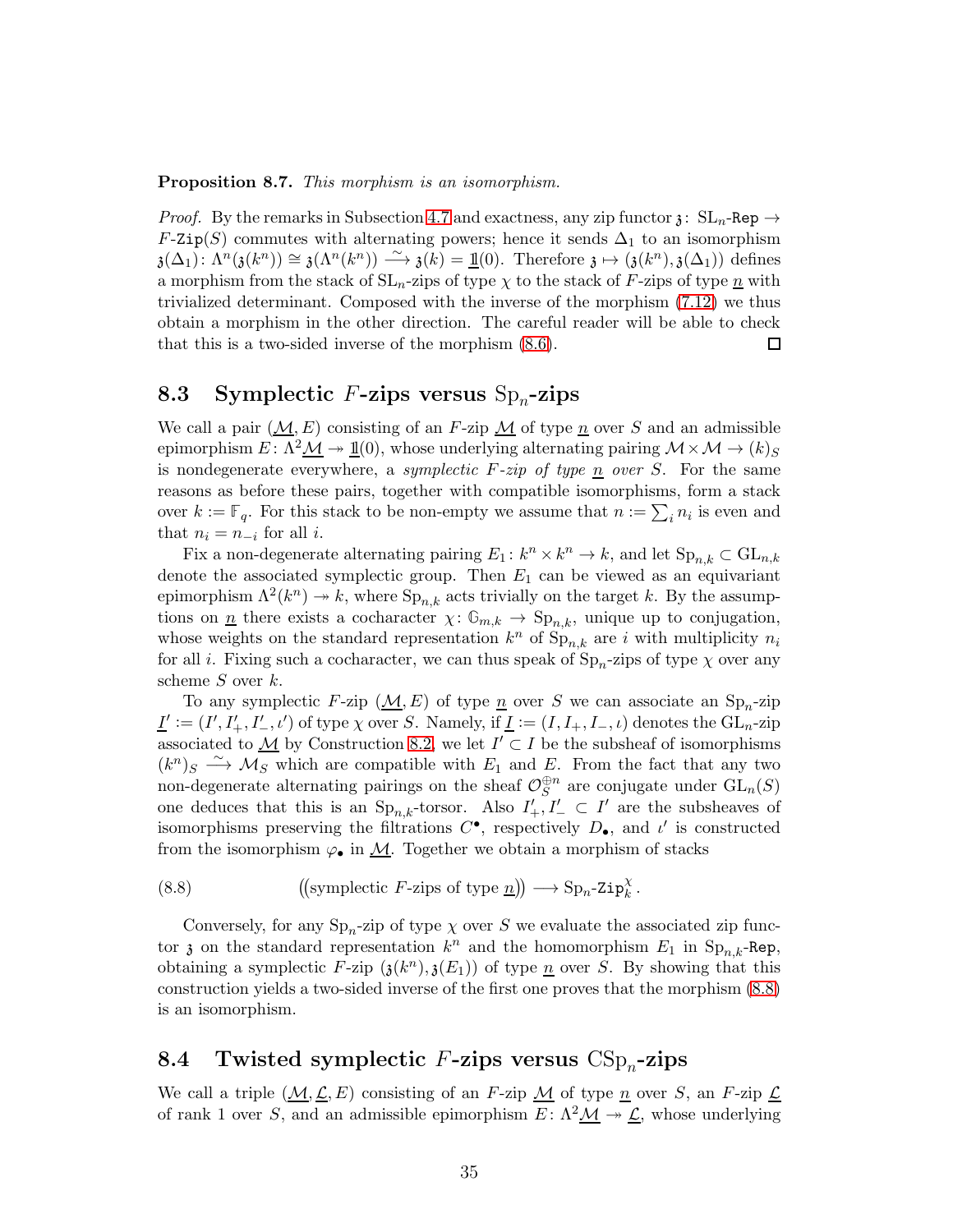alternating pairing  $\mathcal{M} \times \mathcal{M} \rightarrow \mathcal{L}$  is nondegenerate everywhere on S, a twisted symplectic F-zip of type  $\underline{n}$  over S. For the same reasons as before these triples, together with compatible isomorphisms, form a stack over  $k := \mathbb{F}_q$ . For this stack to be nonempty we assume that  $n := \sum_i n_i$  is even and that there is an integer d satisfying  $n_i = n_{d-i}$  for all i. This d is then unique, and the above  $\underline{\mathcal{L}}$  must be of type d.

Fix a non-degenerate alternating pairing  $E_1: k^n \times k^n \to k$ , and let  $CSp_{n,k}$  denote the associated group of symplectic similitudes, i.e., the group of all  $g \in GL_{n,k}$ satisfying  $E_1 \circ (g \times g) = \mu(g) \cdot E_1$  for a scalar  $\mu(g)$ . Then  $E_1$  can be viewed as a  $CSp_{n,k}$ -equivariant epimorphism  $\Lambda^2(k^n) \to k$ , where  $CSp_{n,k}$  acts on the target k through the multiplier character  $\mu$ :  $CSp_{n,k} \to \mathbb{G}_{m,k}$ . By the assumptions on  $\underline{n}$  there exists a cocharacter  $\chi: \mathbb{G}_{m,k} \to \text{CSp}_{n,k}$ , unique up to conjugation, whose weights on the standard representation  $k^n$  of  $\text{CSp}_{n,k}$  are i with multiplicity  $n_i$  for all i. Fixing such a cocharacter, we can thus speak of  $CSp<sub>n</sub>$ -zips of type  $\chi$  over any scheme S over  $k$ .

Using the same principles as before, to any twisted symplectic F-zip  $(M, \mathcal{L}, E)$ of type  $\underline{n}$  over S we can associate a  $CSp_n$ -zip  $\underline{I} := (I, I_+, I_-, \iota)$  of type  $\chi$  over S. In the interest of brevity we only sketch the construction: Here  $I$  is the sheaf of pairs of isomorphisms  $(k^n)_{S'} \stackrel{\sim}{\longrightarrow} \mathcal{M}_{S'}$  and  $(k)_{S'} \stackrel{\sim}{\longrightarrow} \mathcal{L}_{S'}$  that are compatible with  $E_1$  and  $E$ . That this is a  $CSp_{n,k}$ -torsor again results from the fact that any two non-degenerate alternating pairings on the sheaf  $\mathcal{O}_{S'}^{\oplus n}$  are conjugate under  $\mathrm{GL}_n(S')$ . Also  $I_+, I_- \subset I$ are the subsheaves of isomorphisms preserving the filtrations  $C^{\bullet}$ , respectively  $D_{\bullet}$ , and  $\iota$  is constructed from the isomorphisms  $\varphi_{\bullet}$  in  $\mathcal{M}$  and  $\mathcal{L}$ . Together we obtain a morphism of stacks

<span id="page-35-0"></span>(8.9) twisted symplectic F-zips of type n −→ CSpn-Zip<sup>χ</sup> k .

Conversely, for any  $CSp_n$ -zip of type  $\chi$  over S we evaluate the associated zip functor  $\mathfrak z$  on the standard representation  $k^n$ , the representation k with the multiplier character  $\mu$ , and the homomorphism  $E_1$ , obtaining a twisted symplectic F-zip  $(\mathfrak{z}(k^n),\mathfrak{z}(k),\mathfrak{z}(E_1))$  of type  $\underline{n}$  over S. By showing that this construction yields a twosided inverse of the first one proves that the morphism [\(8.9\)](#page-35-0) is an isomorphism. The details in these arguments follow those in the preceding subsections and are left to the conscientious reader.

## 8.5 Orthogonal F-zips versus  $O_n$ -zips

To avoid the usual idiosyncrasies of symmetric bilinear forms in characteristic 2 we assume that q is odd in this subsection and the next. We call a pair  $(M, B)$  consisting of an F-zip  $\underline{\mathcal{M}}$  of type  $\underline{n}$  over S and an admissible epimorphism  $E: S^2 \underline{\mathcal{M}} \rightarrow \underline{\mathbb{1}}(0)$ , whose underlying symmetric pairing  $\mathcal{M} \times \mathcal{M} \rightarrow (k)_{S}$  is nondegenerate everywhere, an *orthogonal F-zip of type*  $\underline{n}$  *over* S. For the same reasons as before these pairs, together with compatible isomorphisms, form a stack over  $k := \mathbb{F}_q$ . For this stack to be non-empty we assume that  $n_i = n_{-i}$  for all *i*.

Fix a non-degenerate split symmetric bilinear form  $B_1: k^n \times k^n \to k$ , and let  $O_{n,k} \subset GL_{n,k}$  denote the associated orthogonal group. Then  $B_1$  can be viewed as an equivariant epimorphism  $S^2(k^n) \to k$ , where  $O_{n,k}$  acts trivially on the target k.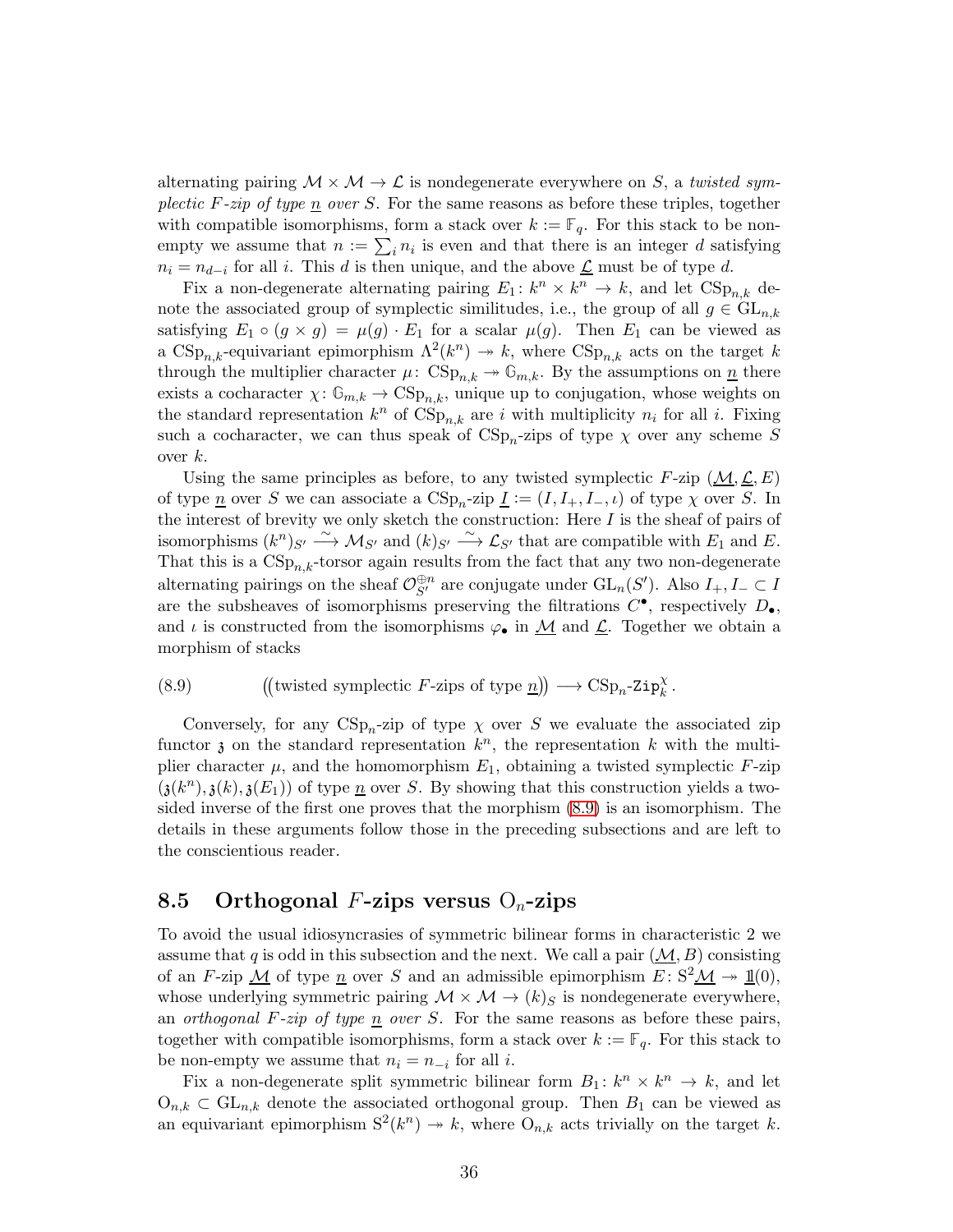Note that  $O_{n,k}$  has two connected components and that its identity component is a split special orthogonal group  $SO_{n,k}$ . By the assumptions on  $\underline{n}$  there exists a cocharacter  $\chi: \mathbb{G}_{m,k} \to \mathbb{O}_{n,k}$ , unique up to conjugation, whose weights on the standard representation  $k^n$  are i with multiplicity  $n_i$  for all i. We fix such a cocharacter and set  $\hat{L} := \text{Cent}_{\mathcal{O}_{n,k}}(\chi)$  and  $\Theta := \pi_0(\hat{L}) \subset \pi_0(\mathcal{O}_{n,k})$ . A quick calculation shows that  $\hat{L} \cong \mathrm{O}_{n_0,k} \times \prod_{i>0} \mathrm{GL}_{n_i,k}$ ; hence  $\Theta$  is trivial if  $n_0 = 0$ , and equal to  $\pi_0(\mathrm{O}_{n,k})$  if  $n_0 > 0$ . According to Definition [3.1](#page-9-0) we can speak of  $O_n$ -zips of type  $(\chi, \Theta)$  over any scheme  $S$  over  $k$ .

The definition of  $\tilde{L}$  implies that the associated subgroups  $\tilde{P}_{\pm}$  from Subsection [3.2](#page-9-1) are precisely the stabilizers of the descending and ascending filtrations of  $k^n$ induced by  $\chi$ . Also, observe that any two non-degenerate symmetric pairings on the sheaf  $\mathcal{O}_S^{\oplus n}$  are fpqc-locally conjugate under  $GL_n$ . Using these facts and the same construction as in Subsection [8.3,](#page-34-1) to any orthogonal F-zip  $(M, B)$  of type n over S we can associate an  $O_n$ -zip of type  $(\chi, \Theta)$  over S, obtaining a morphism of stacks

<span id="page-36-0"></span>(8.10) 
$$
((orthogonal F\text{-zips of type }\underline{n})) \longrightarrow O_n\text{-}Zip_k^{\chi,\Theta}.
$$

Conversely, for any  $O_n$ -zip of type  $(\chi, \Theta)$  over S we evaluate the associated zip functor  $\mathfrak z$  on the standard representation  $k^n$  and the homomorphism  $B_1$  in  $O_{n,k}$ -Rep, obtaining an orthogonal F-zip  $(\mathfrak{z}(k^n),\mathfrak{z}(B_1))$  of type  $\underline{n}$  over S. This construction yields a two-sided inverse of the first and thereby proves that the morphism [\(8.10\)](#page-36-0) is an isomorphism.

## 8.6 Twisted orthogonal F-zips versus  $CO<sub>n</sub>$ -zips

Again we assume that q is odd. We call a triple  $(M, \mathcal{L}, B)$  consisting of an F-zip  $\underline{\mathcal{M}}$  of type  $\underline{n}$  over S, an F-zip  $\underline{\mathcal{L}}$  of rank 1 over S, and an admissible epimorphism  $B: S^2 \mathcal{M} \rightarrow \mathcal{L}$ , whose underlying symmetric pairing  $\mathcal{M} \times \mathcal{M} \rightarrow \mathcal{L}$  is nondegenerate everywhere on S, a twisted orthogonal F-zip of type  $\underline{n}$  over S. For the same reasons as before these triples, together with compatible isomorphisms, form a stack over  $k := \mathbb{F}_q$ . For this stack to be non-empty we assume that there is an integer d satisfying  $n_i = n_{d-i}$  for all i. This d is then unique, and the above  $\underline{\mathcal{L}}$  must be of type d.

Fix a non-degenerate split symmetric bilinear form  $B_1: k^n \times k^n \to k$ . Let  $CO_{n,k}$ denote the associated group of orthogonal similitudes, i.e., the group of all  $g \in GL_{n,k}$ satisfying  $B_1 \circ (g \times g) = \mu(g) \cdot B_1$  for a scalar  $\mu(g)$ . Then  $B_1$  can be viewed as a  $\mathcal{O}_{n,k-1}$ equivariant epimorphism  $S^2(k^n) \to k$ , where  $\text{CO}_{n,k}$  acts on the target k through the character  $\mu$ :  $CO_{n,k} \rightarrow \mathbb{G}_{m,k}$ . If n is odd, then  $CO_{n,k}$  is connected with a root system of type  $B_{(n-1)/2}$  and is therefore split. If n is even, then  $CO_{n,k}$  has two connected components and a root system of type  $D_{n/2}$ . In both cases the identity component of  $CO_{n,k}$  is split, because  $B_1$  is split. Thus there exists a cocharacter  $\chi: \mathbb{G}_{m,k} \to$  $CO_{n,k}$ , unique up to conjugation, whose weights on the standard representation  $k^n$ of  $CO_{n,k}$  are i with multiplicity  $n_i$  for all i. We fix such a cocharacter and set  $\hat{L} := \text{Cent}_{\text{CO}_{n,k}}(\chi)$  and  $\Theta := \pi_0(\hat{L}) \subset \pi_0(\text{CO}_{n,k})$ . A quick calculation shows that  $\hat{L} \cong \text{CO}_{n_{d/2},k} \times \prod_{i>d/2} \text{GL}_{n_i,k}$  if d is even and  $n_{d/2} > 0$ , and  $\hat{L} \cong \mathbb{G}_{m,k} \times \prod_{i>d/2} \text{GL}_{n_i,k}$ otherwise. Thus  $\Theta$  is trivial unless d is even and  $n_{d/2}$  is even and positive, in which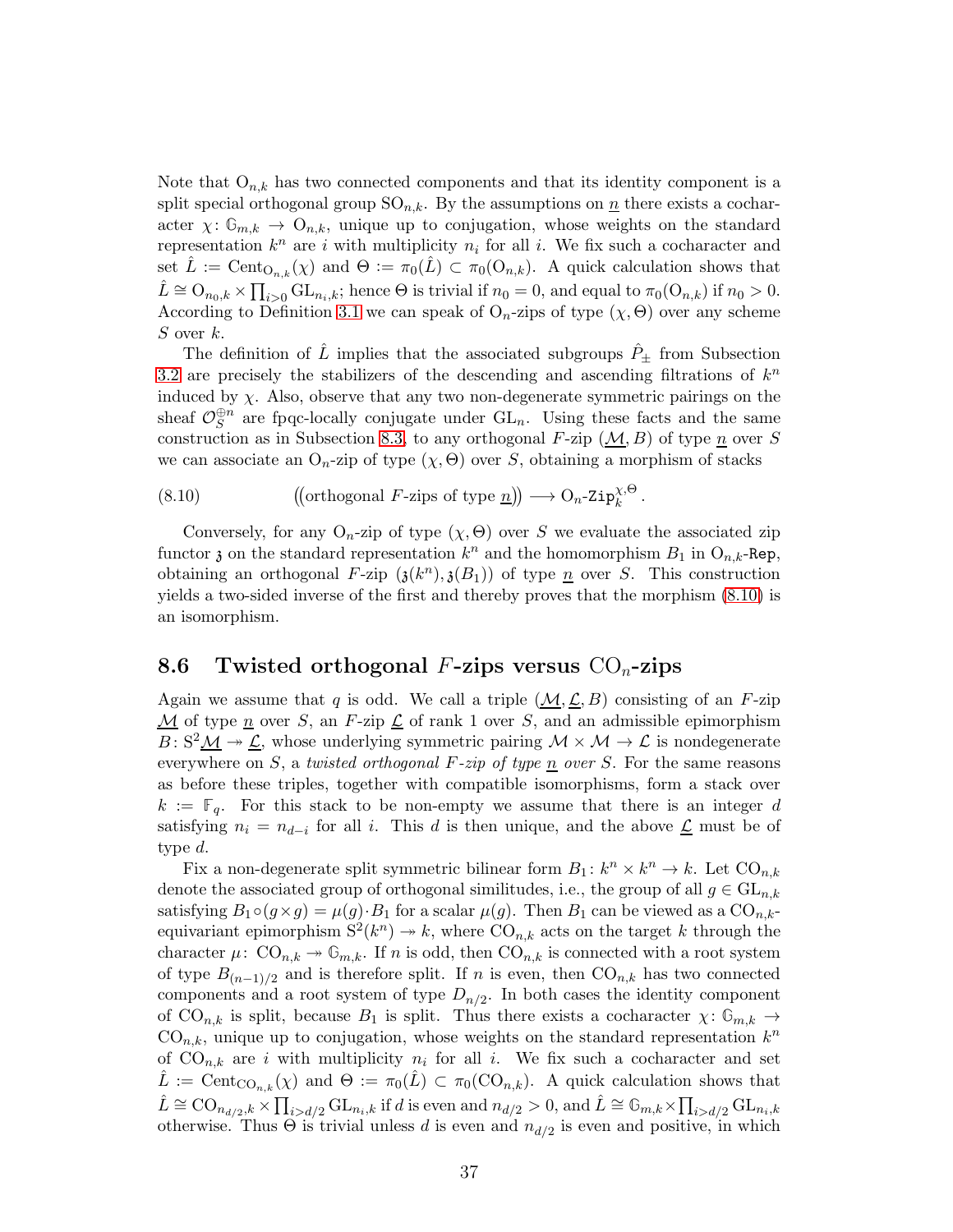case  $\Theta = \pi_0(CO_{n,k})$  of order 2. In either case we can speak of  $CO_n$ -zips of type  $(\chi, \Theta)$  over any scheme S over k.

In the same way as in Subsection [8.4,](#page-34-2) to any twisted orthogonal  $F$ -zip  $(\mathcal{M}, \mathcal{L}, B)$ of type  $\underline{n}$  over S we can associate a CO<sub>n</sub>-zip of type  $(\chi, \Theta)$  over S, obtaining a morphism of stacks

<span id="page-37-0"></span>(8.11) ((twisted orthogonal F-zips of type  $\underline{n}$ ))  $\longrightarrow$  CO<sub>n</sub>-Zip<sup> $\chi,\Theta$ </sup>.

Conversely, for any  $CO<sub>n</sub>$ -zip of type  $(\chi, \Theta)$  over S we evaluate the associated zip functor  $\mathfrak z$  on the standard representation  $k^n$ , the representation k with the multiplier character  $\mu$ , and the homomorphism  $B_1$ , obtaining a twisted orthogonal F-zip  $(\mathfrak{z}(k^n),\mathfrak{z}(k),\mathfrak{z}(B_1))$  of type  $\underline{n}$  over S. By showing that this construction yields a two-sided inverse of the first one proves that the morphism [\(8.11\)](#page-37-0) is an isomorphism.

## 8.7 Unitary F-zips versus  $U_n$ -zips

Let  $\mathbb{F}_{q^2}$  denote a fixed quadratic extension of  $\mathbb{F}_q$ , and let  $\sigma$  denote its non-trivial automorphism  $x \mapsto x^q$  over **F**<sub>q</sub>. Let S be a scheme over **F**<sub>q</sub>. We call a triple  $(\underline{\mathcal{M}}, \rho, H)$ consisting of an F-zip  $\underline{\mathcal{M}}$  over S, an  $\mathbb{F}_q$ -algebra homomorphism  $\rho \colon \mathbb{F}_{q^2} \to \text{End}(\underline{\mathcal{M}})$ , and an admissible epimorphism  $H: \mathcal{M} \otimes \mathcal{M} \to \mathbb{F}_{q^2} \otimes_{\mathbb{F}_q} \mathbb{1}(0)$ , which satisfies

- (a)  $H \circ (\rho(\alpha) \otimes \rho(\beta)) = (\alpha^q \beta \otimes 1) \circ H$  for all  $\alpha, \beta \in \mathbb{F}_{q^2}$ , and
- (b)  $H(m_2, m_1) = (\sigma \otimes 1) \circ H(m_1, m_2)$  for all local sections  $m_1, m_2$  of M,

and whose hermitian pairing on the underlying sheaf  $M \times M \to \mathbb{F}_{q^2} \otimes_{\mathbb{F}_q} \mathcal{O}_S$  is nondegenerate everywhere, a *unitary F-zip over S*. To classify such objects we use base change fro  $\mathbb{F}_q$  to  $\mathbb{F}_{q^2}$ :

Let  $\tilde{S}$  be a scheme over  $\mathbb{F}_{q^2}$  and  $(\underline{\tilde{M}}, \tilde{\rho}, \tilde{H})$  a unitary F-zip over  $\tilde{S}$ . Then we have a unique decomposition  $\tilde{\mathcal{M}} = \tilde{\mathcal{N}} \oplus \tilde{\mathcal{N}}'$ , where  $\tilde{\rho}(\alpha)$  acts on  $\tilde{\mathcal{N}}$  through multiplication by  $\alpha$  and on  $\tilde{\mathcal{N}}'$  through multiplication by  $\alpha^q$ , and the hermitian pairing  $\tilde{H}$  amounts to an isomorphism  $\tilde{\mathcal{N}}' \stackrel{\sim}{\rightarrow} \tilde{\mathcal{N}}'$ . Working out the rest of the data we find that giving a unitary F-zip over S is equivalent to giving a quadruple  $(\tilde{\mathcal{N}}, C^{\bullet}, D_{\bullet}, \psi_{\bullet})$  consisting of a locally free sheaf of  $\mathcal{O}_S$ -modules of finite rank  $\tilde{\mathcal{N}}$  on  $S$ , a descending filtration  $C^{\bullet}$ and an ascending filtration  $D_{\bullet}$  of  $\tilde{\mathcal{N}}$ , and an  $\mathcal{O}_S$ -linear isomorphism  $\psi_i : (\text{gr}^i_C \tilde{\mathcal{N}})^{(q)} \overset{\sim}{\rightarrow}$  $(\text{gr}^D_{-i}\tilde{\mathcal{N}})^\vee$  for every  $i \in \mathbb{Z}$ . We call  $(\underline{\tilde{\mathcal{M}}}, \tilde{\rho}, \tilde{H})$  of type <u>n</u> if the associated  $\text{gr}^i_C\tilde{\mathcal{N}}$  is locally free of constant rank  $n_i$  for all i. For the same reasons as before the unitary *F*-zips of type <u>n</u>, together with compatible isomorphisms, form a stack over  $\mathbb{F}_{q^2}$ .

Let as above S be a scheme over  $\mathbb{F}_q$  and  $(\underline{\mathcal{M}}, \rho, H)$  a unitary F-zip over S. We have  $\mathcal{M} = \text{pr}_{2*}\widetilde{\mathcal{M}}$  for a locally free sheaf of  $\mathcal{O}_{\tilde{S}}$ -modules  $\widetilde{\mathcal{M}}$  on  $\tilde{S} := \text{Spec } \mathbb{F}_{q^2} \times_{\text{Spec } \mathbb{F}_q} S$ , such that the action  $\rho$  of  $\mathbb{F}_{q^2}$  is induced from the first factor. The  $\mathbb{F}_{q^2}$ -invariant filtration  $C^{\bullet}$  on M then comes from a filtration of  $\overline{\mathcal{M}}$ . In this case we call a unitary F-zip of type  $\underline{n}$  if the associated  $\operatorname{gr}^i_C \widetilde{\mathcal{M}}$  is locally free of constant rank  $n_i$  for all i. Since the hermitian pairing H induces isomorphisms  $({\sigma} \times id)^*$ gr $_{C}^{i} \widetilde{\mathcal{M}} \overset{\sim}{\rightarrow} (\text{gr}_{C}^{-i} \widetilde{\mathcal{M}})^{\vee}$ , this condition can be satisfied non-trivially only if  $n_i = n_{-i}$  for all i. Under this assumption the unitary  $F$ -zips of type  $\underline{n}$ , together with compatible isomorphisms,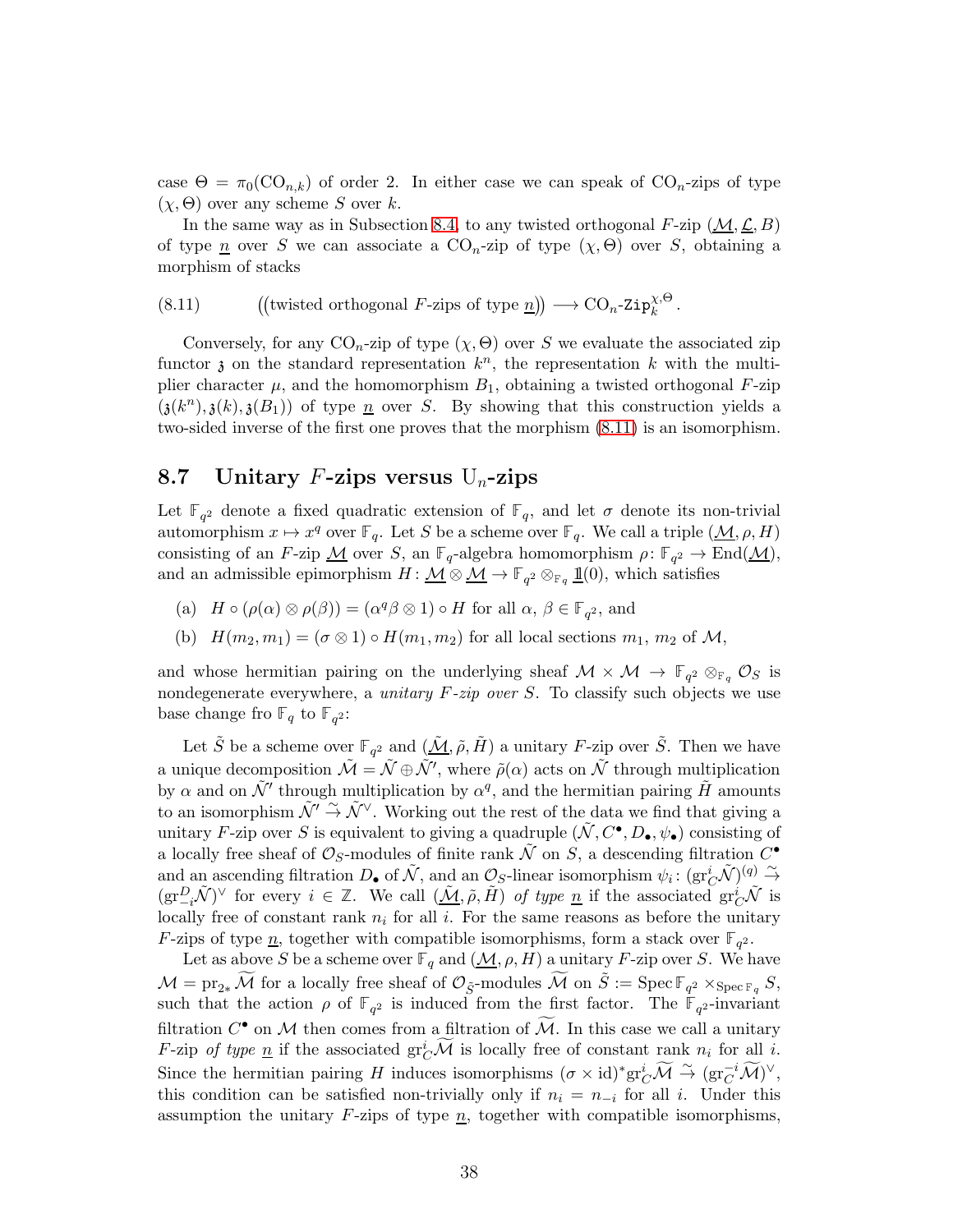form a stack over  $\mathbb{F}_q$ . Moreover, a unitary F-zip is of type  $\underline{n}$  in this sense if and only if its pullback to  $\tilde{S}$  is of type  $\underline{n}$  in the previous sense; hence the stack over  $\mathbb{F}_{q^2}$ described before is just the base change of the present stack over  $\mathbb{F}_q$ .

In summary, set  $k := \mathbb{F}_q$  if  $n_i = n_{-i}$  for all i, respectively  $k := \mathbb{F}_{q^2}$  if not; the unitary  $F$ -zips of type n then form a natural stack over  $k$ .

Fix a non-degenerate  $\sigma$ -hermitian form  $H_1: \mathbb{F}_{q^2}^n \times \mathbb{F}_{q^2}^n \to \mathbb{F}_{q^2}$ , and let  $U_{n,\mathbb{F}_q} \subset$  $\mathcal{R}_{\mathbb{F}_{q^2}/\mathbb{F}_q}$  GL<sub>n,</sub> $\mathbb{F}_{q^2}$  denote the associated unitary group. The assumptions on  $\underline{n}$  and k imply that there exists a cocharacter  $\chi: \mathbb{G}_{m,k} \to U_{n,k}$ , unique up to conjugation, whose weights on the standard representation  $\mathbb{F}_{q^2}^n$  of  $U_{n,\mathbb{F}_{q^2}}$  are i with multiplicity  $n_i$ for all i. Fixing such a cocharacter, we can thus speak of  $U_n$ -zips of type  $\chi$  over any scheme  $S$  over  $k$ .

Also, set  $M_1 := \mathbb{F}_{q^2}^n \otimes_{\mathbb{F}_q} k$  with the descending filtration  $C^{\bullet}$  associated to  $\chi$  and the ascending filtration  $D_{\bullet}$  associated to the Frobenius twist  $\chi^{(q)}$ , so that there are natural  $\mathbb{F}_{q^2} \otimes_{\mathbb{F}_q} k$ -linear isomorphisms  $\varphi_i: (\text{gr}_C^i M_1)^{(q)} \overset{\sim}{\to} \text{gr}_i^D M_1$  for all  $i \in \mathbb{Z}$ . Then  $\underline{\mathcal{M}}_1 := (\tilde{M}_1, C^{\bullet}, D_{\bullet}, \varphi_{\bullet})$  together with the evident action of  $\mathbb{F}_{q^2}$  and the pairing  $H_1$ is a unitary  $F$ -zip of type n over  $k$ .

Using the same principles as in the preceding subsections, to any unitary  $F$ -zip  $(M, \rho, H)$  of type n over S we can now associate a  $U_n$ -zip  $\underline{I} := (I, I_+, I_-, \iota)$  of type  $\overline{\chi}$  over S. Here I is the sheaf of all  $\mathbb{F}_{q^2} \otimes_{\mathbb{F}_q} \mathcal{O}_{S'}$ -linear isomorphisms  $M_{1,S'} \xrightarrow{\sim} M_{S'}$ which are compatible with  $H_1$  and H, for all morphisms  $S' \to S$ , and  $I_{\pm}$  are the subsheaves of isomorphisms which are in addition compatible with the filtrations  $C^{\bullet}$ , respectively  $D_{\bullet}$ , and  $\iota$  is obtained from the graded isomorphisms  $\varphi_{\bullet}$ . Together this yields a morphism of stacks

<span id="page-38-0"></span>(8.12) unitary F-zips of type n −→ Un-Zip<sup>χ</sup> k .

Conversely, for any  $U_n$ -zip of type  $\chi$  over S we evaluate the associated zip functor z on the standard representation  $\mathbb{F}_{q^2}^n$ , the obvious homomorphism  $\mathbb{F}_{q^2} \to \text{End}_{U_{n,\mathbb{F}_q}}(\mathbb{F}_{q^2}^n)$ , and the hermitian pairing  $H_1$  (all of which are objects and morphisms in  $U_n$ -Rep), obtaining a unitary  $F$ -zip of type  $n$  over S. By showing that this construction yields a two-sided inverse of the first one proves that the morphism [\(8.12\)](#page-38-0) is an isomorphism.

## 8.8 Twisted unitary F-zips versus  $CU_n$ -zips

Again let  $\mathbb{F}_{q^2}$  denote a fixed quadratic extension of  $\mathbb{F}_q$ , and let  $\sigma$  denote its non-trivial automorphism  $x \mapsto x^q$  over **F**<sub>q</sub>. We call a quadruple  $(M, \rho, \mathcal{L}, H)$  consisting of an F $z$ ip  $\underline{\mathcal{M}}$  over  $S$ , an  $\mathbb{F}_q$ -algebra homomorphism  $\rho \colon \mathbb{F}_{q^2} \to \text{End}(\underline{\mathcal{M}})$ , an  $F$ -zip  $\underline{\mathcal{L}}$  of rank 1 over S, and an admissible epimorphism  $H: \underline{\mathcal{M}} \otimes \underline{\mathcal{M}} \to \mathbb{F}_{q^2} \otimes_{\mathbb{F}_q} \mathcal{L}$ , which satisfies the same conditions (a) and (b) as in the preceding subsection and whose hermitian pairing on the underlying sheaf is nondegenerate everywhere, a twisted unitary F-zip over S.

If S is a scheme over  $\mathbb{F}_{q^2}$ , for any twisted unitary F-zip over S there is a unique decomposition  $\mathcal{M} = \mathcal{N} \oplus \mathcal{N}'$ , where  $\rho(\alpha)$  acts on  $\mathcal N$  through multiplication by  $\alpha$ and on  $\mathcal{N}'$  through multiplication by  $\alpha^q$ , and it is compatible with the filtration  $C^{\bullet}$ .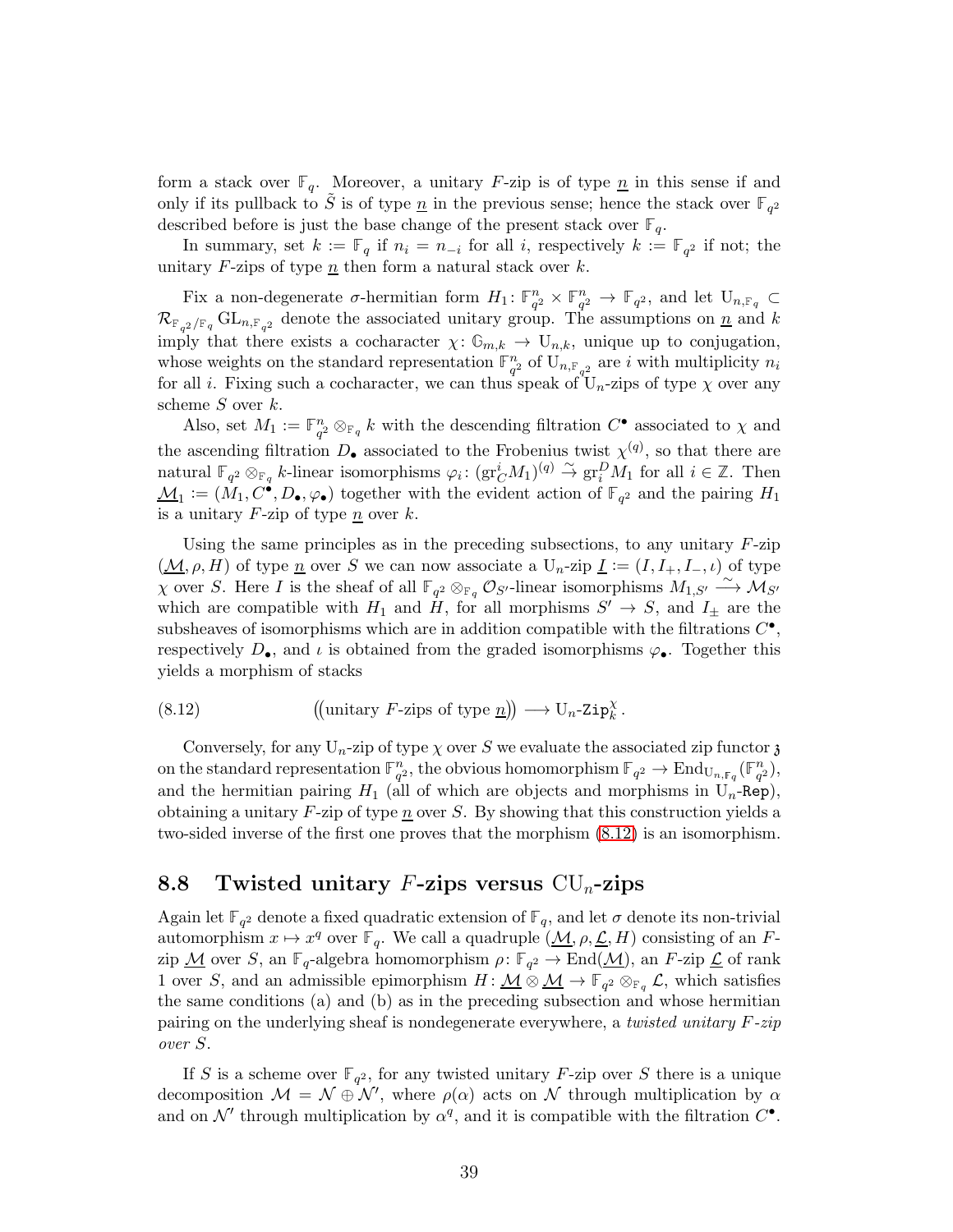In this case we call a twisted unitary F-zip over S of type  $(n, d)$  if the associated  $gr_C^i \mathcal{N}$  is locally free of constant rank  $n_i$  for all i and  $\underline{\mathcal{L}}$  is of type d. For the same reasons as before the twisted unitary  $F$ -zips of type  $(n, d)$ , together with compatible isomorphisms, form a stack over  $\mathbb{F}_{q^2}$ . There is no further condition on  $(\underline{n}, d)$  in this case.

If S is only a scheme over  $\mathbb{F}_q$ , we still have  $\mathcal{M} = \text{pr}_{2*} \widetilde{\mathcal{M}}$  for a locally free sheaf of  $\mathcal{O}_{\tilde{S}}$ -modules  $\widetilde{\mathcal{M}}$  on  $\tilde{S} := \text{Spec } \mathbb{F}_{q^2} \times_{\text{Spec } \mathbb{F}_q} S$ , such that the action  $\rho$  of  $\mathbb{F}_{q^2}$  is induced by the first factor. In this case we call a twisted unitary  $F$ -zip of type  $(\underline{n}, d)$  if the associated  $\mathrm{gr}^i_C \widetilde{\mathcal{M}}$  is locally free of constant rank  $n_i$  for all i and  $\underline{\mathcal{L}}$  is of type d. Since the hermitian pairing H must induce isomorphisms  $({\sigma} \times id)^*$ gr $_C^i \widetilde{\mathcal{M}} \stackrel{\sim}{\rightarrow}$  $(\text{gr}^{d-i}_C \widetilde{\mathcal{M}})^\vee \otimes \text{pr}_2^* \mathcal{L}$ , this condition can be satisfied non-trivially only if  $n_i = n_{d-i}$  for all i. Under this assumption the twisted unitary  $F$ -zips of type  $(n, d)$ , together with compatible isomorphisms, form a stack over  $\mathbb{F}_q$ . Moreover, a twisted unitary F-zip is of type  $(n, d)$  in this sense if and only if its pullback to S is of type  $(n, d)$  in the previous sense; hence the stack over  $\mathbb{F}_{q^2}$  described before is just the base change of the present stack over  $\mathbb{F}_q$ .

In summary, set  $k := \mathbb{F}_q$  if  $n_i = n_{d-i}$  for all i, respectively  $k := \mathbb{F}_{q^2}$  if not; the twisted unitary F-zips of type  $(n, d)$  then form a natural stack over k.

Fix a non-degenerate  $\sigma$ -hermitian form  $H_1: \mathbb{F}_{q^2}^n \times \mathbb{F}_{q^2}^n \to \mathbb{F}_{q^2}$ , and let  $\text{CU}_{n,\mathbb{F}_q} \subset$  $\mathcal{R}_{\mathbb{F}_{q^2}/\mathbb{F}_q}$  GL<sub>n,</sub> $\mathbb{F}_{q^2}$  denote the associated group of unitary similitudes, i.e., of sections g that satisfy  $H_1 \circ (g \times g) = \mu(g) \cdot H_1$  for a scalar  $\mu(g)$  in  $\mathbb{G}_{m, \mathbb{F}_q}$ . The assumptions on  $(n, d)$  and k imply that there exists a cocharacter  $\chi: \mathbb{G}_{m,k} \to \mathrm{CU}_{n,k}$ , unique up to conjugation, whose weights on the standard representation  $\mathbb{F}_{q^2}^n$  of  $U_{n,\mathbb{F}_{q^2}}$  are i with multiplicity  $n_i$  for all i, and whose weight under the multiplier character  $\mu$  is d. Fixing such a cocharacter, we can thus speak of  $CU_n$ -zips of type  $\chi$  over any scheme S over  $k$ .

By the same procedure as before, to any twisted unitary  $F$ -zip  $(M, \rho, H)$  of type  $(\underline{n}, d)$  over S we can associate a CU<sub>n</sub>-zip of type  $\chi$  over S, obtaining a morphism of stacks

<span id="page-39-0"></span>(8.13) ((twisted unitary F-zips of type  $(\underline{n}, d)$ ))  $\longrightarrow \text{CU}_n\text{-}Zip_k^{\chi}$ .

Conversely, for any  $CU_n$ -zip of type  $\chi$  over S we evaluate the associated zip functor  $\mathfrak{z}$  on the standard representation  $\mathbb{F}_{q^2}^n$ , the obvious homomorphism  $\mathbb{F}_{q^2} \to$  $\text{End}_{\text{CU}_{n,\mathbb{F}_q}}(\mathbb{F}_{q^2}^n)$ , the multiplier representation on  $\mathbb{F}_q$ , and the hermitian pairing  $H_1$ (all of which are objects and morphisms in  $CU_n$ -Rep), obtaining a twisted unitary F-zip of type  $(n, d)$  over S. By showing that this construction yields a two-sided inverse of the first one proves that the morphism [\(8.13\)](#page-39-0) is an isomorphism.

#### 8.9 Other groups

For each of the groups  $\hat{G}$  above, we have identified a finite subcategory C of  $\hat{G}$ -Rep and have shown that any suitable functor  $C \to F\text{-}\mathsf{Zip}(S)$  extends to a  $\tilde{G}\text{-}z$  ip functor  $\tilde{G}$ -Rep  $\rightarrow$  F-Zip(S). Surely it must be possible to apply the same principle to an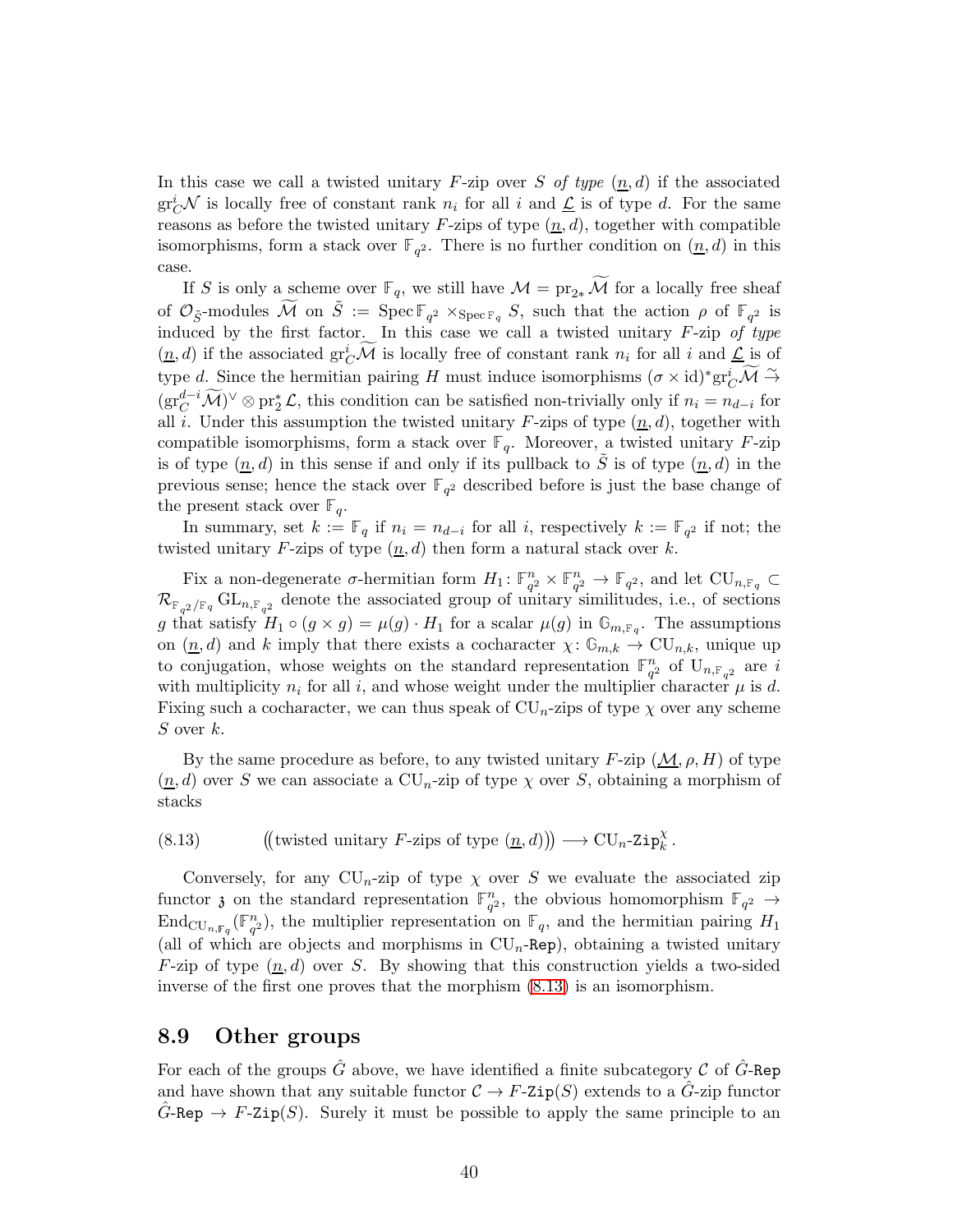arbitrary reductive linear algebraic group  $\hat{G}$  over k. However, identifying a suitable subcategory  $C$  becomes tiresome very quickly.

For instance, it should be possible to describe  $\text{SO}_n$ -zip functors in terms of triples  $(\underline{\mathcal{M}}, B, \Delta)$  consisting of an F-zip  $\underline{\mathcal{M}}$  of rank n, an everywhere non-degenerate symmetric pairing B on M, and a trivialization  $\Delta$  of the highest exterior power of M. However, to guarantee the extendability to  $SO_{n,k}$ -Rep one must also impose a certain relation between B and  $\Delta$  which is more complicated to describe. Moreover, the identification of the type of an  $SO_n$ -zip functor might require some extra data, because  $SO_n$  may possess non-conjugate cocharacters which are conjugate under  $GL_n$ . A similar situation arises for the group  $SU_{n,k}$ .

# <span id="page-40-0"></span>9 Applications

## 9.1 Zip strata attached to smooth proper morphism with degenerating Hodge spectral sequence

In the following we give a generalization of a construction from  $[16]$ . Let S be a scheme over  $\mathbb{F}_p$ , let X be a Deligne-Mumford stack and let  $f: \mathcal{X} \to S$  be a morphism of finite type. For every étale morphism  $U \to \mathcal{X}$ , where U is a scheme, we set  $\Omega_{\mathcal{X}/S}^{\bullet}|U:=\Omega_{U/S}^{\bullet}$ , where  $\Omega_{U/S}^{\bullet}$  is the de Rham complex of U over S. As the formation of the de Rham complex  $\Omega_{U/S}^{\bullet}$  commutes with étale localization on U, this defines a complex of quasi-coherent sheaves of  $\mathcal{O}_{\mathcal{X}}$ -modules of finite type on the étale site on X whose differentials are  $f^{-1}\mathcal{O}_S$ -linear.

Attached to the naive and the canonical filtration of the de Rham complex  $\Omega^\bullet_{\mathcal{X}/S}$  we obtain two spectral sequences converging to the de Rham cohomology  $H_{\text{DR}}^{\bullet}(\mathcal{X}/S) = \mathbb{R}^{\bullet} f_{*}(\Omega_{\mathcal{X}/S}^{\bullet}),$  namely the Hodge-de Rham spectral sequence

$$
{}_H E_1^{ab} = R^b f_*(\Omega^a_{\mathcal{X}/S}) \Rightarrow H_{\text{DR}}^{a+b}(\mathcal{X}/S)
$$

and the conjugate spectral sequence

$$
_{\text{conj}}E_2^{ab} = R^a f_* \big(\mathcal{H}^b(\Omega^{\bullet}_{\mathcal{X}/S})\big) \Rightarrow H^{a+b}_{\text{DR}}(\mathcal{X}/S).
$$

In particular these spectral sequences endow  $H_{DR}^d(\mathcal{X}/S)$  for  $d \geq 0$  with two descending filtrations  $({}_H F^i H^d_{DR}(\mathcal{X}/S))_{i\in\mathbb{Z}}$  and  $({}_{conj}F^i H^d_{DR}(\mathcal{X}/S))_{i\in\mathbb{Z}}$  by sheaves of  $\mathcal{O}_{S}$ submodules which are called the *Hodge filtration* and the *conjugate filtration*.

We denote by  $F: \mathcal{X} \to \mathcal{X}^{(p)}$  the relative Frobenius of X over S. For étale morphisms  $q: U \to \mathcal{X}$  the diagram

$$
\begin{array}{c}\nU\xrightarrow{\text{Frob}} U \\
g\downarrow \\
\chi\xrightarrow{\text{Frob}} \chi, \end{array}
$$

where the horizontal morphisms are the absolute Frobenii, is cartesian. This shows that the formation of the relative Frobenius also commutes with étale base change. In particular, F is representable and finite.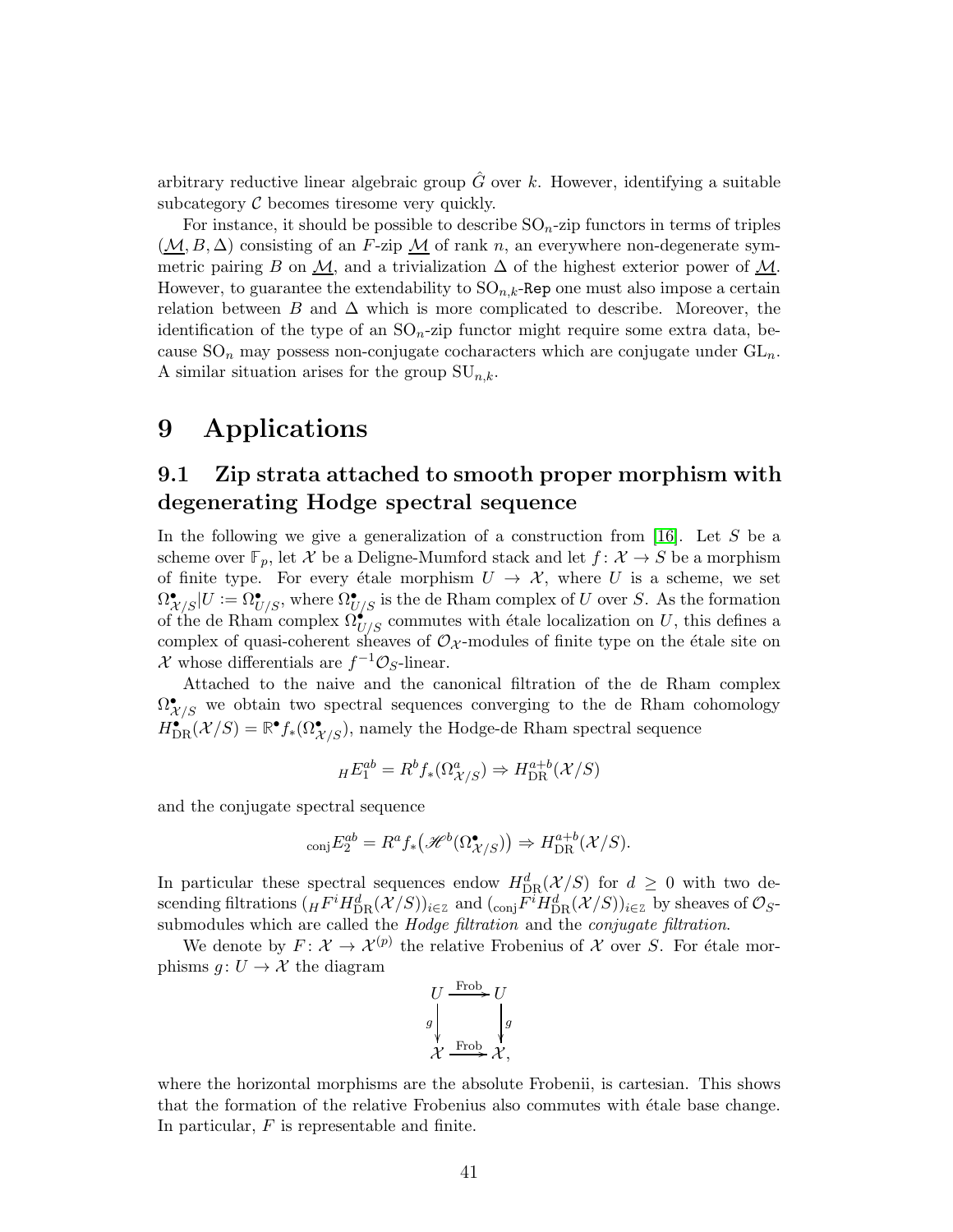If f is smooth, there is a unique isomorphism of graded sheaves of  $\mathscr{O}_{\mathcal{X}(p)}$ -modules

$$
\mathscr{C}^{-1}\colon \bigoplus_{b\geq 0} \Omega_{\mathcal{X}^{(p)}/S}^{b}\stackrel{\sim}{\longrightarrow} \bigoplus_{b\geq 0} \mathscr{H}^{b}\big(F_*(\Omega_{\mathcal{X}/S}^{\bullet})\big),
$$

the (inverse) Cartier isomorphism, which satisfies

$$
\mathscr{C}^{-1}(1) = 1
$$
  

$$
\mathscr{C}^{-1}(d\sigma^{-1}(x)) = \text{class of } x^{p-1}dx
$$
  

$$
\mathscr{C}^{-1}(\omega \wedge \omega') = \mathscr{C}^{-1}(\omega) \wedge \mathscr{C}^{-1}(\omega').
$$

To see this, we remark that because of the uniqueness assertion one may work locally for étale topology on  $\mathcal{X}^{(p)}$ . As the formation of differentials, of  $\mathcal{H}^i($ ), and of Frobenius is compatible with étale base change  $U \to \mathcal{X}$ , the unique existence of  $\mathscr{C}^{-1}$ for Deligne-Mumford stacks follows from the analogous result for smooth morphisms of schemes.

From now on we assume that f is smooth and proper. We fix an integer  $d \geq 0$ . We assume that  $f$  and  $d$  satisfy the following two conditions.

- (D1) The sheaves of  $\mathscr{O}_S$ -modules  $R^b f_*(\Omega^a_{\mathcal{X}/S})$  are locally free of finite rank for all  $a, b \geq 0$  with  $a + b \leq d$ .
- (D2) The Hodge-de Rham spectral sequence  $_HE_1^{ab} = R^b f_*(\Omega^a_{\mathcal{X}/S}) \Rightarrow H_{\text{DR}}^{a+b}(\mathcal{X}/S)$ degenerates for  $a + b \le d$  (i.e., for all  $r \ge 1$  and  $a, b$  with  $a + b \le d$  the differentials from and to  $_HE_r^{ab}$  vanish).

Then the formation of the Hodge-de Rham spectral sequence for  $a+b \leq d$  commutes with base change  $S' \to S$ , and  $H_{\text{DR}}^e(\mathcal{X}/S)$  is locally free of finite rank for  $e \leq d$ .

Now one has  $R^a f^{(p)}_* \circ F_* = R^a f_*$  because F is affine. Hence applying the functor  $R^a f_*^{(p)}$  to the Cartier isomorphism we obtain an isomorphism

$$
R^a f_*^{(p)}(\Omega^b_{\mathcal{X}^{(p)}/S}) \stackrel{\sim}{\longrightarrow} R^a f_*\big(\mathcal{H}^b(\Omega^{\bullet}_{\mathcal{X}/S})\big).
$$

Because of Condition (D1) the  $\mathscr{O}_S$ -modules  $R^a f_*(\Omega^b_{X/S})$  are flat for all  $a, b \geq 0$  with  $a + b \leq d$  and we obtain isomorphisms

<span id="page-41-0"></span>
$$
(9.1) \qquad \varphi^{ab} \colon R^a f_*(\Omega^b_{\mathcal{X}/S})^{(p)} = (\mathcal{H} E^{ba})^{(p)} \xrightarrow{\sim} \text{conj} E_2^{ab} = R^a f_* \big(\mathcal{H}^b(\Omega^{\bullet}_{\mathcal{X}/S})\big).
$$

This implies that the conjugate spectral sequence also degenerates for  $a + b \leq d$  and that its formation commutes with arbitrary base change for  $a + b \leq d$  (see [\[9\]](#page-48-10) 2 if X is a scheme; the arguments for Deligne-Mumford stacks  $\mathcal X$  are verbatim the same).

**Remark 9.2.** We list some examples of morphisms  $f$  and integers  $d$  that satisfy Conditions (D1) and (D2).

- (a) By [\[16\]](#page-48-1), conditions (D1) and (D2) are satisfied for all d in case  $\mathcal X$  is a smooth proper relative curve over S, in case X is an abelian scheme over S, in case X is a smooth toric scheme over S and in case  $\mathcal X$  is a relative K3-surface over S.
- (b) Conditions (D1) and (D2) are satisfied for all  $d \leq p-1$  if there exists a flat scheme  $\tilde{S}$  over  $\mathbb{Z}/p^2\mathbb{Z}$  satisfying  $\tilde{S} \otimes_{\mathbb{Z}/p^2\mathbb{Z}} \mathbb{F}_p \cong S$  and a smooth proper lift of  $X$ to  $\tilde{S}$ .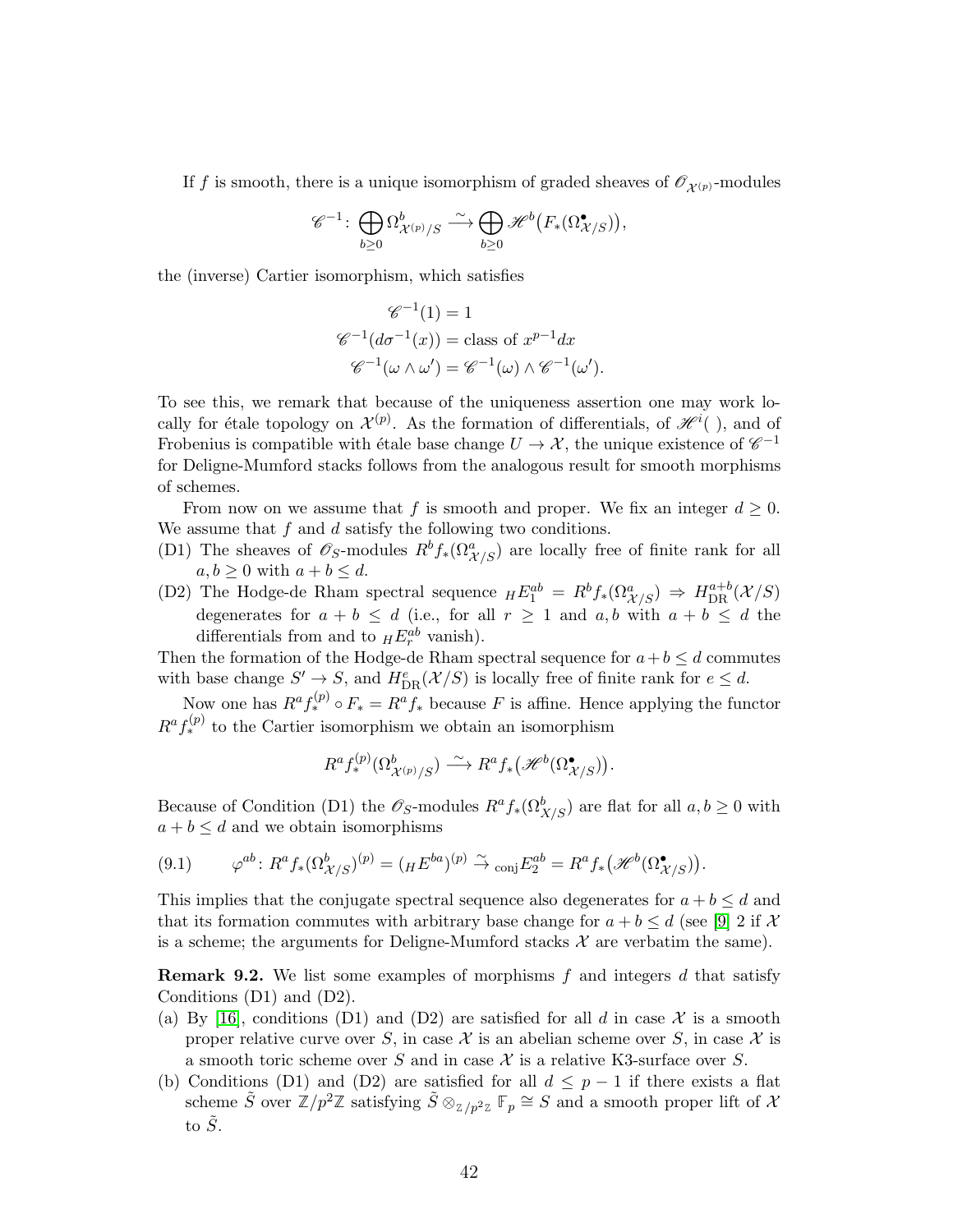This is shown in [\[4\]](#page-47-4) if  $\mathcal X$  is a scheme, and the proof carries over verbatim to the case of Deligne-Mumford stacks because the formation of the de Rham complex and the relative Frobenius is compatible with pull back via  $\acute{e}$ tale morphisms  $X' \rightarrow X$  (see also [\[22,](#page-48-11) Theorem 3.7] by Satriano for a generalization to tame Artin stacks; note that Satriano formulates only the case where  $S = \text{Spec } k$  for a perfect field k but combining his proof with the proof over a general base scheme in [\[4\]](#page-47-4) also shows the general case).

(c) Let  $S = \operatorname{Spec} k$  for a perfect field k. Let X be a smooth proper scheme over k and let  $D \in Div(X) \otimes \mathbb{Q}$  be a  $\mathbb{Q}$ -divisor whose support has only normal crossings and such that exists an integer b prime to char(k) such that  $bD$  is integral. Then in [\[14\]](#page-48-12) there is attached a morphism  $\mathcal{X} \to X$ , where  $\mathcal{X}$  is a smooth proper Deligne-Mumford stack which is the "minimal covering" of  $X$  such that  $D$  becomes integral. Moreover the authors show that each lift of  $(X, D)$  over  $W_2(k)$ yields also a smooth proper lift of  $\mathcal X$  making it possible to apply (b). We refer to [loc. cit.,Theorem 4.1] for details.

We associate to f and d an F-zip  $(\mathcal{M}, C^{\bullet}, D_{\bullet}, \varphi_{\bullet})$  over S as follows: Set  $\mathcal{M} =$  $H_{\text{DR}}^d(\mathcal{X}/S)$ . Let  $C^{\bullet}$  be the Hodge filtration on M, and define the filtration  $D_{\bullet}$  by  $D_i = \text{conj}F^{d-i}H_{\text{DR}}^d(\mathcal{X}/S)$ . As the formation of both spectral sequences commutes with arbitrary base change,  $C^{\bullet}$  and  $D_{\bullet}$  are filtrations by locally direct summands, i.e. they are filtrations in the sense of Subsections [4.3](#page-19-0) and [4.4.](#page-20-1) The assumption of the degeneracy of the Hodge spectral sequence and hence of the conjugate spectral sequence shows that one has functorial isomorphisms

(9.3) 
$$
\operatorname{gr}_{C}^{i} H_{\text{DR}}^{d}(\mathcal{X}/S) \cong R^{d-i} f_{*}(\Omega_{\mathcal{X}/S}^{i})
$$

$$
\operatorname{gr}_{i}^{D} H_{\text{DR}}^{d}(\mathcal{X}/S) \cong R^{d-i} f_{*}(\mathcal{H}^{i}(\Omega_{\mathcal{X}/S}^{\bullet}))
$$

Finally, let

$$
\varphi_i := \varphi^{d-i,i} \colon (\text{gr}_C^i)^{(p)} = R^{d-i} f_*(\Omega^i_{\mathcal{X}/S})^{(p)} \xrightarrow{\sim} \text{gr}_i^D = R^{d-i} f_*(\mathcal{H}^i(\Omega^{\bullet}_{\mathcal{X}/S}))\,,
$$

where  $\varphi^{d-i,i}$  is the isomorphism defined in [\(9.1\)](#page-41-0). We denote this F-zip by  $H^d_{DR}(\mathcal{X}/S)$ . For  $i \in \mathbb{Z}$  set

$$
n_i := \begin{cases} h^{d-i,i} = \text{rk}(R^{d-i}f_*(\Omega^i_{X/S})), & \text{for } 0 \le i \le d; \\ 0, & \text{otherwise.} \end{cases}
$$

This is a locally constant function on S. If  $n_i$  is constant for all i, which is automatic if S is connected, then  $\underline{n} = (n_i)$  is the type of the F-zip  $\underline{H}^d_{DR}(\mathcal{X}/S)$ . Thus for  $n := \sum_i n_i$  the isomorphism [\(8.3\)](#page-32-1) yields a GL<sub>n</sub>-zip <u>I</u> of type  $\chi$  over S, where  $\chi$  is the cocharacter of  $GL_n$  associated to  $\underline{n}$  as in Subsection [8.1.](#page-31-2) By [\(3.28\)](#page-16-4) we obtain a decomposition into locally closed subschemes

$$
S=\bigcup_{w\in {^IW}}S^w_{\underline{I}}
$$

indexed by

$$
{}^{I}W = \{ w \in S_h \; ; \; \forall i \in \mathbb{Z} : w^{-1}(\sum_{j
$$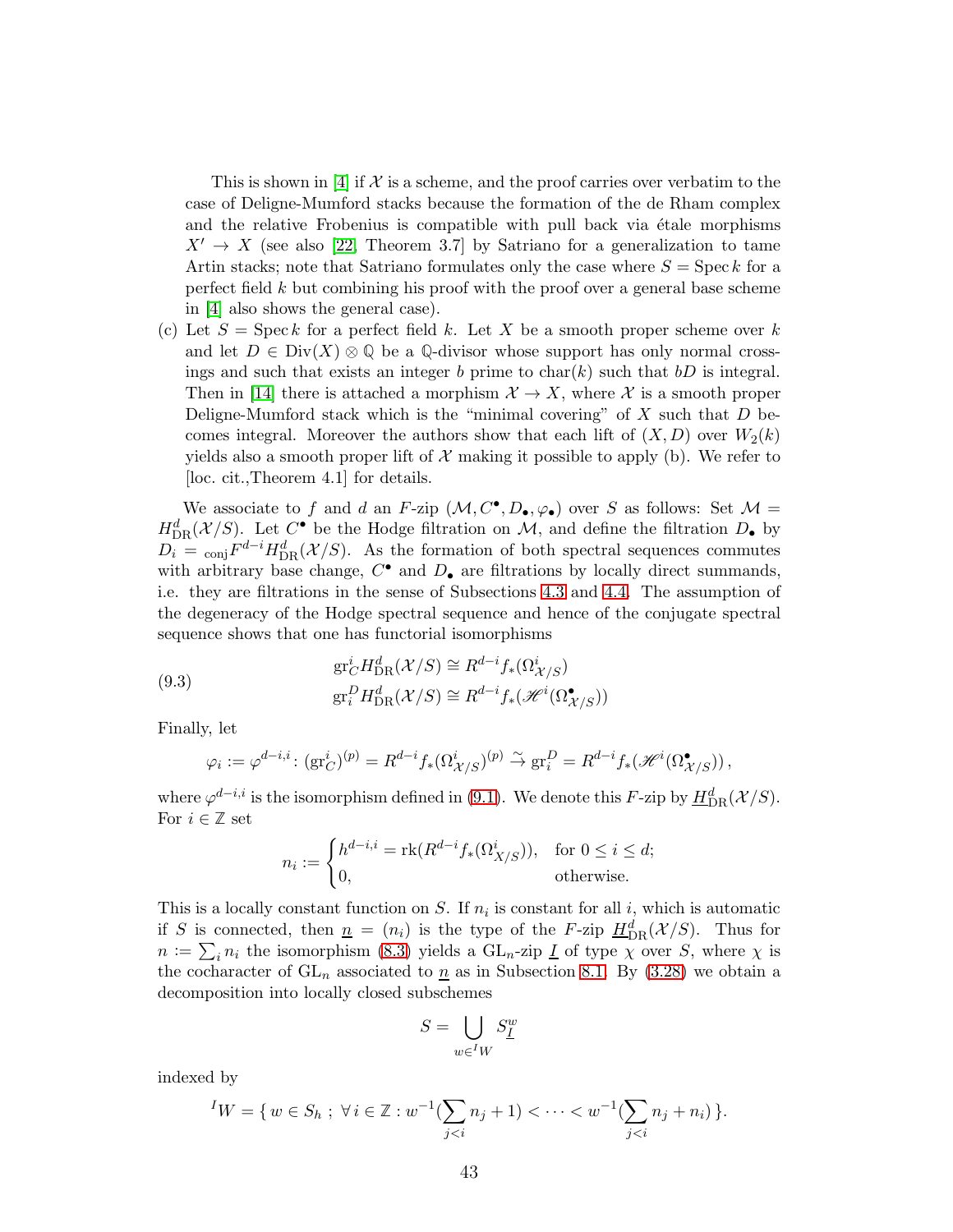Let  $\leq$  be the partial order on <sup>I</sup>W given by [\(3.16\)](#page-14-0). By the inclusion [\(3.29\)](#page-16-0) and Proposition [3.30](#page-17-0) one has

$$
\overline{S^w_{\underline{I}}}\subseteq \bigcup_{w'\preceq w}S^{w'}_{\underline{I}}
$$

with equality if the classifying morphism  $S \to \text{GL}_n\text{-}zip_{\mathbb{F}_p}^{\chi}$  of the  $\text{GL}_n\text{-}zip \underline{I}$  is generizing.

## 9.2 Cup product and duality

The cup product in de Rham cohomology yields a bilinear map of F-zips, as follows. As the cup product has not yet been worked out for Deligne-Mumford stacks (as far as we know), we restrict ourself to the case that  $f: X \to S$  is a smooth and proper morphisms of *schemes* over  $\mathbb{F}_p$  satisfying conditions (D1) and (D2) for all d. Using the Künnethformula for hypercohomology of complexes  $([5]$  $([5]$   $(6.7.8)$ , applicable because  $\Omega^a_{X/S}$  and  $H^d_{\text{DR}}(X/S)$  are S-flat for all a and d) one sees that the wedge product

(9.4) 
$$
\Omega_{X/S}^{\bullet} \otimes_{f^{-1}\mathscr{O}_S} \Omega_{X/S}^{\bullet} \to \Omega_{X/S}^{\bullet}
$$

induces a homomorphism of locally free graded  $\mathscr{O}_S$ -modules of finite rank

(9.5) 
$$
\cup: H^{\bullet}_{\text{DR}}(X/S) \otimes_{\mathscr{O}_S} H^{\bullet}_{\text{DR}}(X/S) \longrightarrow H^{\bullet}_{\text{DR}}(X/S),
$$

the cup product. This makes  $H^{\bullet}(X/S)$  into a graded anti-commutative  $\mathscr{O}_S$ -algebra. It is easily checked that the wedge product sends the tensor product of the naive (resp. canonical) filtrations to the naive (resp. canonical) filtration. Thus by functoriality of the spectral sequence associated to a filtered complex the cup product induces for all  $d, e \geq 0$  a morphism of filtered locally free modules of finite rank

(9.6) 
$$
\cup: H^d_{\text{DR}}(X/S) \otimes_{\mathscr{O}_S} H^e_{\text{DR}}(X/S) \longrightarrow H^{d+e}_{\text{DR}}(X/S).
$$

In particular we obtain induced pairings on the associated graded pieces. Moreover, using the defining properties of the Cartier isomorphism, one sees that there is a commutative diagram

$$
\begin{aligned}\n\text{gr}_C^i H^d_{\text{DR}}(X/S)^{(p)} &\otimes \text{gr}_C^j H^e_{\text{DR}}(X/S)^{(p)} \longrightarrow \text{gr}_C^{i+j} H^{d+e}_{\text{DR}}(X/S)^{(p)} \\
&\downarrow^{q^{d-i,i} \otimes \varphi^{e-j,j}} \\
\text{gr}_i^D H^d_{\text{DR}}(X/S) &\otimes \text{gr}_j^D H^e_{\text{DR}}(X/S) \longrightarrow \text{gr}_{i+j}^D H^{d+e}_{\text{DR}}(X/S).\n\end{aligned}
$$

Hence we obtain a morphism of  $F\text{-zips over } S$ 

(9.8) 
$$
\cup: \underline{H}^d_{\text{DR}}(X/S) \otimes \underline{H}^e_{\text{DR}}(X/S) \to \underline{H}^{d+e}_{\text{DR}}(X/S),
$$

**Example 9.9.** Let  $A \rightarrow S$  be an abelian scheme. Then the cup product yields an isomorphism of graded anti-commutative algebras

$$
\Lambda^{\bullet} H^1_{\mathrm{DR}}(A/S) \overset{\sim}{\to} H^{\bullet}_{\mathrm{DR}}(A/S)
$$

(see e.g. [\[1,](#page-47-6) Prop. 2.5.2]). The above arguments show that this is in fact an isomorphism of F-zips.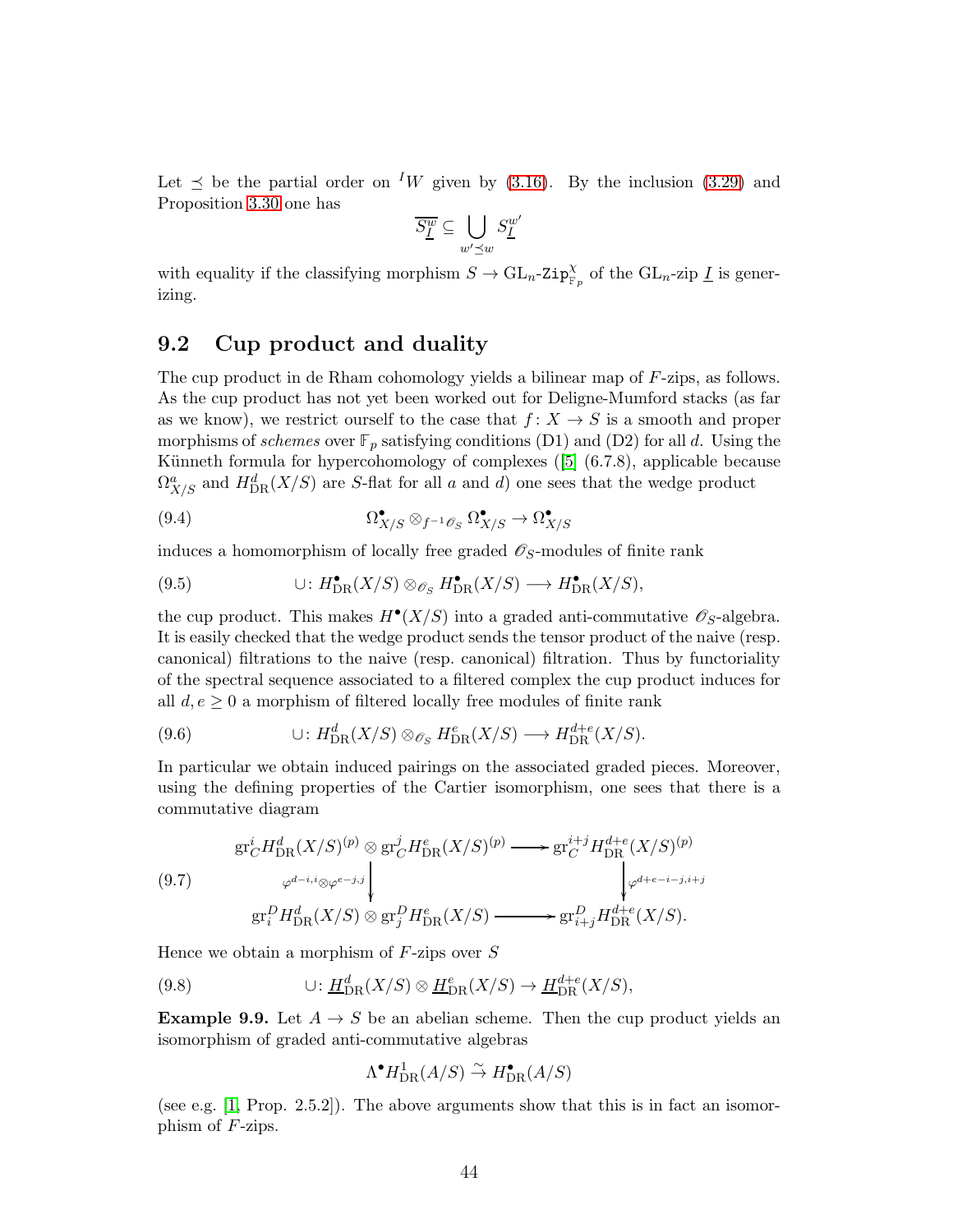Now assume in addition that  $f$  has geometrically connected fibers of fixed dimension  $n$ . Then we have a trace isomorphism

t<sub>r</sub>

(9.10) 
$$
R^n f_* \Omega_{X/S}^n \cong H_{\text{DR}}^{2n}(X/S) \xrightarrow{\omega} \mathcal{O}_S.
$$

In other words, we obtain an isomorphism of  $F\text{-zips}$ 

(9.11) 
$$
\underline{H}_{\text{DR}}^{2n}(X/S) \xrightarrow{\text{tr}} \underline{\mathbf{1}\mathbf{1}}(n).
$$

The cup-product pairings of F-zips

<span id="page-44-1"></span>(9.12) 
$$
\underline{H}_{\text{DR}}^d(X/S) \otimes_{\mathscr{O}_S} \underline{H}_{\text{DR}}^{2n-d}(X/S) \longrightarrow \underline{H}_{\text{DR}}^{2n}(X/S) = \underline{\mathbb{1}}(n)
$$

areperfect dualities ([\[9\]](#page-48-10)  $(2.3.5.1)$ ), i.e. they yield isomorphisms of F-zips

(9.13) 
$$
\underline{H}_{\text{DR}}^d(X/S) \overset{\sim}{\to} \underline{H}_{\text{DR}}^{2n-d}(X/S)^{\vee}(n).
$$

For  $d = n$  the morphism [\(9.12\)](#page-44-1) factors through

(9.14) 
$$
v: \Lambda^2 \underline{H}_{\text{DR}}^n(X/S) \to \underline{\mathbb{1}}(n), \quad \text{if } n \text{ is odd};
$$

$$
b: S^2 \underline{H}_{\text{DR}}^n(X/S) \to \underline{\mathbb{1}}(n), \quad \text{if } n \text{ is even}.
$$

In other words the pairing is symplectic if  $n$  is odd and it is symmetric if  $n$  is even.

For *n* odd we hence obtain a twisted symplectic  $F$ -zip  $(\underline{H}_{\text{DR}}^n(X/S), \underline{\mathbb{1}}(n), v)$ . For *n* even (and  $p > 2$ ) we obtain a twisted orthogonal *F*-zip  $(\underline{H}_{\text{DR}}^n(X/S), \underline{\mathbb{1}}(n), b)$ .

## <span id="page-44-0"></span>9.3 Zip strata attached to truncated Barsotti-Tate groups of level 1

Let S be a scheme over  $\mathbb{F}_p$  and let X be a truncated Barsotti-Tate group of level 1 over S. We denote by  $X^{\vee}$  its Cartier dual. Let  $\mathbb{D}(X)$  be its *covariant* Dieudonné crystal and let  $\mathcal{M}(X)$  be its evaluation at the trivial PD-thickening  $(S, S, 0)$ . Then there is an exact sequence, functorial in X and compatible with base change  $S' \to S$ 

(9.15) 
$$
0 \to \omega_{X} \vee \to \mathcal{M}(X) \to \text{Lie}(X) \to 0,
$$

where  $\omega_{X} \vee e^* \Omega_{X \vee}/S$  is the sheaf of  $\mathcal{O}_S$ -modules of invariant differentials of  $X^{\vee}$  (see [\[1,](#page-47-6) 3.2]). In particular the relative Frobenius  $F: X \to X^{(p)}$  and the Verschiebung  $V: X^{(p)} \to X$  induce  $\mathcal{O}_S$ -linear homomorphisms

$$
\mathcal{F} := \mathcal{M}(V) \colon \mathcal{M}(X)^{(p)} \to \mathcal{M}(X), \qquad \mathcal{V} := \mathcal{M}(F) \colon \mathcal{M}(X) \to \mathcal{M}(X)^{(p)}.
$$

Note that the roles of  $F$  and  $V$  are switched as we are considering covariant Dieudonné theory. Moreover

$$
(\omega_{X^{\vee}})^{(p)} = \ker(\mathcal{F}) = \text{Im}(\mathcal{V}), \qquad \ker(\mathcal{V}) = \text{Im}(\mathcal{F})
$$

are locally direct summands of  $\mathcal{M}(X)^{(p)}$  and of  $\mathcal{M}(X)$ , respectively.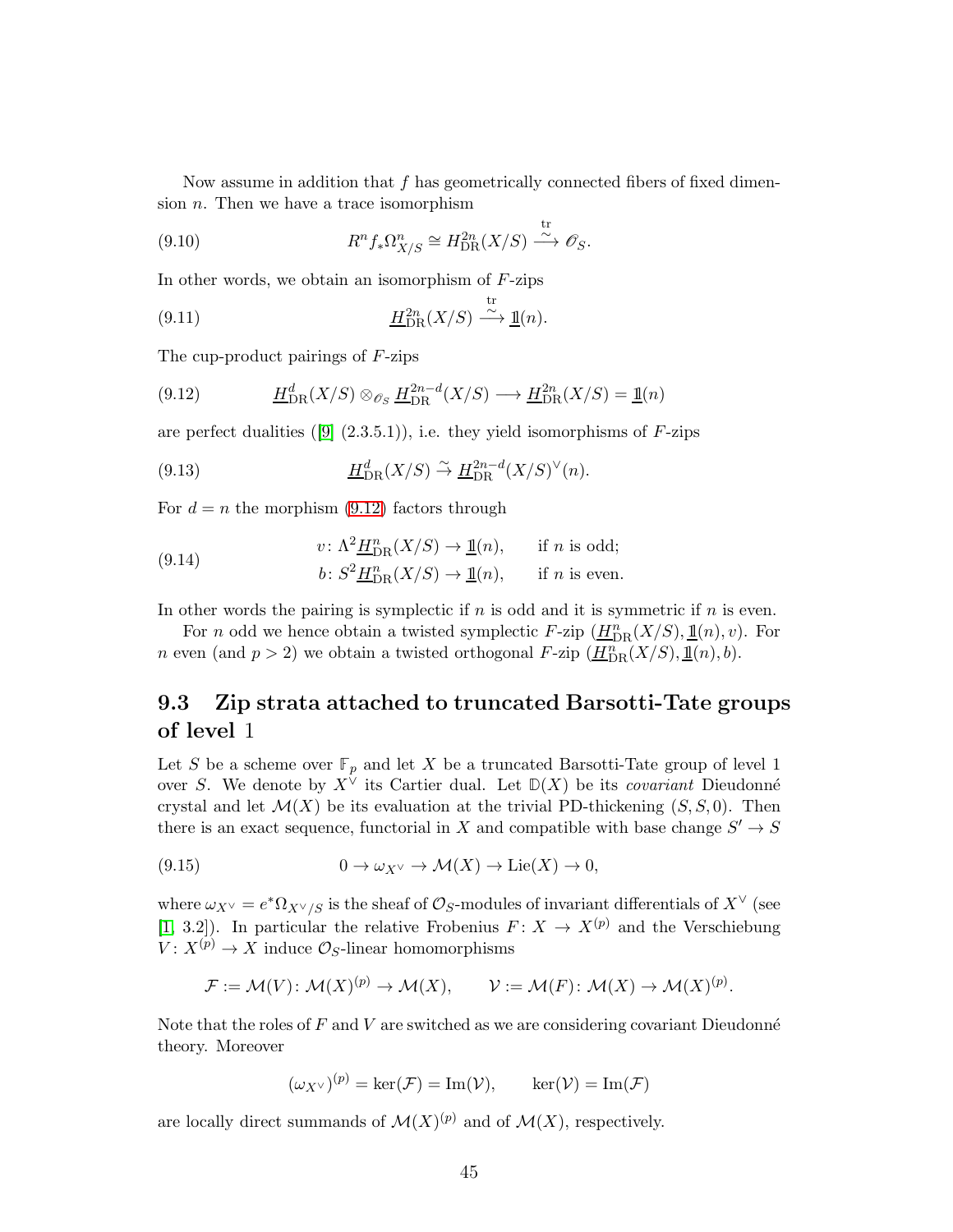We attach an F-zips  $\underline{\mathcal{M}}(X) := (\mathcal{M}(X), C^{\bullet}, D_{\bullet}, \varphi_{\bullet})$  as follows. Set

$$
C^0 := \mathcal{M}(X),
$$
  $C^1 := \omega_{X^\vee},$   $C^2 := 0$   
\n $D_{-1} := 0,$   $D_0 := \ker(\mathcal{V}),$   $D_1 := \mathcal{M}(X)$ 

and let

$$
\varphi_0 \colon \mathcal{M}(X)^{(p)}/(C^1)^{(p)} \to D_0, \qquad \varphi_1 \colon (C^1)^{(p)} \to \mathcal{M}(X)/D_0
$$

be the  $\mathcal{O}_S$ -linear isomorphisms induced by  $\mathcal F$  and  $\mathcal V^{-1}$ , respectively.

Altogether we obtain a functor  $X \mapsto \mathcal{M}(X)$  from the category of truncated Barsotti-Tate groups of level 1 over  $S$  to the category of  $F$ -zips over  $S$ . Moreover it follows from  $[1, 5.2]$  that there is an isomorphism of  $F$ -zips

(9.16) 
$$
\mathcal{M}(X^{\vee}) \cong \underline{\text{Hom}}(\mathcal{M}(X), \underline{\mathbb{1}}(1)),
$$

which is functorial in X and compatible with base change. If  $d := \text{rk}_{\mathcal{O}_S}(\text{Lie }X)$  is the dimension of X and n its height, then the type of the F-zip  $\mathcal{M}$  is  $(n_i)_i$  with

<span id="page-45-1"></span>(9.17) 
$$
n_0 = d
$$
,  $n_1 = n - d$ ,  $n_i = 0$  for  $i \neq 0, 1$ .

Truncated Barsotti-Tate groups of level 1 of height  $n$  and dimension  $d$  over schemes over  $\mathbb{F}_p$  form a smooth algebraic stack  $BT_1^{n,d}$  of finite type over  $\mathbb{F}_p$  ([\[23,](#page-48-9) Prop. 1.8]) and the above construction yields a morphism of algebraic stacks

<span id="page-45-2"></span>(9.18) 
$$
\Phi: \mathbf{BT}_1^{n,d} \to F\text{-}\mathrm{Zip}_{\mathbb{F}_p}^n,
$$

where  $\underline{n}$  is given by [\(9.17\)](#page-45-1). By Dieudonné theory this functor is an equivalence on points with values in a perfect field. In particular, for every algebraically closed field K of characteristic  $p$  we obtain a bijection

<span id="page-45-3"></span>(9.19)   
\n
$$
\left\{\n\begin{array}{l}\n\text{isomorphism classes of truncated Barsotti-Tate groups} \\
\text{over } K \text{ of level 1, height } n, \text{ and dimension } d\n\end{array}\n\right\}
$$
\n
$$
\leftrightarrow \left\{w \in S_n; \ w^{-1}(1) < \cdots < w^{-1}(d), w^{-1}(d+1) < \cdots < w^{-1}(n)\right\}
$$

This was first proved by Moonen in [\[15\]](#page-48-13).

The following results (all due to Eike Lau) show that  $\Phi$  [\(9.18\)](#page-45-2) is a smooth (nonrepresentable) morphism.

<span id="page-45-0"></span>**Remark 9.20.** Let R be an  $\mathbb{F}_p$ -algebra. Let  $\sigma$  be the ring endomorphism  $x \mapsto x^p$ , let  $I := R_{(\sigma)}$  be the restrictions of scalars of the R-module R under  $\sigma$ , and let  $\sigma_1: I \to R$ be the  $\sigma$ -linear map given by the identity of R. Lau has defined in [\[10\]](#page-48-14) the notion of a display of level 1 over R. Recall that this is a tuple  $\mathcal{D} = (P, Q, \iota, \varepsilon, F, F_1)$  consisting of R-modules P and Q together with R-linear maps  $I \otimes P \stackrel{\varepsilon}{\longrightarrow} Q \stackrel{\iota}{\longrightarrow} P$  such that P and  $coker(\iota)$  are finitely generated and projective and such that the following sequence is exact

$$
0 \longrightarrow I \otimes \mathrm{coker}(\iota) \stackrel{\varepsilon}{\longrightarrow} Q \stackrel{\iota}{\longrightarrow} P \longrightarrow \mathrm{coker}(\iota) \longrightarrow 0.
$$

Finally,  $F: P \to P$  and  $F_1: Q \to P$  are  $\sigma$ -linear maps such that  $F_1(Q)$  generates P and such that  $F_1 \circ \varepsilon = \sigma_1 \otimes F$ . The rank of P is called the *height of* D and the rank of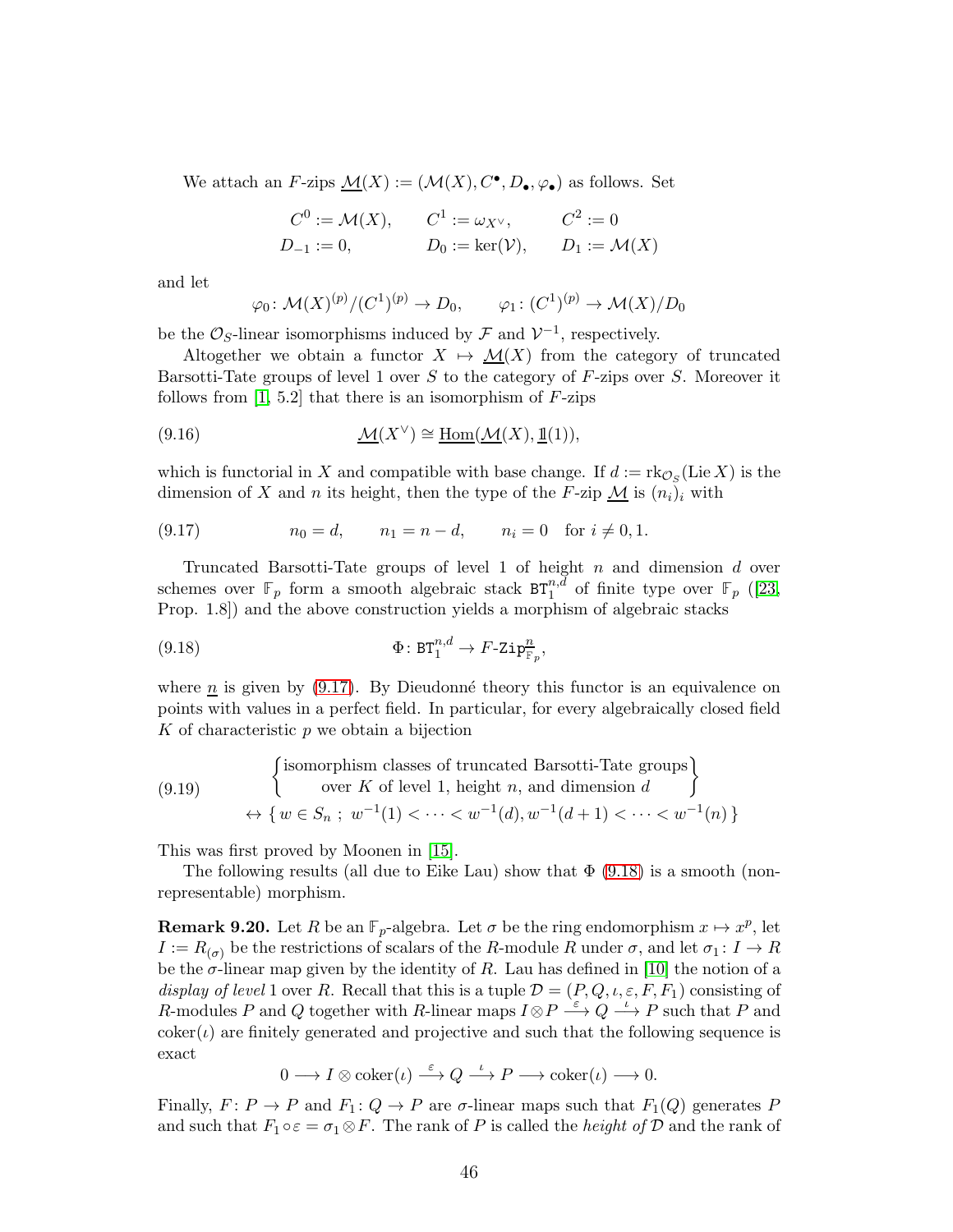$\text{coker}(\iota)$  is called the *dimension of*  $\mathcal{D}$ . One has the obvious notion of an isomorphism of displays of level 1 and of base change for a ring homomorphism  $R \to R'$ . One obtains the category  $\text{Disp}_{1}^{n,d}$  of level 1 displays of height n and dimension d fibered over the category of  $\mathbb{F}_p$ -algebras. This is a smooth algebraic stack over  $\mathbb{F}_p$  ([\[10\]](#page-48-14) Proposition 3.15).

To every display  $\mathcal{D} = (P, Q, \iota, \varepsilon, F, F_1)$  of level 1 of height n and dimension d over R one can attach an F-zip of type n with n as in [\(9.17\)](#page-45-1) as follows. We set  $M = P$ ,  $C^1 = \text{im}(\iota: Q \to P), D_0 := \text{im}(F^{\sharp}: P^{(\sigma)} \to P),$  where  $F^{\sharp}$  denotes the linearization of F, and we define  $\varphi_0$ ,  $\varphi_1$  as the linearizations of the  $\sigma$ -linear maps  $\varphi_0^{\flat}$ ,  $\varphi_1^{\flat}$  defined by the following commutative diagrams



Then it is straight forward to check (by choosing a normal decomposition, see [\[10\]](#page-48-14) Subsection 3.2) that this contruction defines an equivalence of the category of displays of level 1 of height n and dimension d over R with the category of F-zips of type  $n$ over R. We obtain an equivalence of algebraic stacks  $\Theta$ :  $\overline{\mathrm{Di}} \mathrm{sp}^{n,d}_1 \overset{\sim}{\to} F\text{-} \mathrm{Zip}^n_{\overline{\mathbb{F}}_p}$ .

Lau has defined a morphism  $\Psi\colon \texttt{BT}_1^{n,d}\to \texttt{Disp}_1^{n,d}$  of algebraic stacks such that the compositionwith the equivalence  $\Theta$  is the morphism  $\Phi$  ([\[10\]](#page-48-14) Section. 4). Moreover he proves that  $\Psi$  is a smooth morphism (Theorem A of loc. cit.) which shows the smoothness of Φ.

**Example 9.21.** Let  $X$  be a *p*-divisible group of height *n* and dimension *d* over a finite field  $\mathbb{F}_q$  (where q is a power of p). Let N be the attached Rapoport-Zink space over  $\mathbb{F}_q$  ([\[20\]](#page-48-15)), i.e.,  $\mathcal{N}(S)$  consists for every scheme S over  $\mathbb{F}_q$  of isomorphism classes of pairs  $(X, \rho)$ , where X is a p-divisible group over S and  $\rho: X_S \to X$  is a quasi-isogeny. Then N is representable by a formal scheme locally formally of finite type over  $\mathbb{F}_q$ . Attaching to X its p-torsion  $X[p]$  defines a morphism

$$
\varepsilon\colon \mathcal{N}\to (\texttt{BT}_1^{n,d})\otimes \mathbb{F}_q
$$

which is formally smooth by the main result of  $[8]$  and by Drinfeld's result that quasiisogenies between p-divisible groups can always be deformed uniquely. Composing  $\varepsilon$ with the smooth morphism  $\Phi$  from [\(9.18\)](#page-45-2) we obtain a formally smooth (and hence generizing) morphism  $\mathcal{N} \to F$ -Zip $\frac{n}{F_q}$  and hence locally closed formal subschemes  $\mathcal{N}^w$ as in [\(3.28\)](#page-16-4) with

$$
\overline{\mathcal{N}}^w = \bigcup_{w' \preceq w} \mathcal{N}^{w'}.
$$

This can be generalized to other Rapoport-Zink spaces.

For every truncated Barsotti-Tate group X of level 1 over a scheme S over  $\mathbb{F}_p$  the morphism  $\Phi: BT^{n,d}_1 \to F\text{-}\mathsf{Zip}^n_{\mathbb{F}_p}$  from [\(9.18\)](#page-45-2) yields a homomorphism of the automorphism group schemes

$$
\alpha\colon \underline{\mathrm{Aut}}(X)\to \underline{\mathrm{Aut}}(\underline{\mathcal{M}}(X)).
$$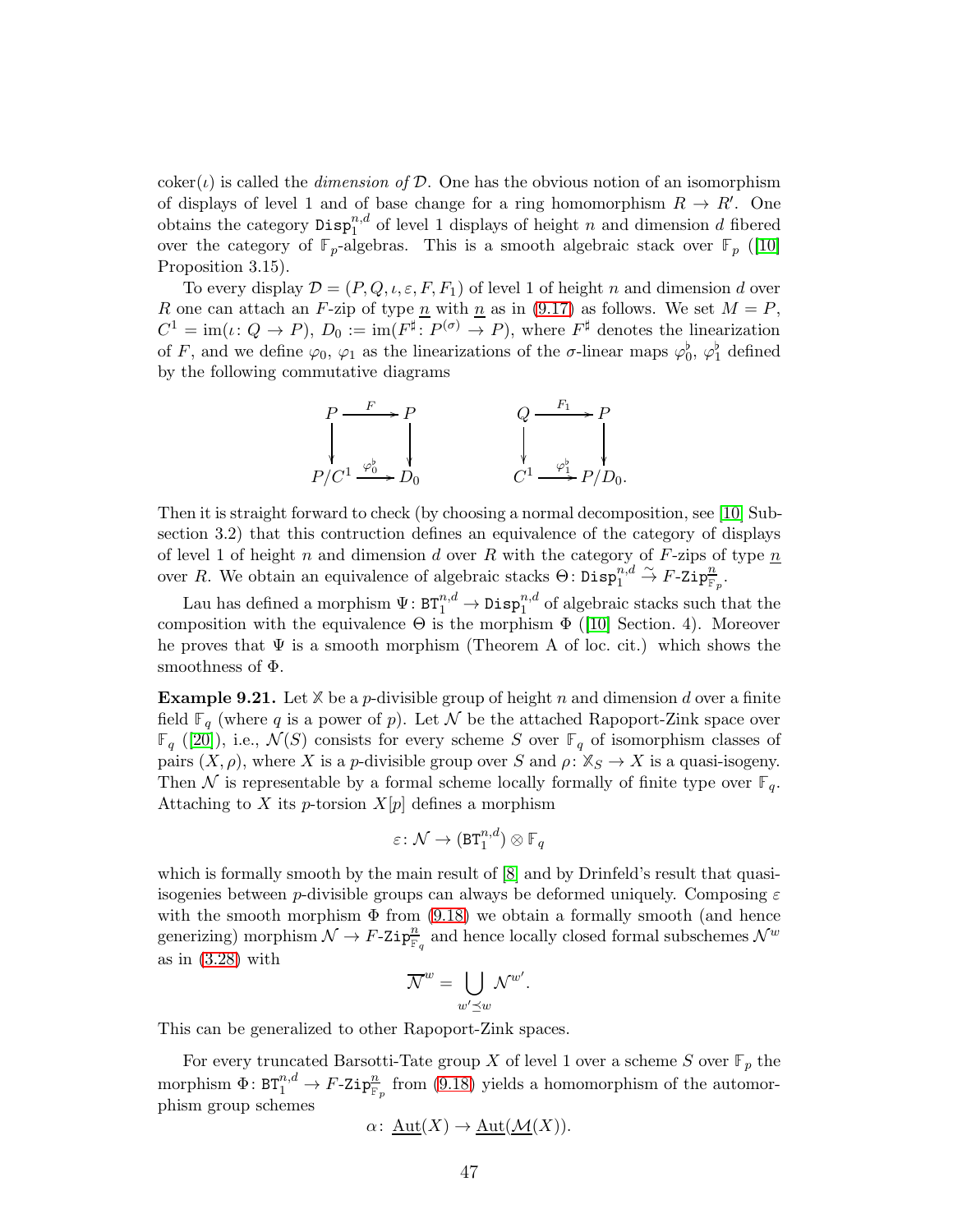As both stacks are quotient stacks of a linear group acting on a scheme of finite type over  $\mathbb{F}_p$ , the two group schemes  $\underline{\mathrm{Aut}}(X)$  and  $\underline{\mathrm{Aut}}(\mathcal{M}(X))$  are affine and of finite type over S (Proposition [2.5\)](#page-8-3). If  $S = \text{Spec } K$  for an algebraically closed field K, it is shown in [\[23\]](#page-48-9) (5.7), that  $\alpha$  induces a homeomorphism of the reduced subgroup schemes

$$
\underline{\mathrm{Aut}}(X)_{\mathrm{red}} \stackrel{\sim}{\longrightarrow} \underline{\mathrm{Aut}}(\underline{\mathcal{M}}(X))_{\mathrm{red}}.
$$

Hence we can use Proposition 3.34 to describe  $Aut(X)$ .

**Proposition 9.22.** Let  $X$  be a truncated Barsotti-Tate group of level 1 over an algebraically closed field  $K$  of characteristic p. Let n be its height and d the dimension of its Lie algebra. Let w be the permutation corresponding to the isomorphism class of X via the bijection  $(9.19)$ .

(a) The reduced subgroup scheme of the identity component  $\text{Aut}(X)$  is a unipotent linear algebraic group of dimension  $d(n - d) - \ell(w)$ . In particular

$$
\dim(\underline{\mathrm{Aut}}(X)) = d(n-d) - \ell(w).
$$

(b) The group of connected components of  $\text{Aut}(X)$  is isomorphic to the group  $\Pi$ defined in Proposition 3.34.

Note that for a permutation  $w \in S_n$  the length can be easily computed by

$$
\ell(w) = \#\{ (i,j) ; 1 \le i < j \le n, w(i) > w(j) \}.
$$

# <span id="page-47-6"></span>References

- [1] Pierre Berthelot, Lawrence Breen, and William Messing. Theorie de Dieudonné cristalline. II, volume 930 of Lecture Notes in Mathematics. Springer-Verlag, Berlin, 1982.
- <span id="page-47-3"></span><span id="page-47-2"></span>[2] Theo Bühler. Exact categories.  $Expo$ .  $Math., 28(1):1-69, 2010$ .
- [3] P. Deligne. Catégories tannakiennes. In The Grothendieck Festschrift, Vol. II, volume 87 of *Progr. Math.*, pages 111–195. Birkhäuser Boston, Boston, MA, 1990.
- <span id="page-47-4"></span>[4] Pierre Deligne and Luc Illusie. Relèvements modulo  $p^2$  et décomposition du complexe de de Rham. Invent. Math., 89(2):247–270, 1987.
- <span id="page-47-5"></span>[5] A. Grothendieck. Eléments de géométrie algébrique. III. Étude cohomologique des faisceaux cohérents. II. Inst. Hautes Études Sci. Publ. Math., (17):91, 1963.
- <span id="page-47-0"></span>[6] A. Grothendieck. Éléments de géométrie algébrique. IV. Étude locale des schémas et des morphismes de schémas IV. Inst. Hautes Études Sci. Publ. Math., (32):361, 1967.
- <span id="page-47-1"></span>[7] Xuhua He. The G-stable pieces of the wonderful compactification. Trans. Amer. Math. Soc., 359(7):3005–3024 (electronic), 2007.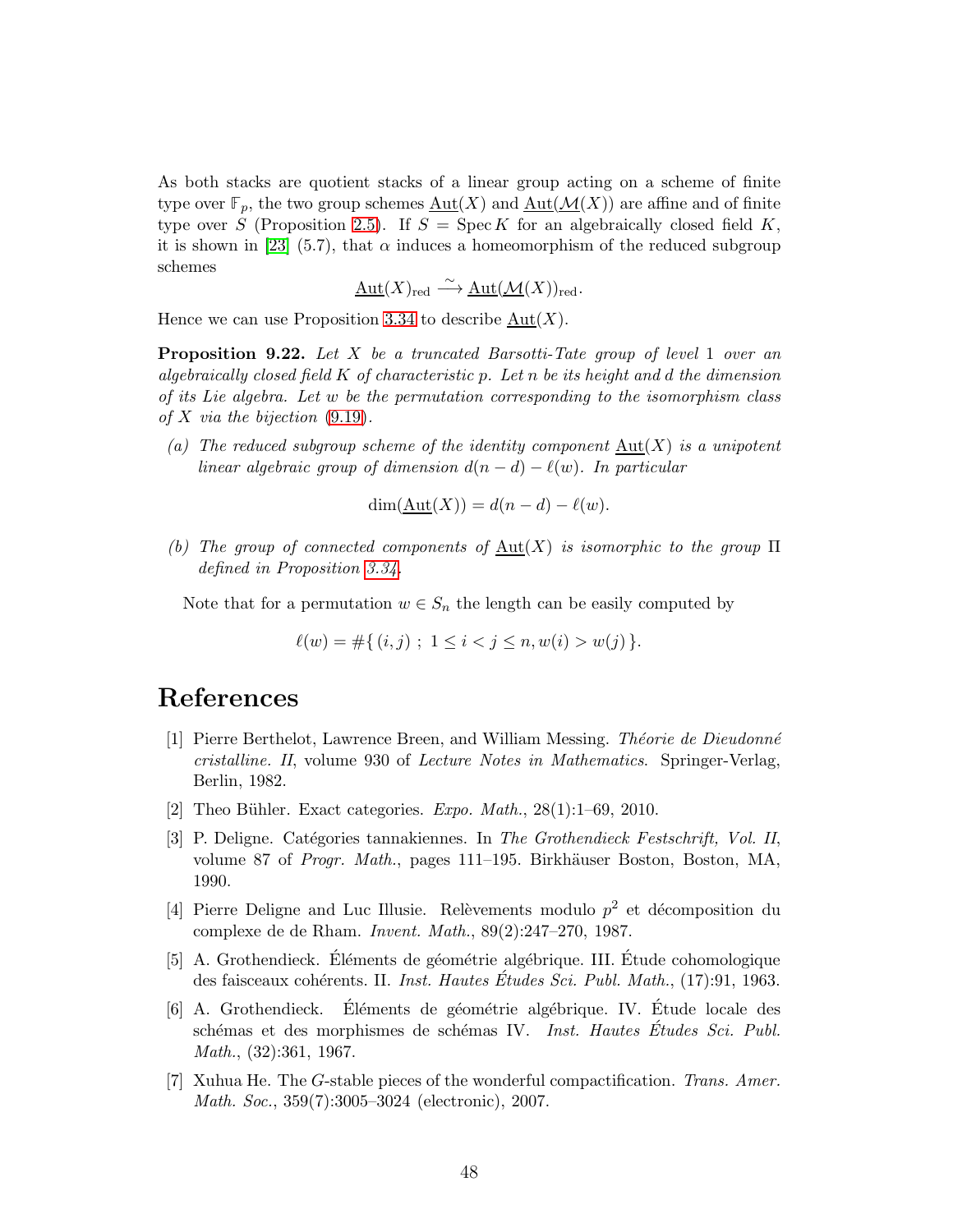- <span id="page-48-16"></span>[8] Luc Illusie. Déformations de groupes de Barsotti-Tate (d'après A. Grothendieck). Astérisque, (127):151–198, 1985. Seminar on arithmetic bundles: the Mordell conjecture (Paris, 1983/84).
- <span id="page-48-10"></span>[9] Nicholas M. Katz. Algebraic solutions of differential equations (p-curvature and the Hodge filtration). Invent. Math., 18:1–118, 1972.
- <span id="page-48-14"></span><span id="page-48-8"></span>[10] Eike Lau. Smoothness of the truncated display functor. JAMS, 26:129–165, 2013.
- [11] Gérard Laumon and Laurent Moret-Bailly. *Champs algébriques*, volume 39 of Ergebnisse der Mathematik und ihrer Grenzgebiete. 3. Folge. A Series of Modern Surveys in Mathematics [Results in Mathematics and Related Areas. 3rd Series. A Series of Modern Surveys in Mathematics]. Springer-Verlag, Berlin, 2000.
- <span id="page-48-3"></span><span id="page-48-2"></span>[12] George Lusztig. Parabolic character sheaves. I. Mosc. Math. J., 4(1):153–179, 311, 2004.
- <span id="page-48-12"></span>[13] George Lusztig. Parabolic character sheaves. II. Mosc. Math. J., 4(4):869–896, 981, 2004.
- <span id="page-48-13"></span>[14] Kenji Matsuki and Martin Olsson. Kawamata-Viehweg vanishing as Kodaira vanishing for stacks. *Math. Res. Lett.*,  $12(2-3):207-217$ ,  $2005$ .
- [15] Ben Moonen. Group schemes with additional structures and Weyl group cosets. In Moduli of abelian varieties (Texel Island, 1999), volume 195 of Progr. Math., pages 255–298. Birkhäuser, Basel, 2001.
- <span id="page-48-4"></span><span id="page-48-1"></span>[16] Ben Moonen and Torsten Wedhorn. Discrete invariants of varieties in positive characteristic. Int. Math. Res. Not., (72):3855–3903, 2004.
- [17] Madhav V. Nori. On the representations of the fundamental group. Compositio Math., 33(1):29–41, 1976.
- <span id="page-48-6"></span><span id="page-48-0"></span>[18] Richard Pink, Torsten Wedhorn, and Paul Ziegler. Algebraic zip data. Doc. Math., 16:253–300, 2011.
- [19] M. Rapoport and M. Richartz. On the classification and specialization of Fisocrystals with additional structure. Compositio Math.,  $103(2):153-181$ , 1996.
- <span id="page-48-15"></span>[20] M. Rapoport and Th. Zink. Period spaces for p-divisible groups, volume 141 of Annals of Mathematics Studies. Princeton University Press, Princeton, NJ, 1996.
- <span id="page-48-5"></span>[21] Neantro Saavedra Rivano. *Catégories Tannakiennes*. Lecture Notes in Mathematics, Vol. 265. Springer-Verlag, Berlin, 1972.
- <span id="page-48-11"></span>[22] Matthew Satriano. De Rham theory for tame stacks and schemes with linearly reductive singularities. arXiv:math/0911.2056, to appear in Ann. de l'Institut Fourier, 2009.
- <span id="page-48-9"></span>[23] Torsten Wedhorn. The dimension of Oort strata of Shimura varieties of PELtype. In Moduli of abelian varieties (Texel Island, 1999), volume 195 of Progr. Math., pages 441–471. Birkhäuser, Basel, 2001.
- <span id="page-48-7"></span>[24] Torsten Wedhorn and Yaroslav Yatsyshyn. Purity of G-Zips with Applications to Shimura Varieties of Hodge Type. arXiv:math/1404.0577.